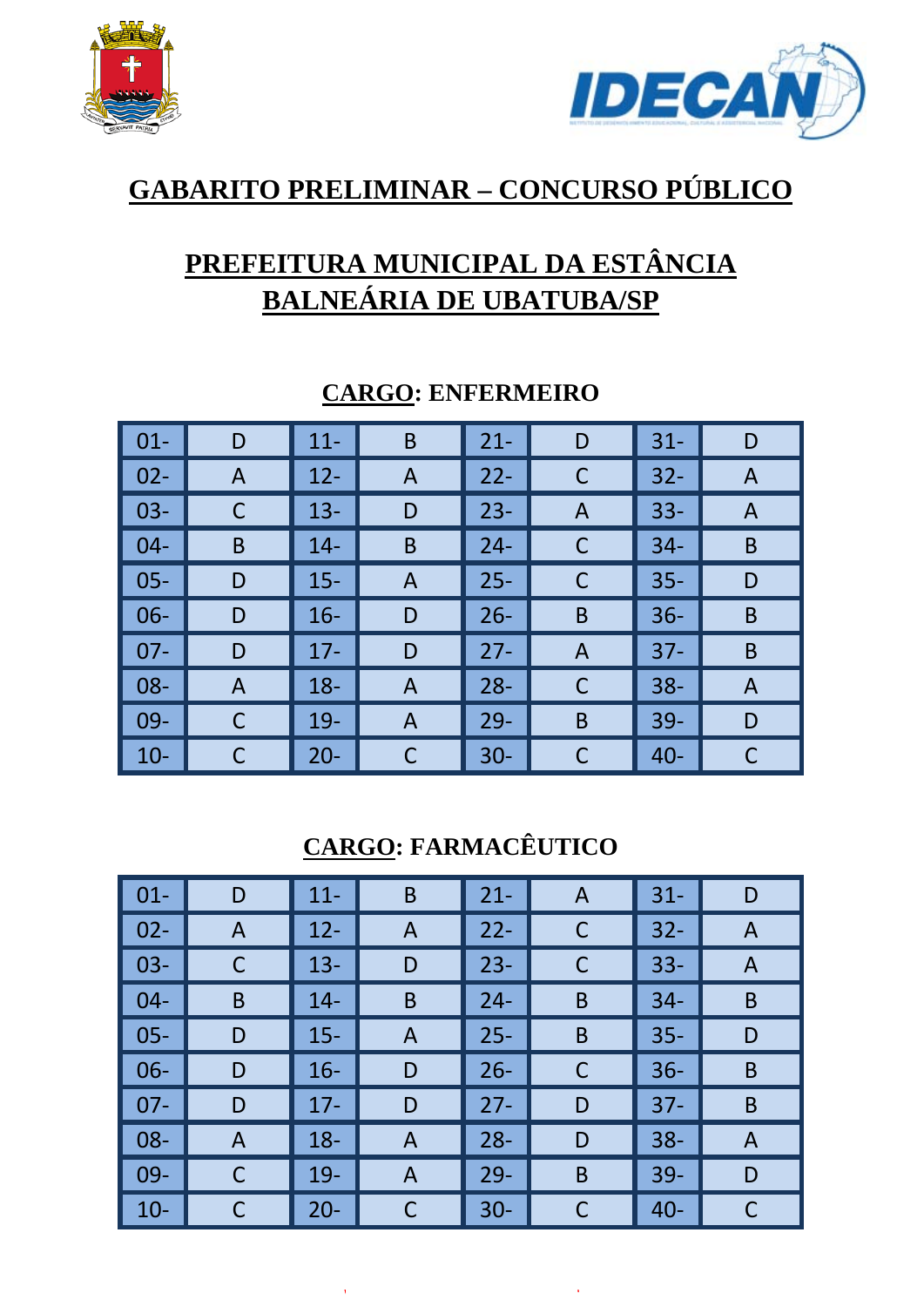



| $\vert$ 01-     | D | $11 -$ | B           | $21 -$ | B | $31 -$ | D            |
|-----------------|---|--------|-------------|--------|---|--------|--------------|
| $\vert$ 02-     | A | $12 -$ | A           | $22 -$ | C | $32 -$ | A            |
| $\vert$ 03-     | C | $13 -$ | D           | $23 -$ | C | $33 -$ | A            |
| $  04 -$        | B | $14 -$ | $\mathsf B$ | $24 -$ | C | $34 -$ | B            |
| $\vert$ 05-     | D | $15 -$ | A           | $25 -$ | D | $35 -$ | D            |
| $\vert$ 06-     | D | $16 -$ | D           | $26 -$ | C | $36 -$ | B            |
| $\vert$ 07-     | D | $17 -$ | D           | $27 -$ | C | $37 -$ | B            |
| $\vert$ 08-     | A | $18 -$ | A           | $28 -$ | D | $38 -$ | A            |
| $\parallel$ 09- | C | $19-$  | A           | $29 -$ | B | $39 -$ | D            |
| $\vert$ 10-     |   | $20 -$ | C           | $30 -$ | C | $40 -$ | $\mathsf{C}$ |

# **CARGO: FONOAUDIÓLOGO**

# **CARGO: MÉDICO AUDITOR**

| $\vert$ 01- | D            | $11 -$ | B           | $21 -$ | D | $31 -$ | D |
|-------------|--------------|--------|-------------|--------|---|--------|---|
| $02 -$      | A            | $12 -$ | A           | $22 -$ | D | $32 -$ | A |
| $03 -$      | С            | $13 -$ | D           | $23 -$ | A | $33 -$ | A |
| $04 -$      | B            | $14 -$ | B           | $24 -$ | B | $34 -$ | B |
| $05 -$      | D            | $15 -$ | A           | $25 -$ | A | $35 -$ | D |
| $06 -$      | D            | $16 -$ | D           | $26 -$ | D | $36 -$ | B |
| $07 -$      | D            | $17 -$ | D           | $27 -$ | C | $37 -$ | B |
| $08 -$      | $\mathsf{A}$ | $18 -$ | A           | $28 -$ | A | $38 -$ | A |
| $09-$       | C            | $19-$  | A           | $29 -$ | B | $39 -$ | D |
| $10-$       |              | $20 -$ | $\mathsf C$ | $30 -$ | C | $40 -$ | C |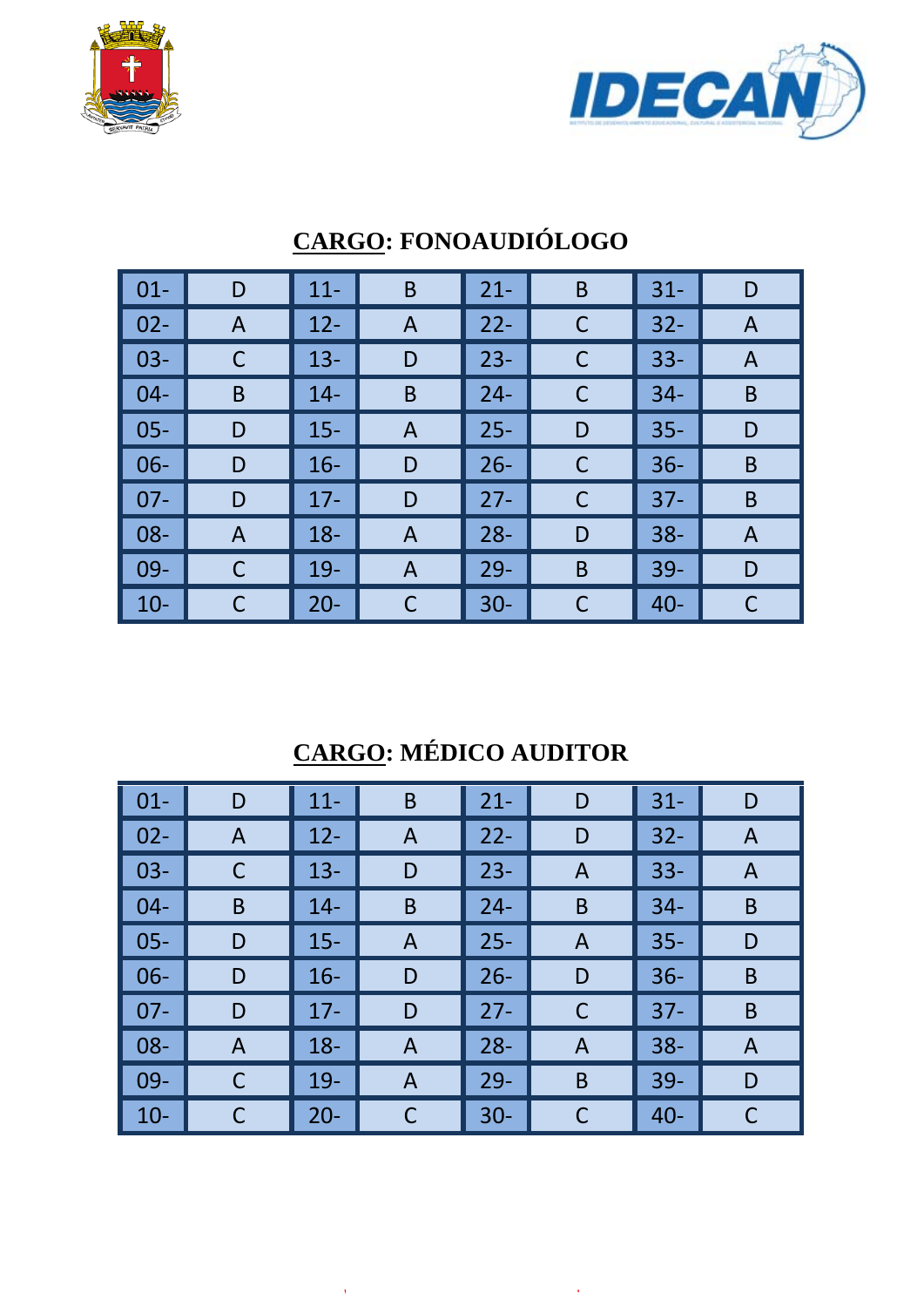



| $\vert 01 -$ | D | $11 -$ | B              | $21 -$ | B            | $31 -$ | D |
|--------------|---|--------|----------------|--------|--------------|--------|---|
| $\vert$ 02-  | A | $12 -$ | A              | $22 -$ | B            | $32 -$ | A |
| $\vert$ 03-  |   | $13 -$ | D              | $23 -$ | B            | $33 -$ | A |
| $\vert$ 04-  | B | $14 -$ | B              | $24 -$ | B            | $34 -$ | B |
| $\vert$ 05-  | D | $15 -$ | A              | $25 -$ | A            | $35 -$ | D |
| $\vert$ 06-  | D | $16 -$ | D              | $26 -$ | B            | $36 -$ | B |
| $\vert$ 07-  | D | $17 -$ | D              | $27 -$ | C            | $37 -$ | B |
| $\vert$ 08-  | A | $18 -$ | A              | $28 -$ | $\mathsf{C}$ | $38 -$ | A |
| $\vert$ 09-  |   | $19 -$ | $\overline{A}$ | $29 -$ | B            | $39 -$ | D |
| $\vert$ 10-  |   | $20 -$ | С              | $30 -$ | C            | $40 -$ | C |

# **CARGO: MÉDICO CARDIOLOGISTA**

# **CARGO: MÉDICO CLÍNICO GERAL**

| $\vert$ 01-     | D | $11 -$ | B | $21 -$ | C | $31 -$ | D            |
|-----------------|---|--------|---|--------|---|--------|--------------|
| $\vert$ 02-     | A | $12 -$ | A | $22 -$ | A | $32 -$ | $\mathsf{A}$ |
| $\vert$ 03-     |   | $13 -$ | D | $23 -$ | A | $33 -$ | A            |
| $\vert$ 04-     | B | $14 -$ | B | $24 -$ | B | $34 -$ | B            |
| $\vert$ 05-     | D | $15 -$ | A | $25 -$ | C | $35 -$ | D            |
| $\vert$ 06-     | D | $16 -$ | D | $26 -$ | B | $36 -$ | B            |
| $\vert$ 07-     | D | $17 -$ | D | $27 -$ | B | $37 -$ | B            |
| $\vert$ 08-     | A | $18 -$ | A | $28 -$ | A | $38 -$ | A            |
| $\parallel$ 09- | C | $19 -$ | A | $29 -$ | B | $39 -$ | D            |
| $\vert$ 10-     |   | $20 -$ | С | $30 -$ | C | $40 -$ | С            |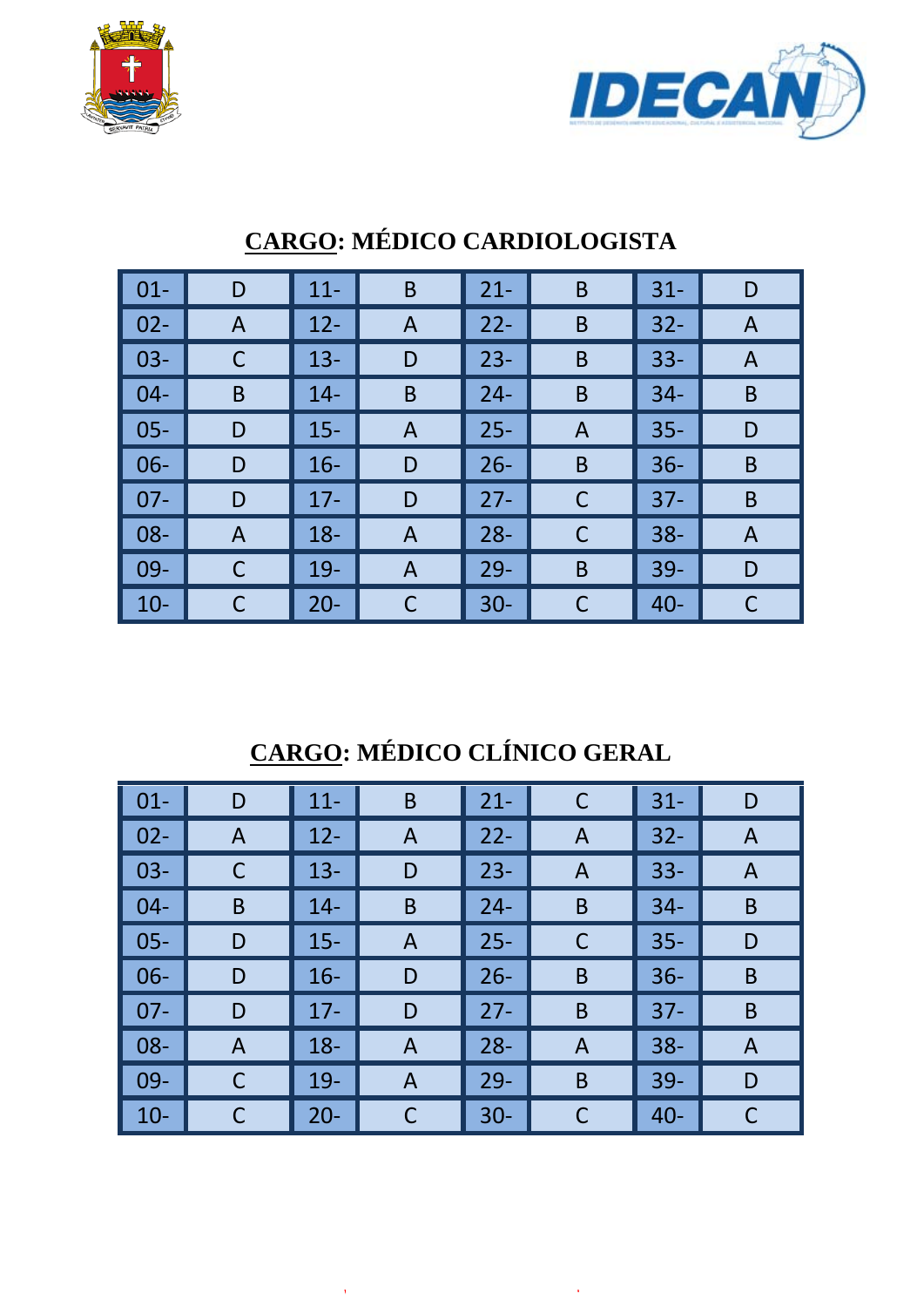



| $\vert$ 01- | D | $11 -$ | B | $21 -$ | C           | $31 -$ | D |
|-------------|---|--------|---|--------|-------------|--------|---|
| $\vert$ 02- | A | $12 -$ | A | $22 -$ | $\mathsf C$ | $32 -$ | A |
| $\vert$ 03- | C | $13 -$ | D | $23 -$ | D           | $33 -$ | A |
| $\vert$ 04- | B | $14 -$ | B | $24 -$ | Α           | $34 -$ | B |
| $\vert$ 05- | D | $15 -$ | A | $25 -$ | B           | $35 -$ | D |
| $\vert$ 06- | D | $16 -$ | D | $26 -$ | C           | $36 -$ | B |
| $07 -$      | D | $17 -$ | D | $27 -$ | B           | $37 -$ | B |
| $\vert$ 08- | A | $18 -$ | A | $28 -$ | B           | $38 -$ | A |
| $\vert$ 09- |   | 19-    | A | $29 -$ | B           | 39-    | D |
| $\vert$ 10- |   | $20 -$ | C | $30 -$ | C           | $40 -$ | C |

# **CARGO: MÉDICO DERMATOLOGISTA**

# **CARGO: MÉDICO DO TRABALHO**

| $01 -$ | D | $11 -$ | B | $21 -$ | D           | $31 -$ | D |
|--------|---|--------|---|--------|-------------|--------|---|
| $02 -$ | A | $12 -$ | A | $22 -$ | B           | $32 -$ | A |
| $03 -$ | C | $13 -$ | D | $23 -$ | A           | $33 -$ | A |
| $04 -$ | B | $14 -$ | B | $24 -$ | B           | $34 -$ | B |
| $05 -$ | D | $15 -$ | A | $25 -$ | C           | $35 -$ | D |
| $06 -$ | D | $16 -$ | D | $26 -$ | $\mathsf C$ | $36 -$ | B |
| $07 -$ | D | $17 -$ | D | $27 -$ | D           | $37 -$ | B |
| $08 -$ | A | $18 -$ | A | $28 -$ | D           | $38 -$ | A |
| $09 -$ | C | $19-$  | A | $29-$  | B           | $39-$  | D |
| $10-$  | С | $20 -$ | C | $30 -$ | C           | $40 -$ | C |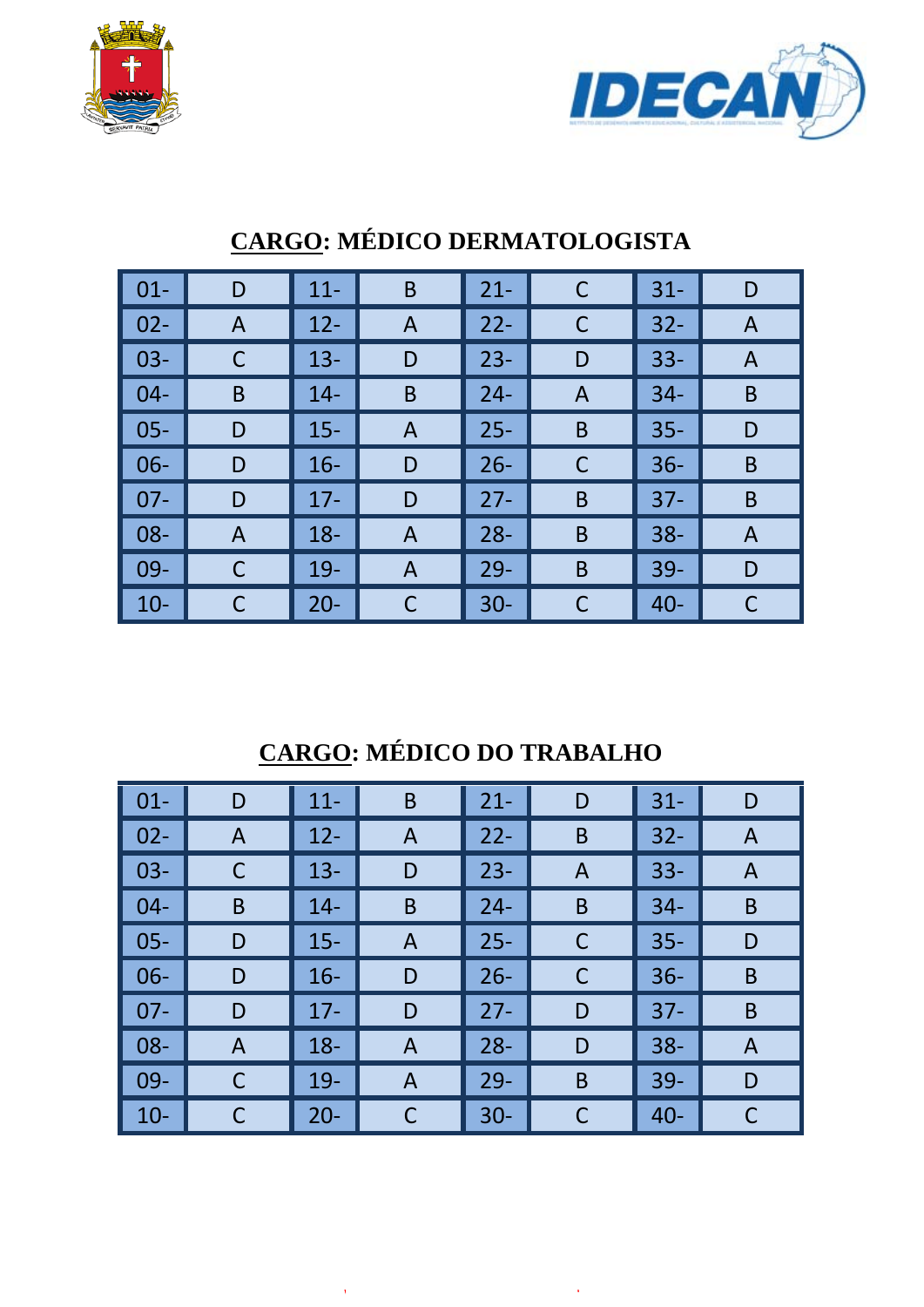



| $01 -$ | D              | $11 -$ | B | $21 -$ | D            | $31 -$ | D |
|--------|----------------|--------|---|--------|--------------|--------|---|
| $02 -$ | $\overline{A}$ | $12 -$ | A | $22 -$ | A            | $32 -$ | A |
| $03 -$ |                | $13 -$ | D | $23 -$ | $\mathsf{A}$ | $33 -$ | A |
| $04 -$ | B              | $14 -$ | B | $24 -$ | D            | $34 -$ | B |
| $05 -$ | D              | $15 -$ | A | $25 -$ | $\mathsf C$  | $35 -$ | D |
| $06 -$ | D              | $16 -$ | D | $26 -$ | A            | $36 -$ | B |
| $07 -$ | D              | $17 -$ | D | $27 -$ | D            | $37 -$ | B |
| 08-    | A              | $18 -$ | A | $28 -$ | A            | $38 -$ | A |
| $09 -$ | С              | $19-$  | A | $29 -$ | B            | $39-$  | D |
| $10-$  |                | $20 -$ | C | $30 -$ | C            | $40 -$ |   |

## **CARGO: MÉDICO GINECOLOGISTA E OBSTETRA**

# **CARGO: MÉDICO OFTALMOLOGISTA**

| $\vert$ 01- | D           | $11 -$ | B | $21 -$ | $\mathsf C$ | $31 -$ | D |
|-------------|-------------|--------|---|--------|-------------|--------|---|
| $02 -$      | A           | $12 -$ | A | $22 -$ | D           | $32 -$ | A |
| $03 -$      |             | $13 -$ | D | $23 -$ | A           | $33 -$ | A |
| $04 -$      | B           | $14 -$ | B | $24 -$ | A           | $34 -$ | B |
| $05 -$      | D           | $15 -$ | A | $25 -$ | B           | $35 -$ | D |
| $06 -$      | D           | $16 -$ | D | $26 -$ | D           | $36 -$ | B |
| $07 -$      | D           | $17 -$ | D | $27 -$ | A           | $37 -$ | B |
| $08 -$      | A           | $18 -$ | A | $28 -$ | A           | $38 -$ | A |
| $09-$       | $\mathsf C$ | $19-$  | A | $29 -$ | B           | $39 -$ | D |
| $10-$       |             | $20 -$ | C | $30 -$ | С           | $40 -$ | С |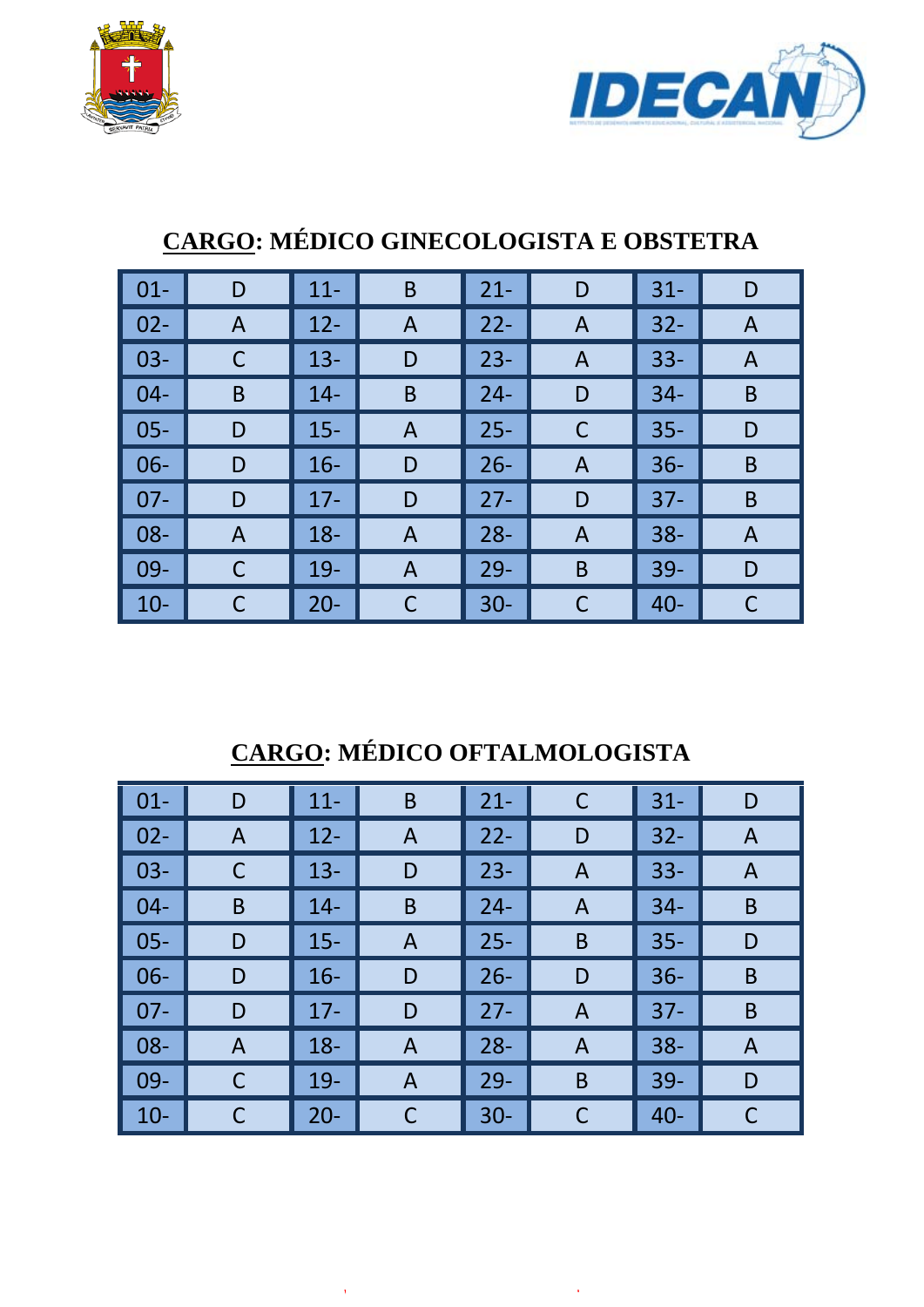



| $\vert$ 01- | D | $11 -$ | B            | $21 -$ | $\mathsf{A}$ | $31 -$ | D |
|-------------|---|--------|--------------|--------|--------------|--------|---|
| $02 -$      | A | $12 -$ | $\mathsf{A}$ | $22 -$ | C            | $32 -$ | A |
| $03 -$      | C | $13 -$ | D            | $23 -$ | B            | $33 -$ | A |
| $04-$       | B | $14 -$ | B            | $24 -$ | B            | $34 -$ | B |
| $05 -$      | D | $15 -$ | A            | $25 -$ | D            | $35 -$ | D |
| $06 -$      | D | $16 -$ | D            | $26 -$ | D            | $36 -$ | B |
| $07 -$      | D | $17 -$ | D            | $27 -$ | D            | $37 -$ | B |
| $08 -$      | A | $18 -$ | A            | $28 -$ | D            | $38 -$ | A |
| $09-$       | С | $19-$  | A            | $29 -$ | B            | 39-    | D |
| $10 -$      | C | $20 -$ | C            | $30 -$ | C            | $40 -$ | С |

# **CARGO: MÉDICO ORTOPEDISTA**

# **CARGO: MÉDICO PEDIATRA**

| $\vert$ 01- | D | $11 -$ | B           | $21 -$ | C | $31 -$ | D            |
|-------------|---|--------|-------------|--------|---|--------|--------------|
| $02 -$      | A | $12 -$ | A           | $22 -$ | A | $32 -$ | $\mathsf{A}$ |
| $03 -$      |   | $13 -$ | D           | $23 -$ | C | $33 -$ | A            |
| $04 -$      | B | $14 -$ | B           | $24 -$ | D | $34 -$ | B            |
| $05 -$      | D | $15 -$ | A           | $25 -$ | B | $35 -$ | D            |
| $06 -$      | D | $16 -$ | D           | $26 -$ | C | $36 -$ | B            |
| $07 -$      | D | $17 -$ | D           | $27 -$ | B | $37 -$ | B            |
| $08 -$      | A | $18 -$ | A           | $28 -$ | A | $38 -$ | A            |
| $09 -$      | С | $19-$  | A           | $29-$  | B | $39-$  | D            |
| $10 -$      |   | $20 -$ | $\mathsf C$ | $30 -$ | С | $40 -$ | C            |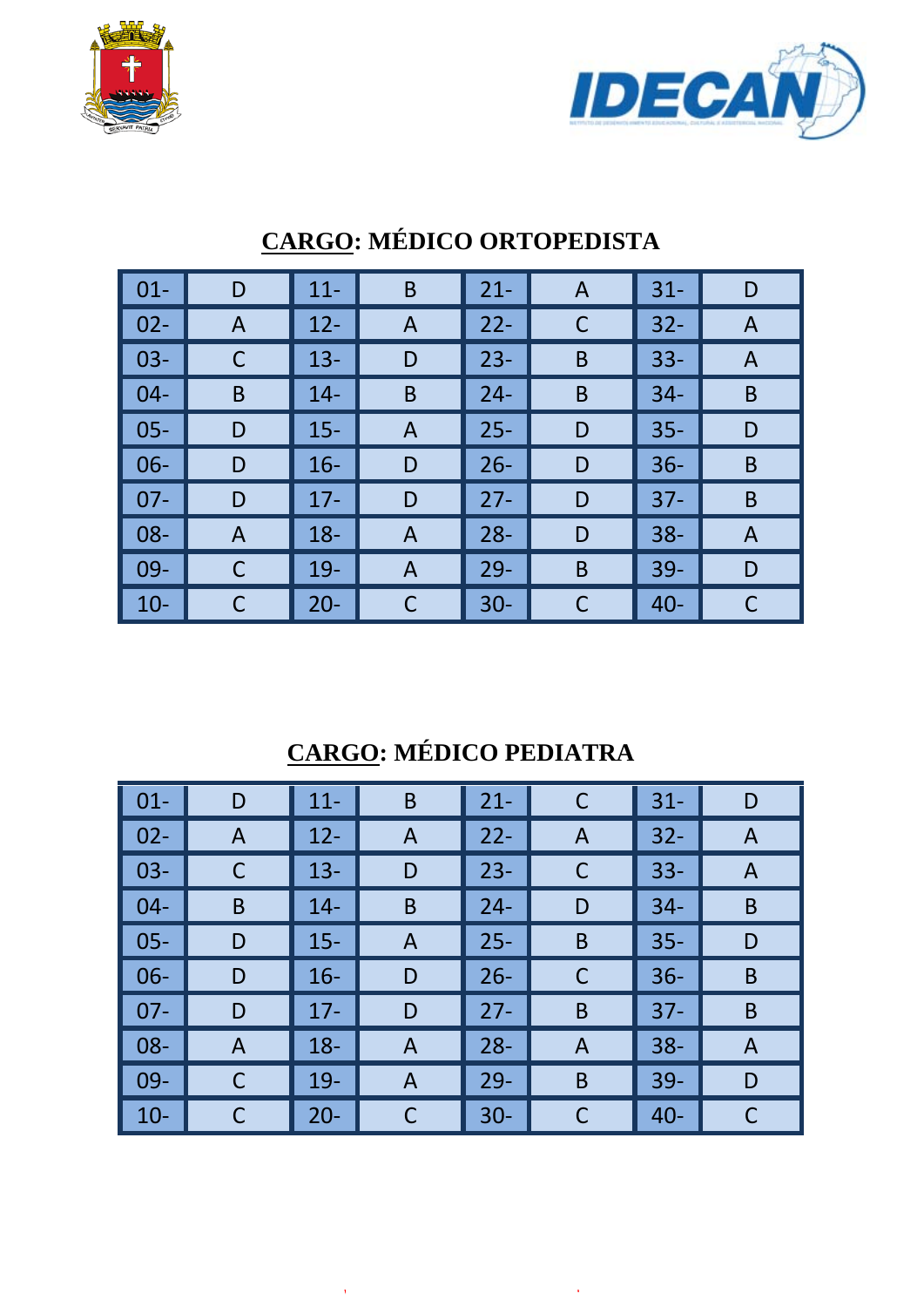



| $\vert 01 -$ | D | $11 -$ | B              | $21 -$ | $\overline{A}$ | $31 -$ | D |
|--------------|---|--------|----------------|--------|----------------|--------|---|
| $\vert$ 02-  | A | $12 -$ | A              | $22 -$ | C              | $32 -$ | A |
| $\vert$ 03-  |   | $13 -$ | D              | $23 -$ | B              | $33 -$ | A |
| $\vert$ 04-  | B | $14 -$ | B              | $24 -$ | D              | $34 -$ | B |
| $\vert$ 05-  | D | $15 -$ | A              | $25 -$ | D              | $35 -$ | D |
| $\vert$ 06-  | D | $16 -$ | D              | $26 -$ | Α              | $36 -$ | B |
| ▌ 07-        | D | $17 -$ | D              | $27 -$ | C              | $37 -$ | B |
| $\vert$ 08-  | A | $18 -$ | A              | $28 -$ | D              | $38 -$ | A |
| $\vert$ 09-  |   | $19 -$ | $\overline{A}$ | $29 -$ | B              | $39 -$ | D |
| $\vert$ 10-  |   | $20 -$ | С              | $30 -$ | C              | $40 -$ | С |

# **CARGO: MÉDICO REGULADOR**

# **CARGO: MÉDICO UROLOGISTA**

| $\vert$ 01-        | D | $11 -$ | B | $21 -$ | A | $31 -$ | D |
|--------------------|---|--------|---|--------|---|--------|---|
| $\vert$ 02-        | A | $12 -$ | A | $22 -$ | B | $32 -$ | A |
| $\vert$ 03-        |   | $13 -$ | D | $23 -$ | B | $33 -$ | A |
| $\blacksquare$ 04- | B | $14 -$ | B | $24 -$ | D | $34 -$ | B |
| $\vert$ 05-        | D | $15 -$ | A | $25 -$ | C | $35 -$ | D |
| $\vert$ 06-        | D | $16 -$ | D | $26 -$ | A | $36 -$ | B |
| $\vert$ 07-        | D | $17 -$ | D | $27 -$ | D | $37 -$ | B |
| $\vert$ 08-        | A | $18 -$ | A | $28 -$ | D | $38 -$ | A |
| $\vert$ 09-        | С | $19 -$ | A | $29 -$ | B | $39-$  | D |
| $\vert$ 10-        |   | $20 -$ | C | $30 -$ | C | $40 -$ | C |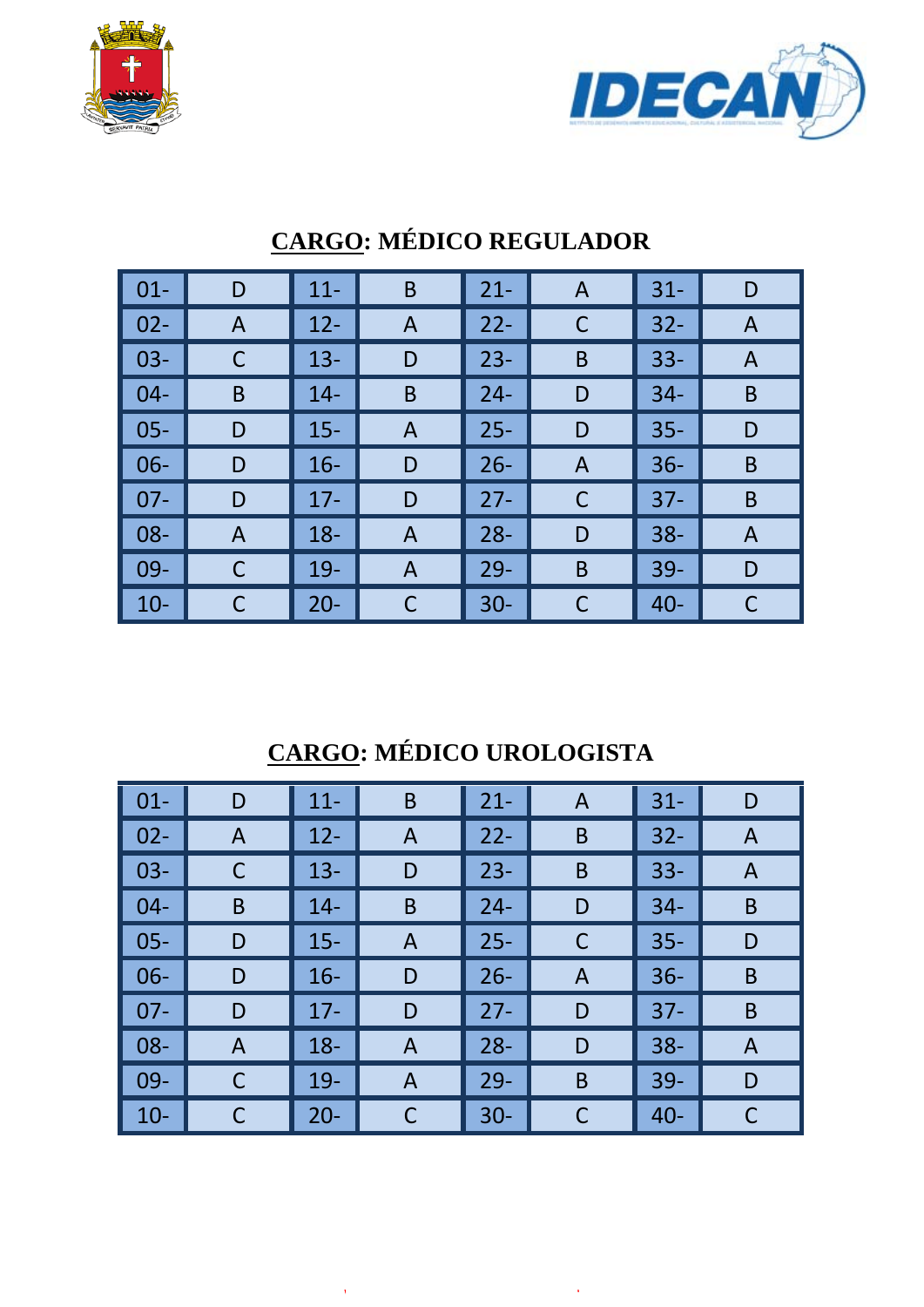



| $\vert$ 01-     | D | $11 -$ | B | $21 -$ | D | $31 -$ | D |
|-----------------|---|--------|---|--------|---|--------|---|
| $\vert$ 02-     | A | $12 -$ | A | $22 -$ | D | $32 -$ | A |
| $\vert$ 03-     | С | $13 -$ | D | $23 -$ | Α | $33 -$ | A |
| $\vert$ 04-     | B | $14 -$ | B | $24 -$ | A | $34 -$ | B |
| $\vert$ 05-     | D | $15 -$ | A | $25 -$ | C | $35 -$ | D |
| $\vert$ 06-     | D | $16 -$ | D | $26 -$ | C | $36 -$ | B |
| $\parallel$ 07- | D | $17 -$ | D | $27 -$ | B | $37 -$ | B |
| $\vert$ 08-     | A | $18 -$ | A | $28 -$ | B | $38 -$ | A |
| $\vert$ 09-     |   | 19-    | A | $29 -$ | B | $39 -$ | D |
| $\vert$ 10-     |   | $20 -$ | C | $30 -$ | C | $40 -$ | C |

### **CARGO: NUTRICIONISTA**

# **CARGO: PSICÓLOGO**

| $\vert$ 01- | D            | $11 -$ | B | $21 -$ | C           | $31 -$ | D |
|-------------|--------------|--------|---|--------|-------------|--------|---|
| $02 -$      | $\mathsf{A}$ | $12 -$ | A | $22 -$ | B           | $32 -$ | A |
| $03-$       | C            | $13 -$ | D | $23 -$ | A           | $33 -$ | A |
| $04 -$      | B            | $14 -$ | B | $24 -$ | C           | $34 -$ | B |
| $05 -$      | D            | $15 -$ | A | $25 -$ | B           | $35 -$ | D |
| $06 -$      | D            | $16 -$ | D | $26 -$ | $\mathsf C$ | $36 -$ | B |
| $07 -$      | D            | $17 -$ | D | $27 -$ | B           | $37 -$ | B |
| $08 -$      | A            | $18 -$ | A | $28 -$ | D           | $38 -$ | A |
| $09-$       | C            | $19-$  | A | $29 -$ | B           | $39 -$ | D |
| $10-$       |              | $20 -$ | C | $30 -$ | C           | $40 -$ | C |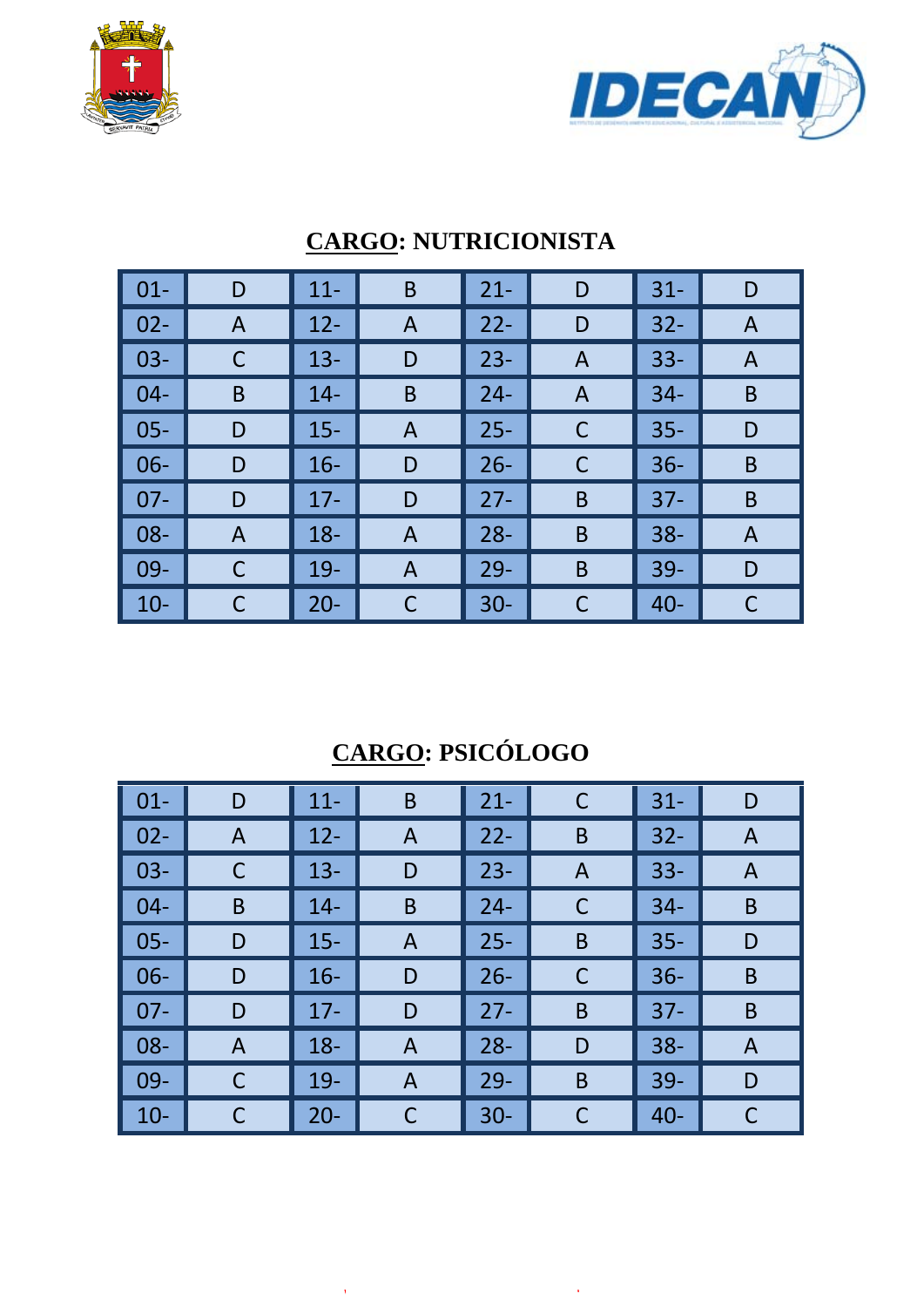



| $\vert$ 01- | D | $11 -$ | B | $21 -$ | $\mathsf{A}$ | $31 -$ | D |
|-------------|---|--------|---|--------|--------------|--------|---|
| $02 -$      | A | $12 -$ | A | $22 -$ | A            | $32 -$ | A |
| $03 -$      | C | $13 -$ | D | $23 -$ | A            | $33 -$ | A |
| $04-$       | B | $14 -$ | B | $24 -$ | B            | $34 -$ | B |
| $05 -$      | D | $15 -$ | A | $25 -$ | C            | $35 -$ | D |
| $06 -$      | D | $16 -$ | D | $26 -$ | B            | $36 -$ | B |
| $07 -$      | D | $17 -$ | D | $27 -$ | D            | $37 -$ | B |
| $08 -$      | A | $18 -$ | A | $28 -$ | D            | $38 -$ | A |
| $09 -$      | C | $19 -$ | A | $29 -$ | B            | $39 -$ | D |
| $10-$       |   | $20 -$ | C | $30 -$ | C            | $40 -$ | C |

### **CARGO: TERAPEUTA OCUPACIONAL**

# **CARGO: PROFESSOR DE EDUCAÇÃO BÁSICA II – ARTES**

| $\vert$ 01-     | D | $11 -$ | B | $21 -$ | D | $31 -$ | D |
|-----------------|---|--------|---|--------|---|--------|---|
| $\vert$ 02-     | A | $12 -$ | D | $22 -$ | D | $32 -$ | A |
| $\vert$ 03-     |   | $13 -$ | C | $23 -$ | D | $33 -$ | A |
| $\vert$ 04-     | B | $14 -$ | B | $24 -$ | B | $34 -$ | B |
| $\vert$ 05-     | D | $15 -$ | B | $25 -$ | D | $35 -$ | D |
| $\vert$ 06-     | D | $16 -$ | D | $26 -$ | D | $36 -$ | B |
| $\parallel$ 07- | D | $17 -$ | D | $27 -$ | B | $37 -$ | B |
| $\parallel$ 08- | A | $18 -$ | C | $28 -$ | A | $38 -$ | A |
| $\vert$ 09-     | C | $19-$  | C | $29 -$ | B | $39 -$ | D |
| $\vert$ 10-     |   | $20 -$ | С | $30 -$ | C | $40 -$ |   |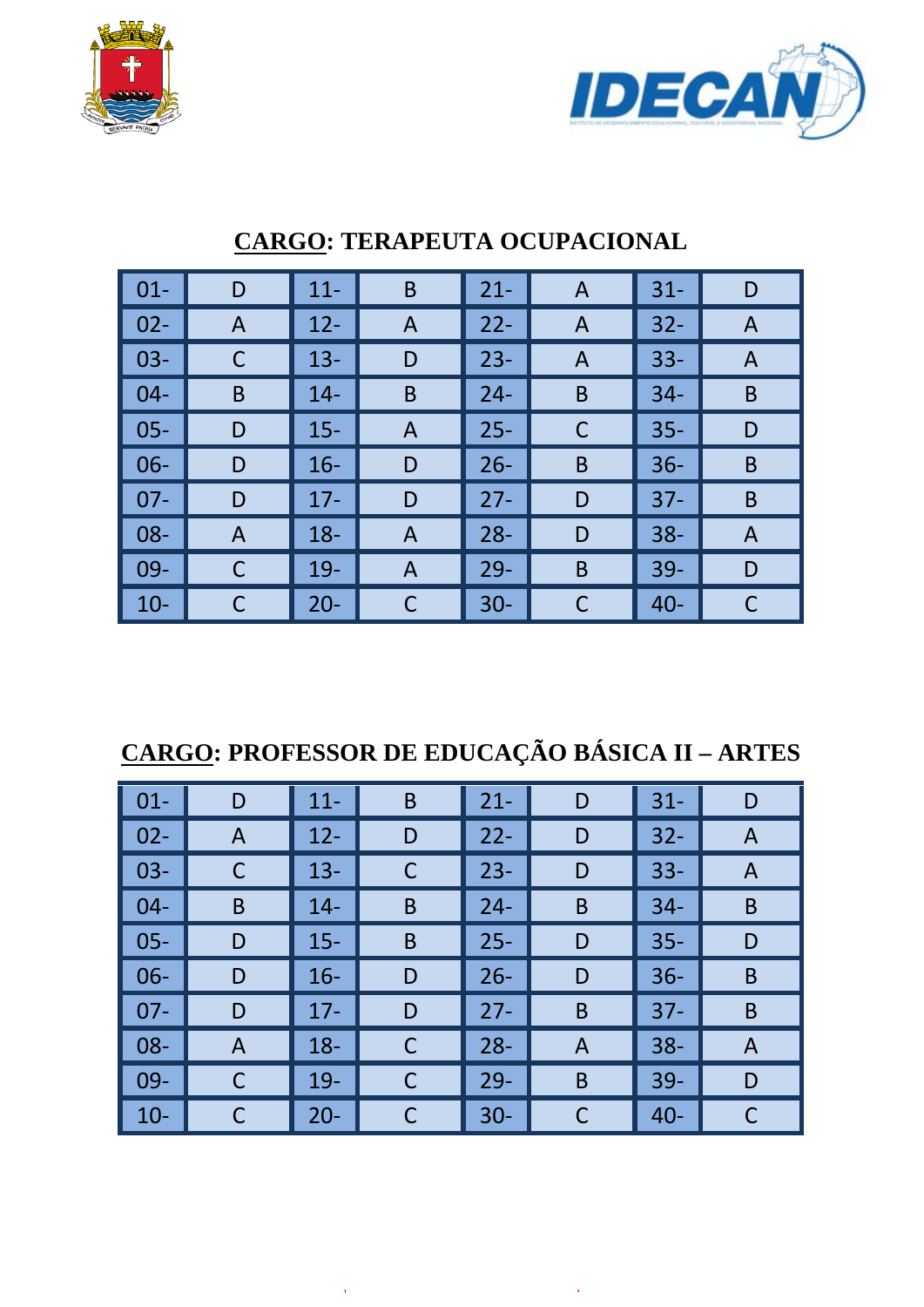



| $\vert$ 01- | D            | $11 -$ | $\mathsf B$ | $21 -$ | A | $31 -$ | D |
|-------------|--------------|--------|-------------|--------|---|--------|---|
| $02 -$      | $\mathsf{A}$ | $12 -$ | D           | $22 -$ | B | $32 -$ | A |
| $03 -$      | C            | $13 -$ | С           | $23 -$ | B | $33 -$ | A |
| $04-$       | B            | $14 -$ | B           | $24 -$ | A | $34 -$ | B |
| $05 -$      | D            | $15 -$ | B           | $25 -$ | A | $35 -$ | D |
| $06 -$      | D            | $16 -$ | D           | $26 -$ | B | $36 -$ | B |
| $07 -$      | D            | $17 -$ | D           | $27 -$ | A | $37 -$ | B |
| $08 -$      | A            | $18 -$ | С           | $28 -$ | C | $38 -$ | A |
| $09 -$      | C            | $19 -$ | C           | $29 -$ | B | $39 -$ | D |
| $10-$       | C            | $20 -$ | С           | $30 -$ | C | $40 -$ | С |

### **CARGO: PSICOPEDAGOGO**

**CARGO: ANALISTA DE SISTEMAS** 

| $\vert$ 01- | D | $11 -$ | B           | $21 -$ | D | $31 -$ | D |
|-------------|---|--------|-------------|--------|---|--------|---|
| $02 -$      | A | $12 -$ | D           | $22 -$ | C | $32 -$ | A |
| $03 -$      | C | $13 -$ | $\mathsf C$ | $23 -$ | D | $33 -$ | A |
| $04 -$      | B | $14 -$ | B           | $24 -$ | B | $34 -$ | B |
| $05 -$      | D | $15 -$ | B           | $25 -$ | C | $35 -$ | D |
| $06 -$      | D | $16 -$ | D           | $26 -$ | D | $36 -$ | B |
| $07 -$      | D | $17 -$ | D           | $27 -$ | D | $37 -$ | B |
| $08 -$      | A | $18 -$ | C           | $28 -$ | C | $38 -$ | A |
| $09-$       | C | $19-$  | $\mathsf C$ | $29 -$ | B | $39 -$ | D |
| $10-$       |   | $20 -$ | C           | $30 -$ | C | $40 -$ | C |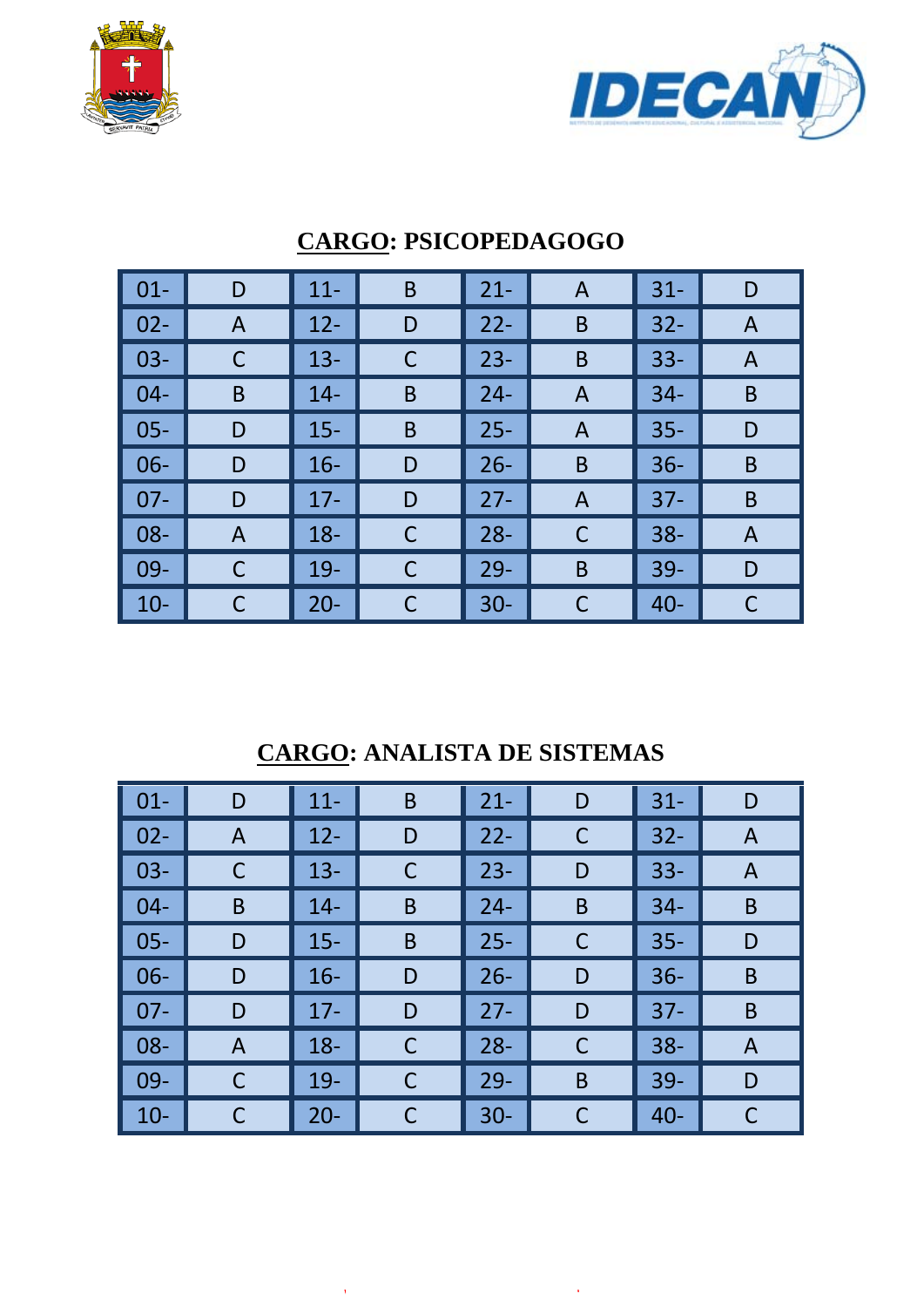



# **CARGO: ANALISTA DE TECNOLOGIA DA INFORMAÇÃO**

| $\vert$ 01-     | D | $11 -$ | $\mathsf B$ | $21 -$ | A | $31 -$ | D |
|-----------------|---|--------|-------------|--------|---|--------|---|
| $\vert$ 02-     | A | $12 -$ | D           | $22 -$ | C | $32 -$ | A |
| $\vert$ 03-     | C | $13 -$ | $\mathsf C$ | $23 -$ | B | $33 -$ | A |
| $\vert$ 04-     | B | $14 -$ | B           | $24 -$ | C | $34 -$ | B |
| $\vert$ 05-     | D | $15 -$ | $\mathsf B$ | $25 -$ | A | $35 -$ | D |
| $\vert$ 06-     | D | $16 -$ | D           | $26 -$ | C | $36 -$ | B |
| $\parallel$ 07- | D | $17 -$ | D           | $27 -$ | A | $37 -$ | B |
| $\vert$ 08-     | A | $18 -$ | $\mathsf C$ | $28 -$ | D | $38 -$ | A |
| $\vert$ 09-     | C | $19-$  | $\mathsf C$ | $29-$  | B | $39 -$ | D |
| $\vert$ 10-     |   | $20 -$ | C           | $30 -$ | C | $40 -$ |   |

## **CARGO: ARQUITETO**

| $\vert$ 01- | D | $11 -$ | B           | $21 -$ | B | $31 -$ | D |
|-------------|---|--------|-------------|--------|---|--------|---|
| $02 -$      | A | $12 -$ | D           | $22 -$ | A | $32 -$ | A |
| $03 -$      |   | $13 -$ | C           | $23 -$ | D | $33 -$ | A |
| $04 -$      | B | $14 -$ | B           | $24 -$ | D | $34 -$ | B |
| $05 -$      | D | $15 -$ | B           | $25 -$ | B | $35 -$ | D |
| $06 -$      | D | $16 -$ | D           | $26 -$ | A | $36 -$ | B |
| $07 -$      | D | $17 -$ | D           | $27 -$ | С | $37 -$ | B |
| $08 -$      | A | $18 -$ | $\mathsf C$ | $28 -$ | A | $38 -$ | A |
| $09 -$      | C | $19-$  | C           | $29-$  | B | $39-$  | D |
| $10-$       |   | $20 -$ | C           | $30 -$ | C | $40 -$ | C |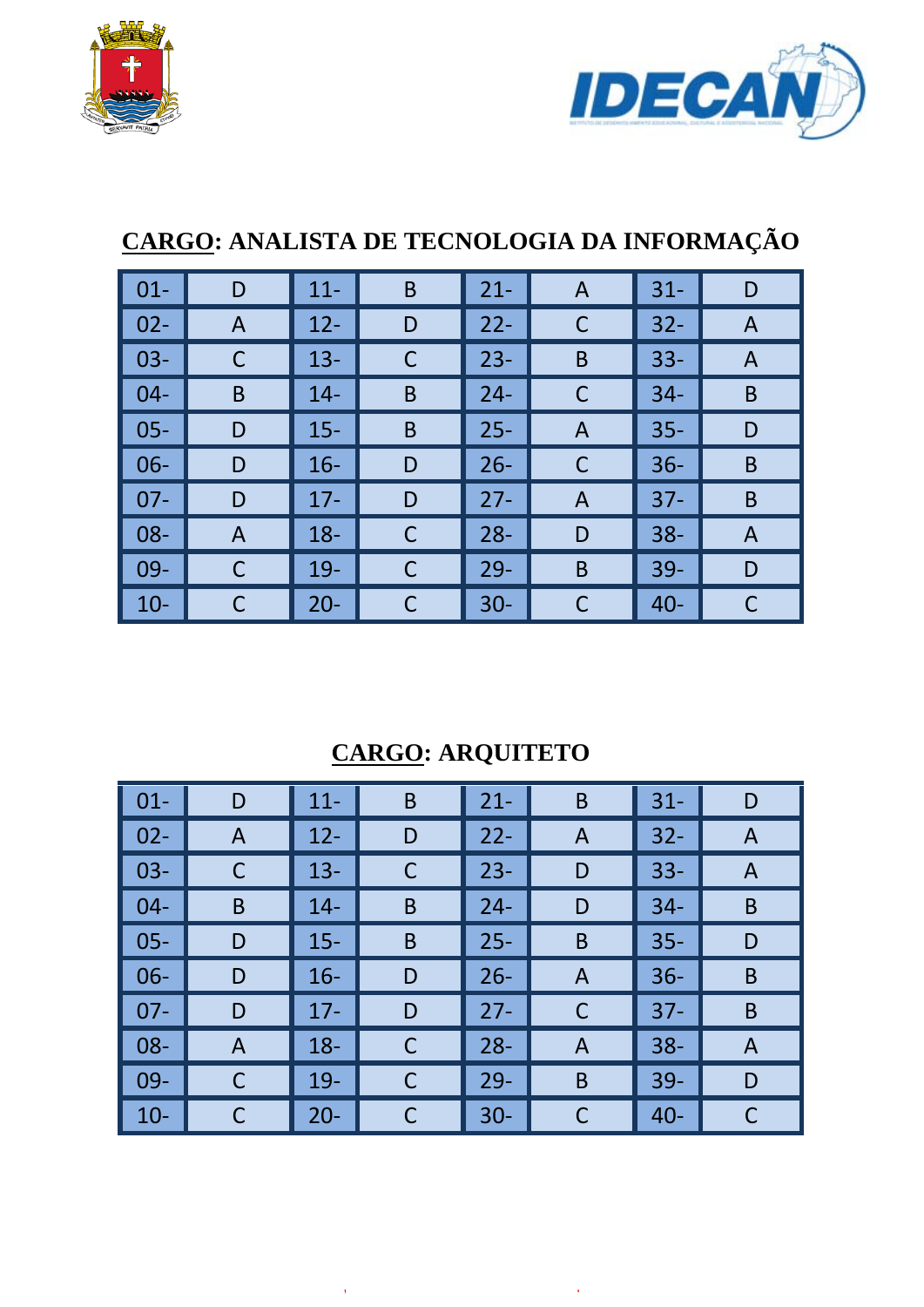



| $01 -$ | D           | $11 -$ | B | $21 -$ | A | $31 -$ | D |
|--------|-------------|--------|---|--------|---|--------|---|
| $02 -$ | A           | $12 -$ | D | $22 -$ | C | $32 -$ | A |
| $03 -$ | C           | $13 -$ | C | $23 -$ | Α | $33 -$ | A |
| $04-$  | B           | $14 -$ | B | $24 -$ | C | $34 -$ | B |
| $05 -$ | D           | $15 -$ | B | $25 -$ | C | $35 -$ | D |
| $06 -$ | D           | $16 -$ | D | $26 -$ | D | $36 -$ | B |
| $07 -$ | D           | $17 -$ | D | $27 -$ | C | $37 -$ | B |
| $08 -$ | A           | $18 -$ | C | $28 -$ | D | $38 -$ | A |
| 09-    | $\mathsf C$ | 19-    | C | $29 -$ | B | 39-    | D |
| $10 -$ | C           | $20 -$ | C | $30 -$ | C | $40 -$ | С |

### **CARGO: ASSISTENTE SOCIAL**

# **CARGO: BIÓLOGO**

| $\vert$ 01-  | D | $11 -$ | B           | $21 -$ | A | $31 -$ | D |
|--------------|---|--------|-------------|--------|---|--------|---|
| $\vert$ 02-  | A | $12 -$ | D           | $22 -$ | B | $32 -$ | A |
| $\vert$ 03-  |   | $13 -$ | C           | $23 -$ | C | $33 -$ | A |
| $\vert$ 04-  | B | $14 -$ | B           | $24 -$ | C | $34 -$ | B |
| $\vert$ 05-  | D | $15 -$ | B           | $25 -$ | C | $35 -$ | D |
| $\vert$ 06-  | D | $16 -$ | D           | $26 -$ | A | $36 -$ | B |
| $\vert$ 07-  | D | $17 -$ | D           | $27 -$ | B | $37 -$ | B |
| $\vert$ 08-  | A | $18 -$ | $\mathsf C$ | $28 -$ | B | $38 -$ | A |
| $\vert 09 -$ | C | $19-$  | C           | $29 -$ | B | $39-$  | D |
| $\vert$ 10-  |   | $20 -$ | С           | $30 -$ | C | $40 -$ | C |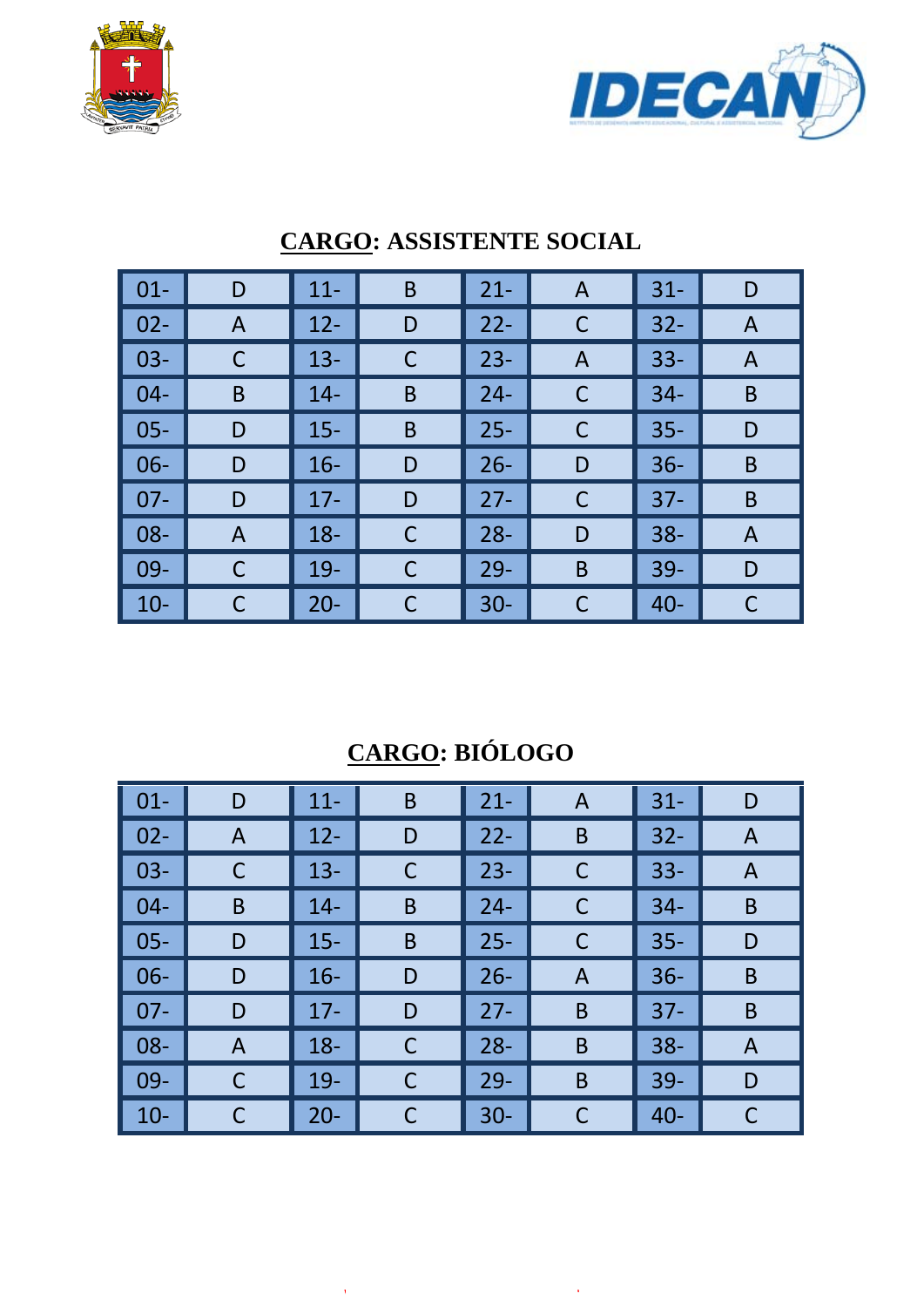



| $01 -$ | D | $11 -$ | B | $21 -$ | D | $31 -$ | D |
|--------|---|--------|---|--------|---|--------|---|
| $02 -$ | A | $12 -$ | D | $22 -$ | C | $32 -$ | A |
| $03 -$ | C | $13 -$ | С | $23 -$ | B | $33 -$ | A |
| $04 -$ | B | $14 -$ | B | $24 -$ | D | $34 -$ | B |
| $05 -$ | D | $15 -$ | B | $25 -$ | C | $35 -$ | D |
| $06 -$ | D | $16 -$ | D | $26 -$ | C | $36 -$ | B |
| $07 -$ | D | $17 -$ | D | $27 -$ | A | $37 -$ | B |
| $08 -$ | A | $18 -$ | C | $28 -$ | D | $38 -$ | A |
| $09 -$ |   | $19-$  | С | $29 -$ | B | $39 -$ | D |
| $10-$  |   | $20 -$ | С | $30 -$ | C | $40 -$ | С |

### **CARGO: CONTADOR**

# **CARGO: EDUCADOR FÍSICO**

| $\vert$ 01- | D            | $11 -$ | $\mathsf B$ | $21 -$ | D | $31 -$ | D |
|-------------|--------------|--------|-------------|--------|---|--------|---|
| $02 -$      | $\mathsf{A}$ | $12 -$ | D           | $22 -$ | B | $32 -$ | A |
| $03 -$      | C            | $13 -$ | $\mathsf C$ | $23 -$ | A | $33 -$ | A |
| $04 -$      | B            | $14 -$ | B           | $24 -$ | C | $34 -$ | B |
| $05 -$      | D            | $15 -$ | B           | $25 -$ | A | $35 -$ | D |
| $06 -$      | D            | $16 -$ | D           | $26 -$ | A | $36 -$ | B |
| $07 -$      | D            | $17 -$ | D           | $27 -$ | C | $37 -$ | B |
| $08 -$      | A            | $18 -$ | $\mathsf C$ | $28 -$ | D | $38 -$ | A |
| $09-$       | C            | $19-$  | $\mathsf C$ | $29-$  | B | $39 -$ | D |
| $10 -$      |              | $20 -$ | C           | $30 -$ | C | $40 -$ | C |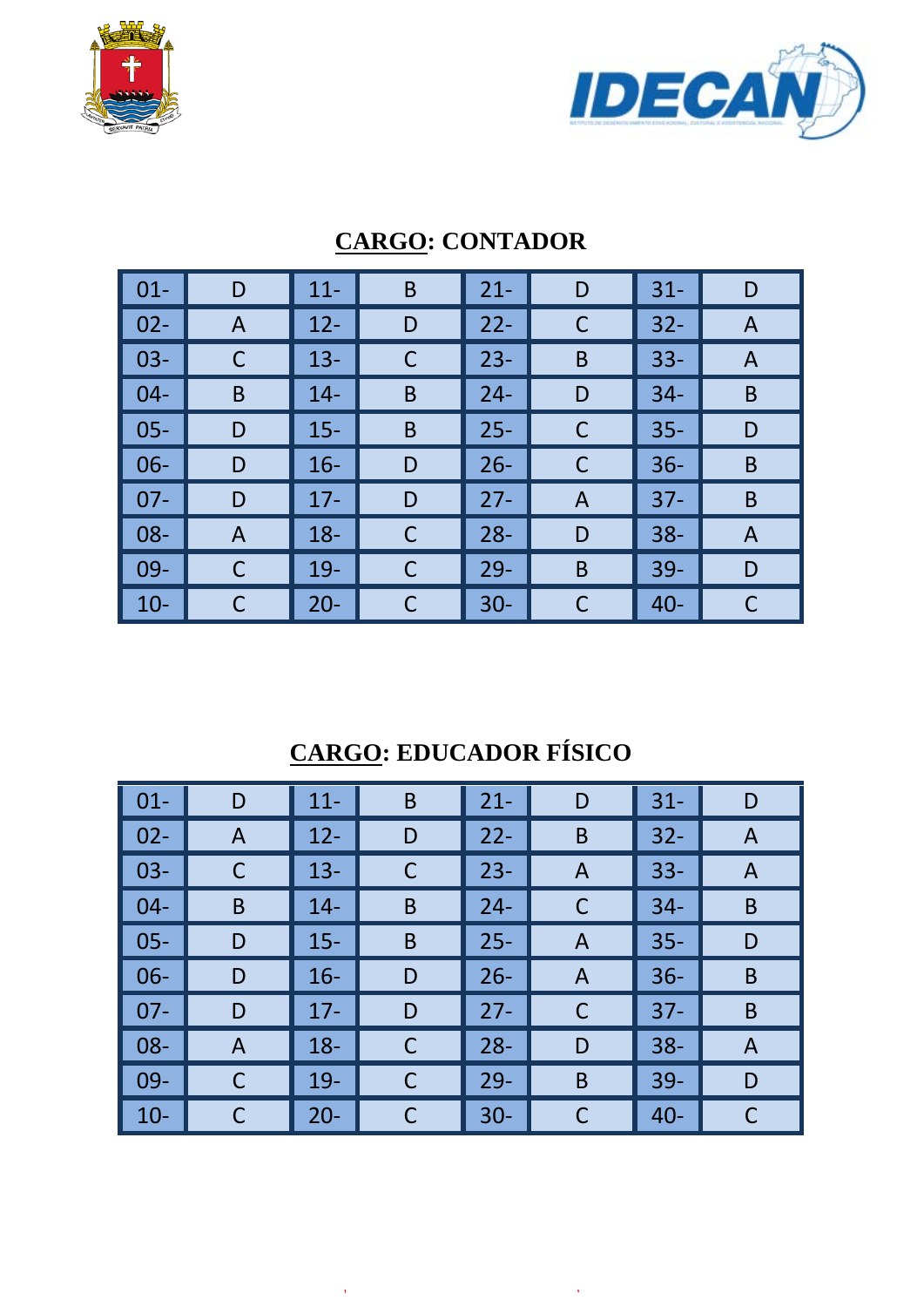



| $\vert$ 01-     | D | $11 -$ | B | $21 -$ | B | $31 -$ | D |
|-----------------|---|--------|---|--------|---|--------|---|
| $\vert$ 02-     | A | $12 -$ | D | $22 -$ | B | $32 -$ | A |
| $\vert$ 03-     |   | $13 -$ | С | $23 -$ | D | $33 -$ | A |
| $\vert$ 04-     | B | $14 -$ | B | $24 -$ | D | $34 -$ | B |
| $\vert$ 05-     | D | $15 -$ | B | $25 -$ | A | $35 -$ | D |
| $\vert$ 06-     | D | $16 -$ | D | $26 -$ | A | $36 -$ | B |
| $\parallel$ 07- | D | $17 -$ | D | $27 -$ | C | $37 -$ | B |
| $\vert$ 08-     | A | $18 -$ | C | $28 -$ | D | $38 -$ | A |
| $\vert$ 09-     |   | $19 -$ | C | $29 -$ | B | $39 -$ | D |
| $\vert$ 10-     |   | $20 -$ | С | $30 -$ | C | $40 -$ | C |

# **CARGO: ENGENHEIRO AGRÔNOMO**

### **CARGO: ENGENHEIRO AMBIENTAL**

| $\vert$ 01- | D | $11 -$ | B | $21 -$ | D           | $31 -$ | D |
|-------------|---|--------|---|--------|-------------|--------|---|
| $02 -$      | A | $12 -$ | D | $22 -$ | A           | $32 -$ | A |
| $03 -$      | C | $13 -$ | C | $23 -$ | B           | $33 -$ | A |
| $04 -$      | B | $14 -$ | B | $24 -$ | С           | $34 -$ | B |
| $05 -$      | D | $15 -$ | B | $25 -$ | B           | $35 -$ | D |
| $06 -$      | D | $16 -$ | D | $26 -$ | $\mathsf C$ | $36 -$ | B |
| $07 -$      | D | $17 -$ | D | $27 -$ | B           | $37 -$ | B |
| $08 -$      | A | $18 -$ | C | $28 -$ | B           | $38 -$ | A |
| $09-$       | С | $19-$  | C | $29 -$ | B           | $39-$  | D |
| $10-$       |   | $20 -$ | С | $30 -$ | С           | $40 -$ | C |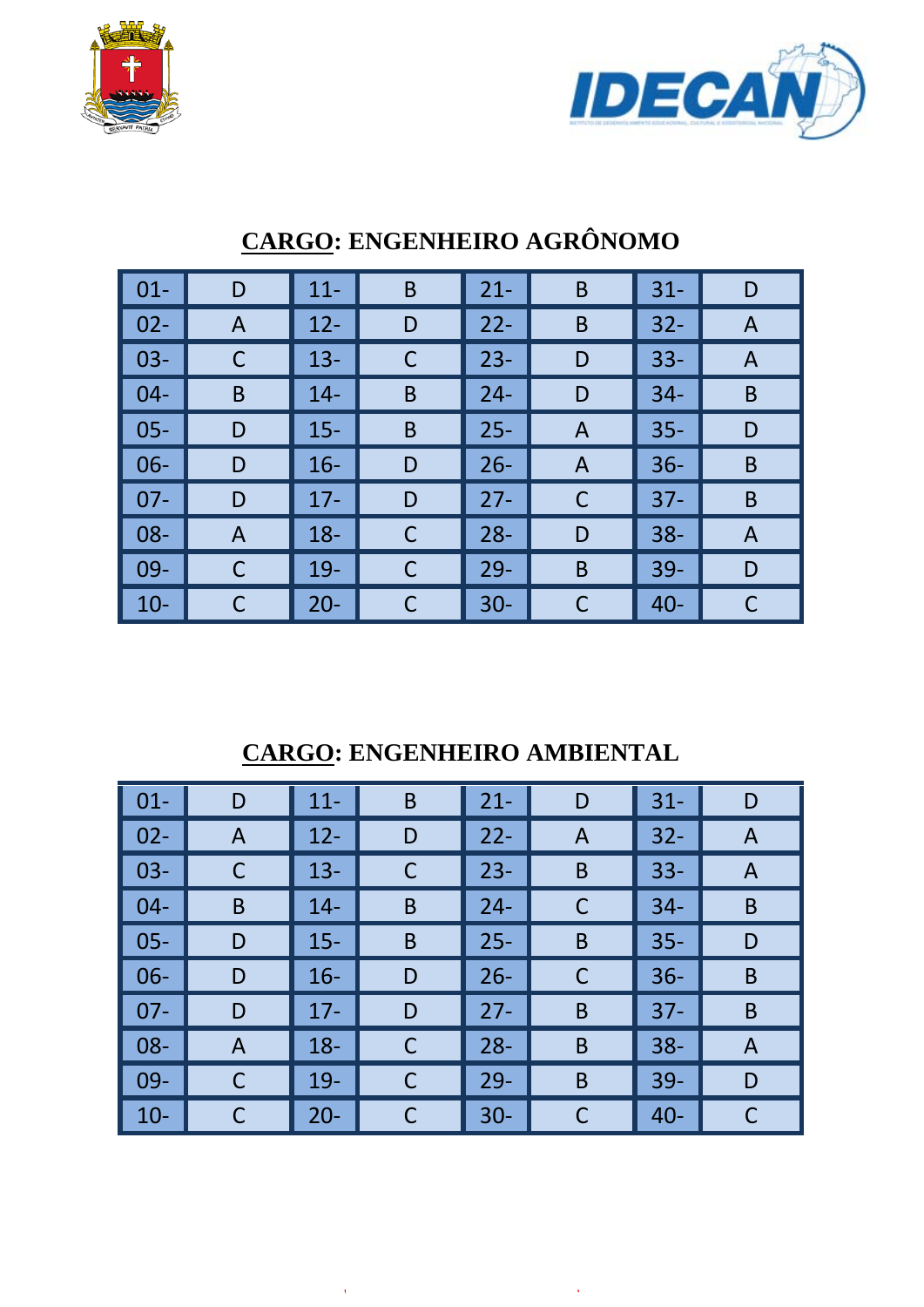



| $\vert$ 01- | D | $11 -$ | B | $21 -$ | $\mathsf C$  | $31 -$ | D |
|-------------|---|--------|---|--------|--------------|--------|---|
| $02 -$      | A | $12 -$ | D | $22 -$ | D            | $32 -$ | A |
| $03 -$      | С | $13 -$ | С | $23 -$ | D            | $33 -$ | A |
| $04 -$      | B | $14 -$ | B | $24 -$ | D            | $34-$  | B |
| $05 -$      | D | $15 -$ | B | $25 -$ | C            | $35 -$ | D |
| $06 -$      | D | $16 -$ | D | $26 -$ | B            | $36 -$ | B |
| $07 -$      | D | $17 -$ | D | $27 -$ | $\mathsf{C}$ | $37 -$ | B |
| $08 -$      | A | $18 -$ | C | $28 -$ | C            | $38 -$ | A |
| $09-$       | C | $19 -$ | С | $29 -$ | B            | $39 -$ | D |
| $10 -$      | С | $20 -$ | С | $30 -$ | C            | $40 -$ |   |

### **CARGO: ENGENHEIRO CIVIL**

### **CARGO: ENGENHEIRO FLORESTAL**

| $\vert$ 01-  | D | $11 -$ | B           | $21 -$ | B | $31 -$ | D |
|--------------|---|--------|-------------|--------|---|--------|---|
| $\vert$ 02-  | A | $12 -$ | D           | $22 -$ | D | $32 -$ | A |
| $\vert$ 03-  |   | $13 -$ | $\mathsf C$ | $23 -$ | B | $33 -$ | A |
| $\vert$ 04-  | B | $14 -$ | B           | $24 -$ | C | $34 -$ | B |
| $\vert$ 05-  | D | $15 -$ | B           | $25 -$ | D | $35 -$ | D |
| $\vert 06 -$ | D | $16 -$ | D           | $26 -$ | D | $36 -$ | B |
| $\vert$ 07-  | D | $17 -$ | D           | $27 -$ | B | $37 -$ | B |
| $\vert$ 08-  | A | $18 -$ | C           | $28 -$ | A | $38 -$ | A |
| $\vert$ 09-  | C | $19 -$ | C           | $29 -$ | B | $39-$  | D |
| $\vert$ 10-  |   | $20 -$ | С           | $30 -$ | C | $40 -$ |   |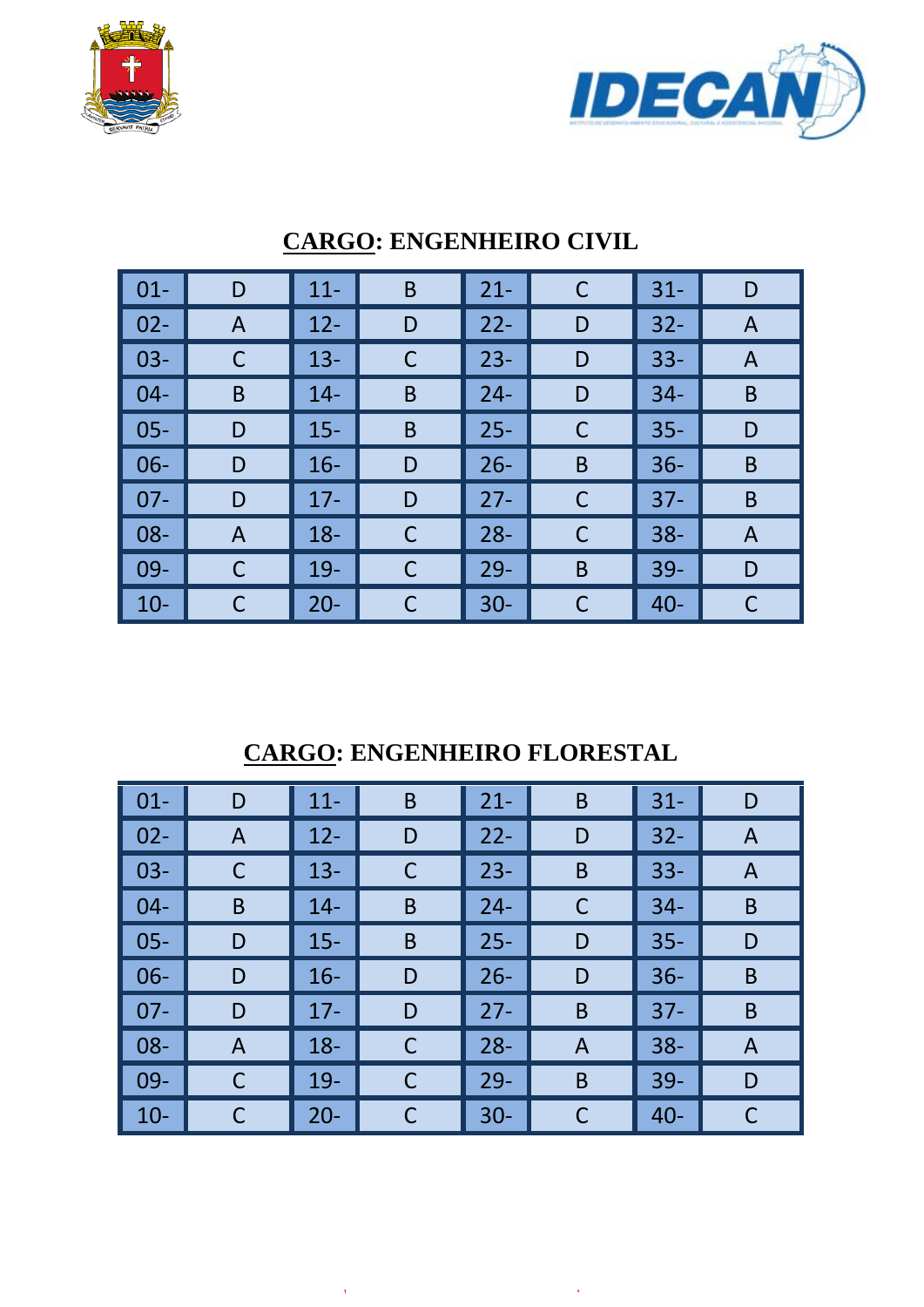



| $\vert$ 01- | D            | $11 -$ | $\mathsf B$ | $21 -$ | A | $31 -$ | D |
|-------------|--------------|--------|-------------|--------|---|--------|---|
| $02 -$      | $\mathsf{A}$ | $12 -$ | D           | $22 -$ | A | $32 -$ | A |
| $03 -$      | С            | $13 -$ | C           | $23 -$ | B | $33 -$ | A |
| $04-$       | B            | $14 -$ | B           | $24 -$ | C | $34 -$ | B |
| $05 -$      | D            | $15 -$ | B           | $25 -$ | B | $35 -$ | D |
| $06 -$      | D            | $16 -$ | D           | $26 -$ | D | $36 -$ | B |
| $07 -$      | D            | $17 -$ | D           | $27 -$ | D | $37 -$ | B |
| $08 -$      | A            | $18 -$ | $\mathsf C$ | $28 -$ | D | $38 -$ | A |
| $09-$       | C            | $19-$  | С           | $29 -$ | B | $39 -$ | D |
| $10 -$      | C            | $20 -$ | C           | $30 -$ | C | $40 -$ | С |

### **CARGO: FISCAL DE TRIBUTOS**

# **CARGO: GEÓGRAFO**

| $\vert$ 01-                                              | D | $11 -$ | B | $21 -$ | C           | $31 -$ | D |
|----------------------------------------------------------|---|--------|---|--------|-------------|--------|---|
| $\begin{array}{ c c } \hline 02 - \\ \hline \end{array}$ | A | $12 -$ | D | $22 -$ | $\mathsf C$ | $32 -$ | A |
| $\vert$ 03-                                              |   | $13 -$ | C | $23 -$ | D           | $33 -$ | A |
| $\vert$ 04-                                              | B | $14 -$ | B | $24 -$ | D           | $34 -$ | B |
| $\vert$ 05-                                              | D | $15 -$ | B | $25 -$ | C           | $35 -$ | D |
| $\vert$ 06-                                              | D | $16 -$ | D | $26 -$ | $\mathsf C$ | $36 -$ | B |
| $\vert$ 07-                                              | D | $17 -$ | D | $27 -$ | C           | $37 -$ | B |
| $\vert$ 08-                                              | A | $18 -$ | C | $28 -$ | B           | $38 -$ | A |
| $\vert$ 09-                                              | C | $19 -$ | C | $29 -$ | B           | $39 -$ | D |
| $\vert$ 10-                                              |   | $20 -$ | C | $30 -$ | C           | $40 -$ | С |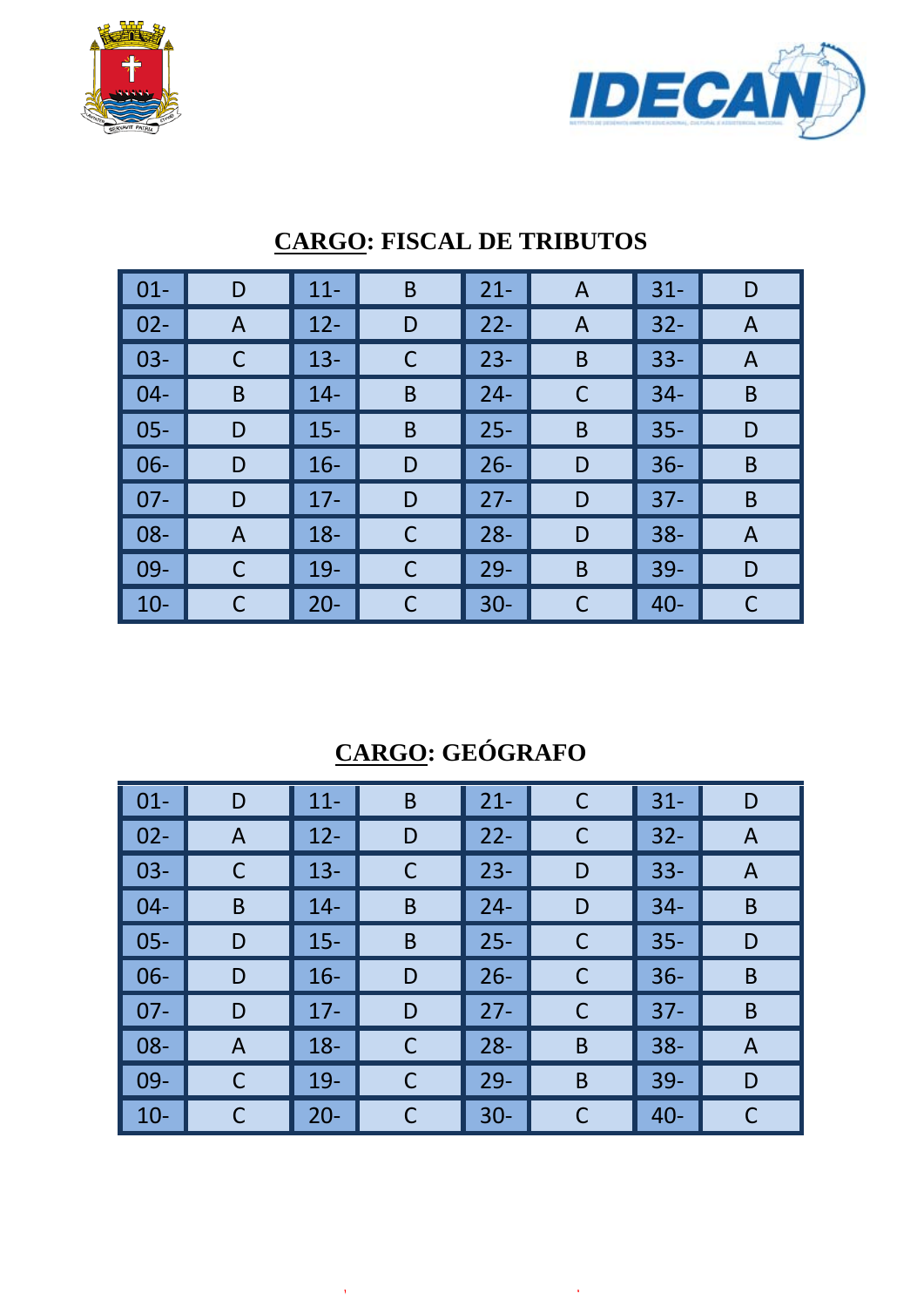



| $\boxed{01}$ | D | $11 -$ | B | $21 -$ | $\mathsf C$    | $31 -$ | D |
|--------------|---|--------|---|--------|----------------|--------|---|
| $\vert$ 02-  | A | $12 -$ | D | $22 -$ | C              | $32 -$ | A |
| $\vert$ 03-  | C | $13 -$ | C | $23 -$ | B              | $33 -$ | A |
| $\vert$ 04-  | B | $14-$  | B | $24 -$ | C              | $34 -$ | B |
| $\vert$ 05-  | D | $15 -$ | B | $25 -$ | A              | $35 -$ | D |
| $\vert$ 06-  | D | $16 -$ | D | $26 -$ | A              | $36 -$ | B |
| $\vert$ 07-  | D | $17 -$ | D | $27 -$ | B              | $37 -$ | B |
| $\vert$ 08-  | A | $18 -$ | C | $28 -$ | $\overline{A}$ | $38 -$ | A |
| $\vert$ 09-  | С | $19 -$ | С | $29 -$ | B              | 39-    | D |
| $\vert$ 10-  |   | $20 -$ | С | $30 -$ |                | $40 -$ |   |

### **CARGO: JORNALISTA**

# **CARGO: MÉDICO VETERINÁRIO**

| $\vert$ 01- | D            | $11 -$ | $\mathsf B$ | $21 -$ | A | $31 -$ | D            |
|-------------|--------------|--------|-------------|--------|---|--------|--------------|
| $02 -$      | $\mathsf{A}$ | $12 -$ | D           | $22 -$ | B | $32 -$ | $\mathsf{A}$ |
| $03 -$      | C            | $13 -$ | $\mathsf C$ | $23 -$ | B | $33 -$ | A            |
| $04 -$      | B            | $14 -$ | B           | $24 -$ | B | $34 -$ | B            |
| $05 -$      | D            | $15 -$ | B           | $25 -$ | C | $35 -$ | D            |
| $06 -$      | D            | $16 -$ | D           | $26 -$ | B | $36 -$ | B            |
| $07 -$      | D            | $17 -$ | D           | $27 -$ | A | $37 -$ | B            |
| $08 -$      | A            | $18 -$ | $\mathsf C$ | $28 -$ | D | $38 -$ | A            |
| $09-$       | С            | $19-$  | C           | $29 -$ | B | $39 -$ | D            |
| $10-$       | С            | $20 -$ | C           | $30 -$ | C | $40 -$ | C            |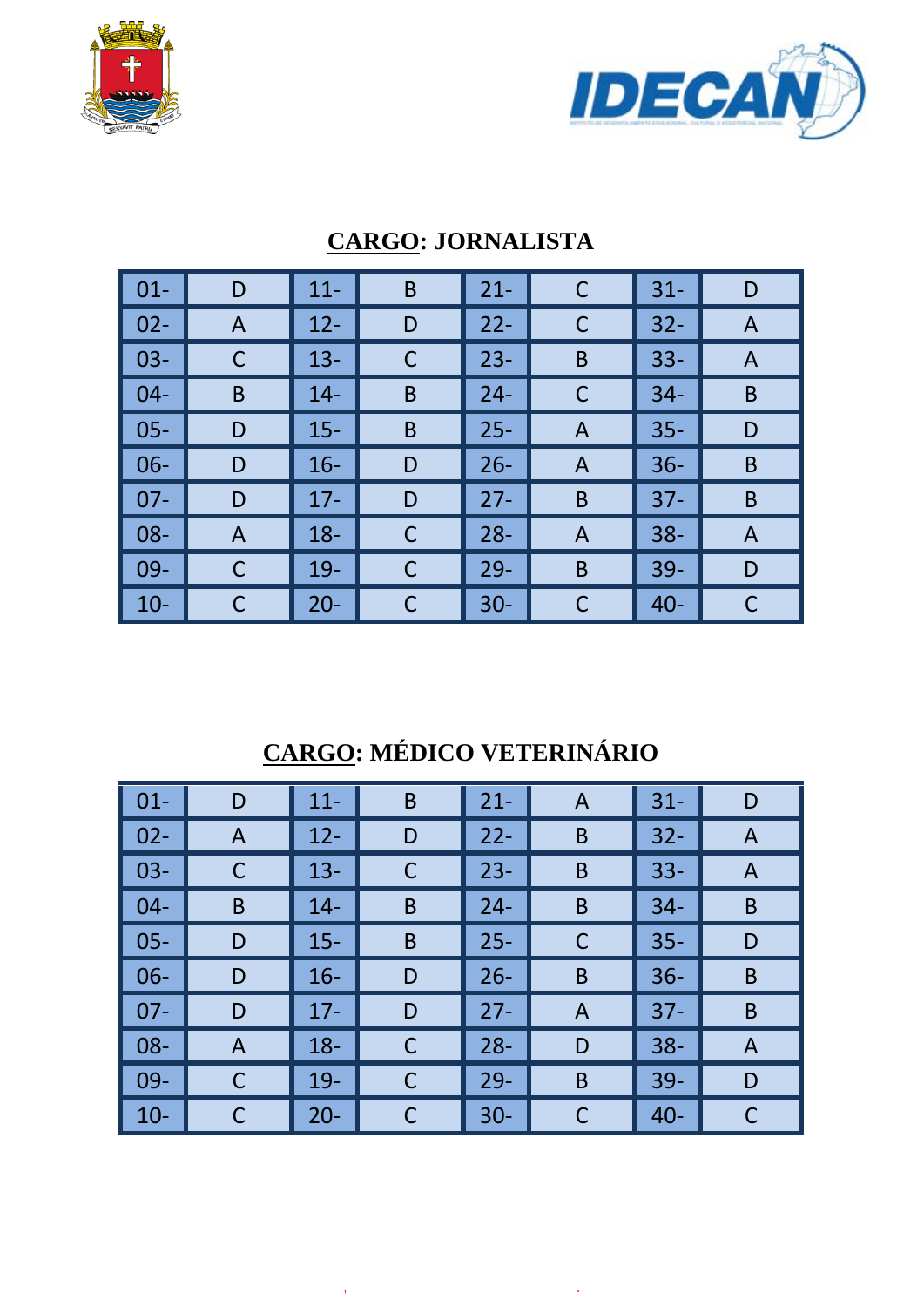



| $01 -$ | D | $11 -$ | B           | $21 -$ | $\mathsf{A}$ | $31 -$ | D |
|--------|---|--------|-------------|--------|--------------|--------|---|
| $02 -$ | A | $12 -$ | D           | $22 -$ | D            | $32 -$ | A |
| $03 -$ | C | $13 -$ | C           | $23 -$ | D            | $33 -$ | A |
| $04-$  | B | $14 -$ | B           | $24 -$ | B            | $34 -$ | B |
| $05 -$ | D | $15 -$ | B           | $25 -$ | D            | $35 -$ | D |
| $06 -$ | D | $16 -$ | D           | $26 -$ | A            | $36 -$ | B |
| $07 -$ | D | $17 -$ | D           | $27 -$ | D            | $37 -$ | B |
| $08 -$ | A | $18 -$ | $\mathsf C$ | $28 -$ | D            | $38 -$ | A |
| $09 -$ | C | 19-    | C           | $29 -$ | B            | 39-    | D |
| $10 -$ | C | $20 -$ | C           | $30 -$ | C            | $40 -$ | С |

### **CARGO: PROCURADOR MUNICIPAL**

# **CARGO: PUBLICITÁRIO**

| $\vert$ 01- | D | $11 -$ | B           | $21 -$ | C | $31 -$ | D |
|-------------|---|--------|-------------|--------|---|--------|---|
| $02 -$      | A | $12 -$ | D           | $22 -$ | D | $32 -$ | A |
| $03 -$      | C | $13 -$ | $\mathsf C$ | $23 -$ | C | $33 -$ | A |
| $04 -$      | B | $14 -$ | B           | $24 -$ | C | $34 -$ | B |
| $05 -$      | D | $15 -$ | B           | $25 -$ | B | $35 -$ | D |
| $06 -$      | D | $16 -$ | D           | $26 -$ | A | $36 -$ | B |
| $07 -$      | D | $17 -$ | D           | $27 -$ | A | $37 -$ | B |
| $08 -$      | A | $18 -$ | $\mathsf C$ | $28 -$ | C | $38 -$ | A |
| $09-$       | C | $19-$  | $\mathsf C$ | $29-$  | B | $39 -$ | D |
| $10-$       |   | $20 -$ | C           | $30 -$ | C | $40 -$ | C |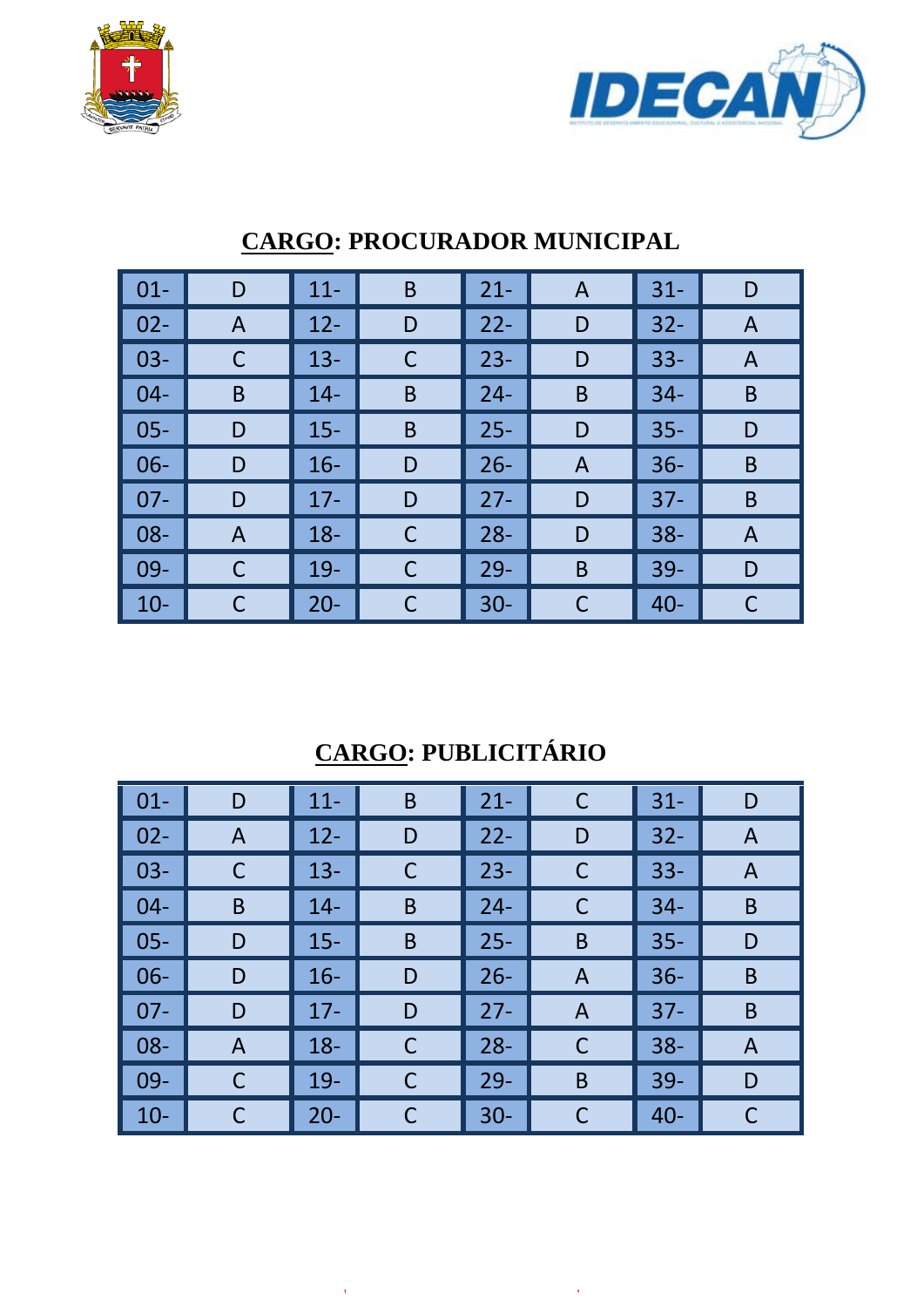



| $01 -$ | D | $11 -$ | B | $21 -$ | D | $31 -$ | D |
|--------|---|--------|---|--------|---|--------|---|
| $02 -$ | A | $12 -$ | D | $22 -$ | C | $32 -$ | A |
| $03 -$ | С | $13 -$ | С | $23 -$ | B | $33 -$ | A |
| $04 -$ | B | $14 -$ | B | $24 -$ | C | $34 -$ | B |
| $05 -$ | D | $15 -$ | B | $25 -$ | B | $35 -$ | D |
| $06 -$ | D | $16 -$ | D | $26 -$ | C | $36 -$ | B |
| $07 -$ | D | $17 -$ | D | $27 -$ | C | $37 -$ | B |
| 08-    | A | $18 -$ | C | $28 -$ | D | $38 -$ | A |
| 09-    | С | $19-$  | C | $29 -$ | B | $39 -$ | D |
| $10-$  | С | $20 -$ | С | $30 -$ | C | $40 -$ | С |

# **CARGO: QUÍMICO**

## **CARGO: SANITARISTA**

| $\vert$ 01- | D | $11 -$ | B           | $21 -$ | D | $31 -$ | D |
|-------------|---|--------|-------------|--------|---|--------|---|
| $02 -$      | A | $12 -$ | D           | $22 -$ | C | $32 -$ | A |
| $03 -$      | C | $13 -$ | $\mathsf C$ | $23 -$ | A | $33 -$ | A |
| $04 -$      | B | $14 -$ | B           | $24 -$ | C | $34 -$ | B |
| $05 -$      | D | $15 -$ | B           | $25 -$ | C | $35 -$ | D |
| $06 -$      | D | $16 -$ | D           | $26 -$ | B | $36 -$ | B |
| $07 -$      | D | $17 -$ | D           | $27 -$ | A | $37 -$ | B |
| $08 -$      | A | $18 -$ | $\mathsf C$ | $28 -$ | C | $38 -$ | A |
| $09-$       | C | $19-$  | $\mathsf C$ | $29-$  | B | $39 -$ | D |
| $10 -$      |   | $20 -$ | C           | $30 -$ | C | $40 -$ | C |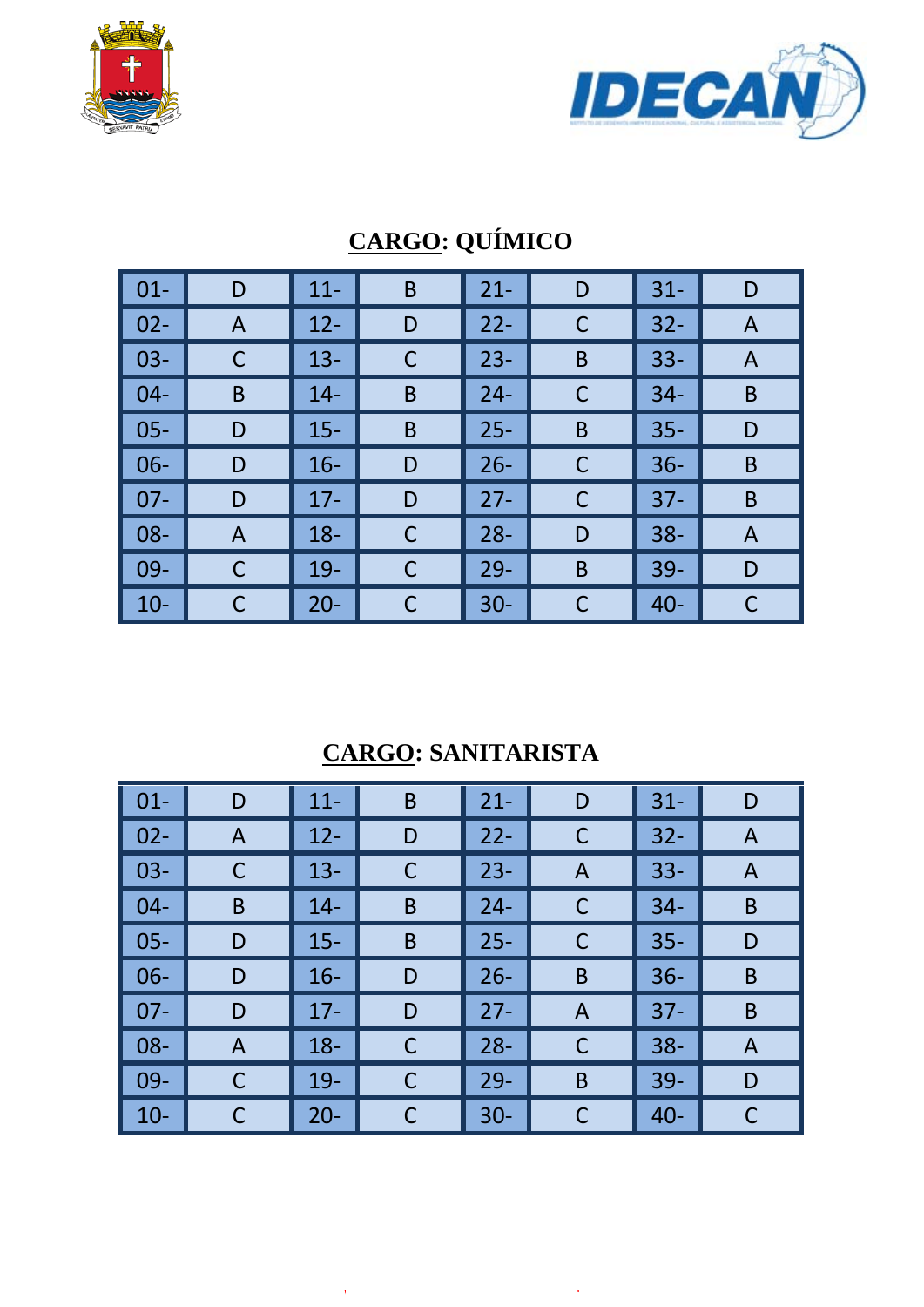



| $01 -$ | D | $11 -$ | B           | $21 -$ | B              | $31 -$ | D |
|--------|---|--------|-------------|--------|----------------|--------|---|
| $02 -$ | A | $12 -$ | D           | $22 -$ | B              | $32 -$ | A |
| $03 -$ |   | $13 -$ | С           | $23 -$ | $\overline{A}$ | $33 -$ | A |
| $04 -$ | B | $14 -$ | B           | $24 -$ | C              | $34 -$ | B |
| $05 -$ | D | $15 -$ | B           | $25 -$ | D              | $35 -$ | D |
| $06 -$ | D | $16 -$ | D           | $26 -$ | B              | $36 -$ | B |
| $07 -$ | D | $17 -$ | D           | $27 -$ | C              | $37 -$ | B |
| 08-    | A | $18 -$ | $\mathsf C$ | $28 -$ | B              | $38 -$ | A |
| 09-    | С | $19-$  | C           | $29 -$ | B              | $39 -$ | D |
| $10 -$ |   | $20 -$ | C           | $30 -$ | C              | $40 -$ | С |

# **CARGO: SOCIÓLOGO**

# **CARGO: TURISMÓLOGO**

| $\vert$ 01- | D | $11 -$ | $\mathsf B$ | $21 -$ | C | $31 -$ | D |
|-------------|---|--------|-------------|--------|---|--------|---|
| $02 -$      | A | $12 -$ | D           | $22 -$ | D | $32 -$ | A |
| $03 -$      | C | $13 -$ | $\mathsf C$ | $23 -$ | C | $33 -$ | A |
| $04 -$      | B | $14 -$ | B           | $24 -$ | D | $34 -$ | B |
| $05 -$      | D | $15 -$ | B           | $25 -$ | A | $35 -$ | D |
| $06 -$      | D | $16 -$ | D           | $26 -$ | C | $36 -$ | B |
| $07 -$      | D | $17 -$ | D           | $27 -$ | D | $37 -$ | B |
| $08 -$      | A | $18 -$ | $\mathsf C$ | $28 -$ | A | $38 -$ | A |
| $09-$       | C | $19-$  | $\mathsf C$ | $29-$  | B | $39 -$ | D |
| $10 -$      |   | $20 -$ | C           | $30 -$ | C | $40 -$ | C |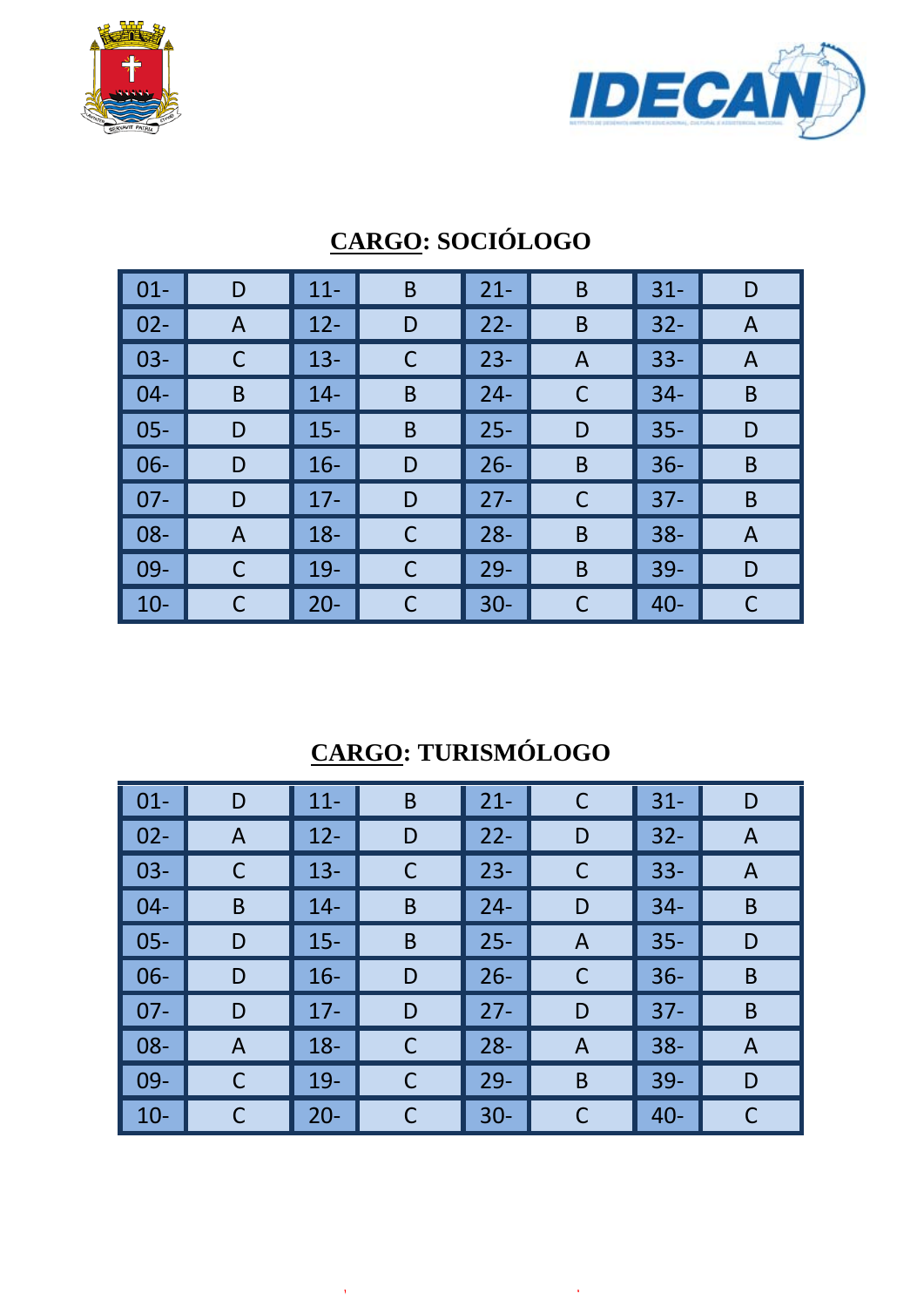



| $\vert$ 01- | A | $11 -$ | D              | $21 -$ | D | $31 -$ | D |
|-------------|---|--------|----------------|--------|---|--------|---|
| $02 -$      | C | $12 -$ | D              | $22 -$ | B | $32 -$ | A |
| $03 -$      | A | $13 -$ | A              | $23 -$ | A | $33 -$ | A |
| $04-$       | A | $14 -$ | A              | $24 -$ | B | $34 -$ | C |
| $05 -$      | A | $15 -$ | A              | $25 -$ | C | $35 -$ | A |
| $06 -$      | D | $16 -$ | B              | $26 -$ | A | $36 -$ | B |
| $07 -$      | D | $17 -$ | C              | $27 -$ | D | $37 -$ | B |
| $08 -$      | A | $18 -$ | C              | $28 -$ | A | $38 -$ | D |
| $09-$       | D | $19 -$ | $\overline{A}$ | $29 -$ | C | $39 -$ | C |
| $10 -$      | C | $20 -$ | С              | $30 -$ | C | $40 -$ | Α |

# **CARGO: TÉCNICO EM AQUICULTURA**

# **CARGO: TÉCNICO EM CONTABILIDADE**

| $\vert$ 01-  | A | $11 -$ | D | $21 -$ | D | $31 -$ | C            |
|--------------|---|--------|---|--------|---|--------|--------------|
| $\vert 02 -$ |   | $12 -$ | D | $22 -$ | B | $32 -$ | B            |
| $\vert$ 03-  | A | $13 -$ | A | $23 -$ | A | $33 -$ | D            |
| $\vert$ 04-  | A | $14 -$ | A | $24 -$ | B | $34 -$ | B            |
| $\vert$ 05-  | A | $15 -$ | A | $25 -$ | C | $35 -$ | B            |
| $\vert$ 06-  | D | $16 -$ | B | $26 -$ | A | $36 -$ | B            |
| $\vert$ 07-  | D | $17 -$ | C | $27 -$ | D | $37 -$ | B            |
| $\vert$ 08-  | A | $18 -$ | C | $28 -$ | A | $38 -$ | D            |
| $  09 -$     | D | $19-$  | A | $29 -$ | C | 39-    | $\mathsf{C}$ |
| $\vert$ 10-  |   | $20 -$ | C | $30 -$ | С | $40 -$ | A            |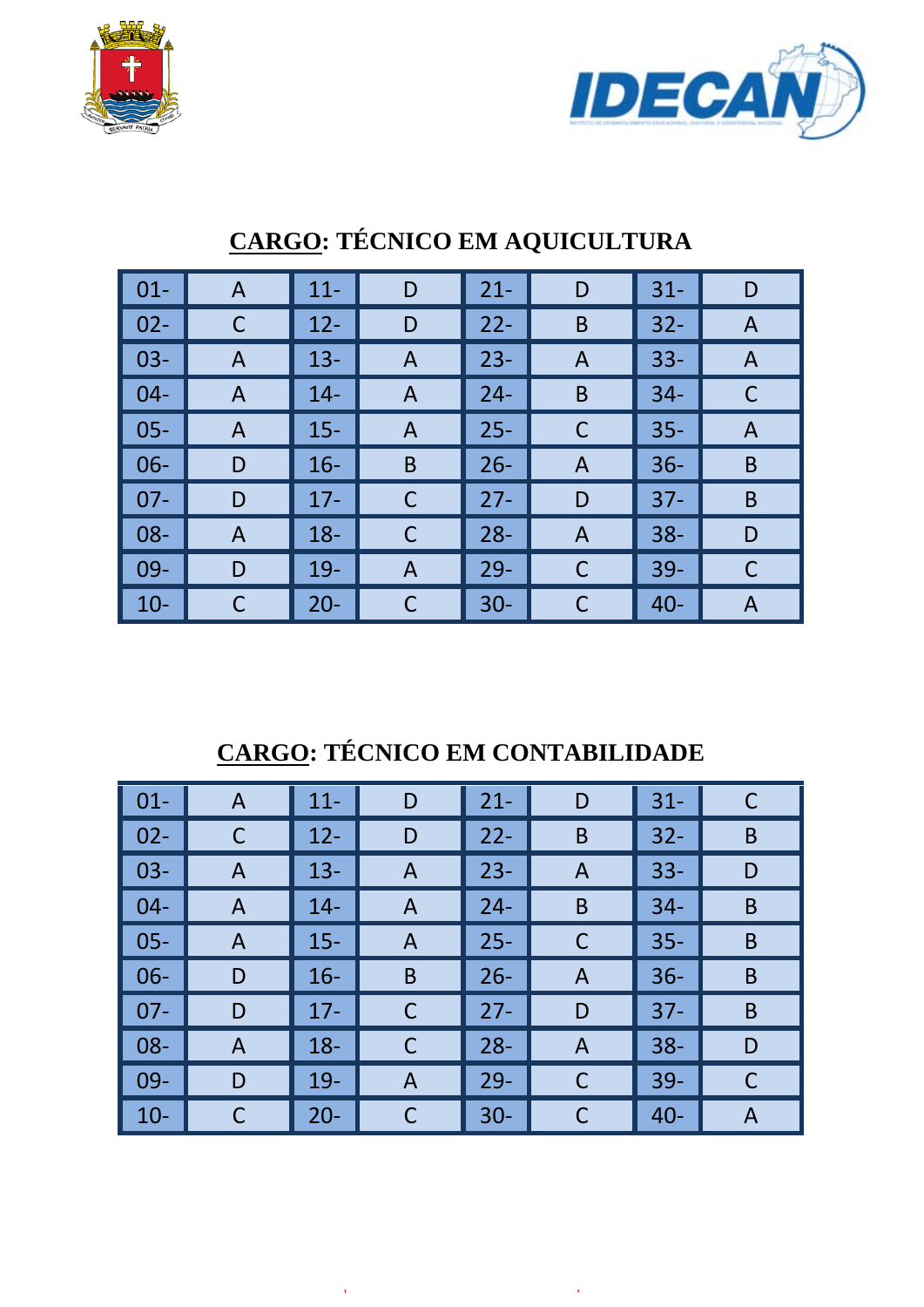



| $\vert$ 01- | A | $11 -$ | D | $21 -$ | D              | $31 -$ | B |
|-------------|---|--------|---|--------|----------------|--------|---|
| $\vert$ 02- | С | $12 -$ | D | $22 -$ | B              | $32 -$ | A |
| $\vert$ 03- | A | $13 -$ | A | $23 -$ | A              | $33 -$ | A |
| $\vert$ 04- | A | $14 -$ | A | $24 -$ | B              | $34 -$ | C |
| $\vert$ 05- | A | $15 -$ | A | $25 -$ | $\mathsf{C}$   | $35 -$ | C |
| $\vert$ 06- | D | $16 -$ | B | $26 -$ | A              | $36 -$ | B |
| $\vert$ 07- | D | $17 -$ | C | $27 -$ | D              | $37 -$ | B |
| $\vert$ 08- | A | $18 -$ | C | $28 -$ | $\overline{A}$ | $38 -$ | D |
| $\vert$ 09- | D | $19-$  | A | $29 -$ | C              | $39 -$ |   |
| $\vert$ 10- |   | $20 -$ | С | $30 -$ | C              | $40 -$ | Α |

## **CARGO: TÉCNICO EM ENFERMAGEM**

# **CARGO: TÉCNICO EM GESTÃO AMBIENTAL**

| $\vert$ 01-  | A            | $11 -$ | D            | $21 -$ | D | $31 -$ | B |
|--------------|--------------|--------|--------------|--------|---|--------|---|
| $\vert$ 02-  |              | $12 -$ | D            | $22 -$ | B | $32 -$ | B |
| $\vert$ 03-  | $\mathsf{A}$ | $13 -$ | $\mathsf{A}$ | $23 -$ | A | $33 -$ | A |
| $\vert$ 04-  | A            | $14 -$ | A            | $24 -$ | B | $34 -$ | C |
| $\vert 05 -$ | A            | $15 -$ | A            | $25 -$ | C | $35 -$ | D |
| $\vert$ 06-  | D            | $16 -$ | B            | $26 -$ | A | $36 -$ | B |
| $\vert$ 07-  | D            | $17 -$ | C            | $27 -$ | D | $37 -$ | B |
| $\vert$ 08-  | A            | $18 -$ | $\mathsf C$  | $28 -$ | A | $38 -$ | D |
| $\vert$ 09-  | D            | $19-$  | A            | $29 -$ | C | $39 -$ | C |
| $\vert$ 10-  |              | $20 -$ | С            | $30 -$ | C | $40 -$ | A |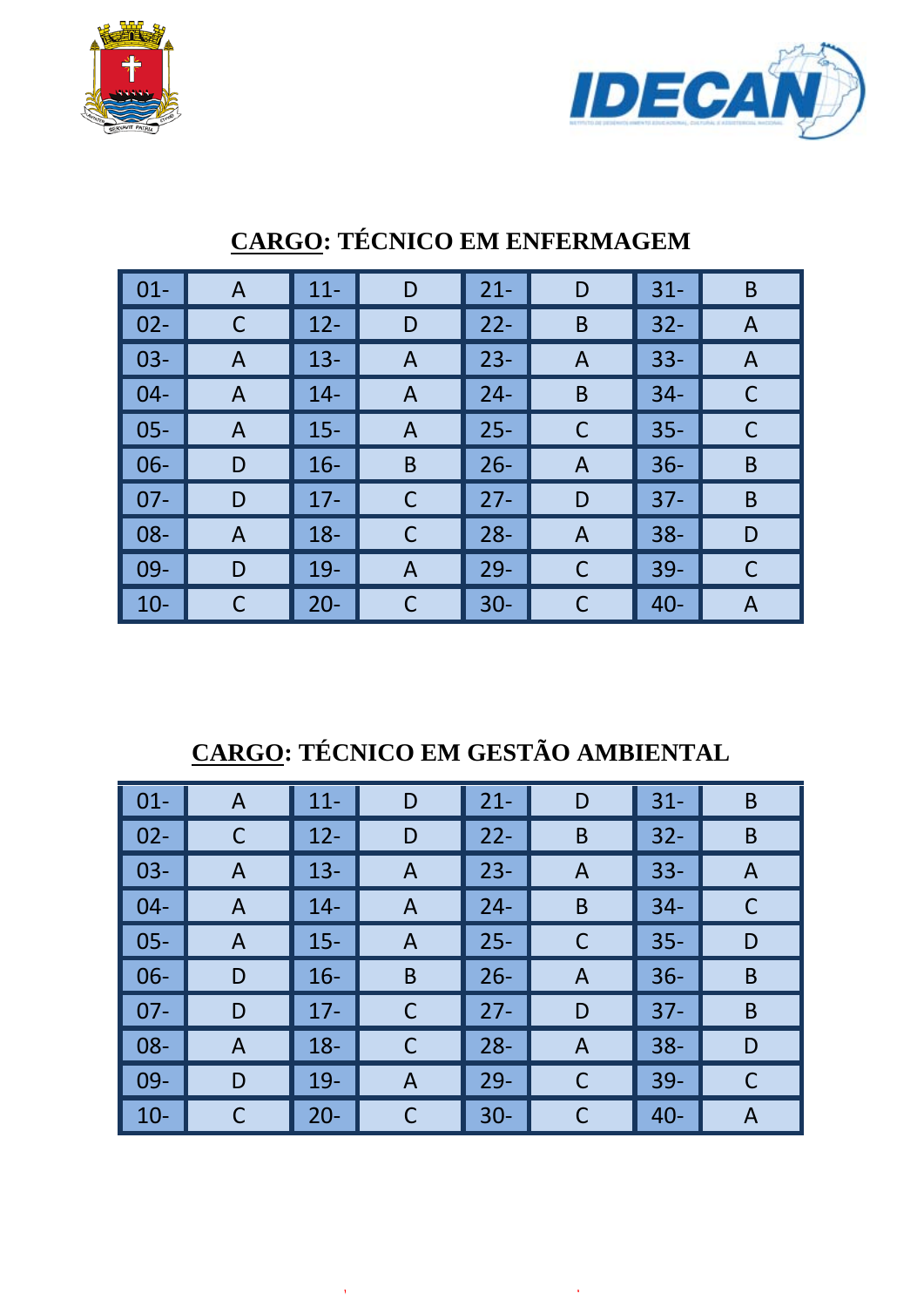



| $\vert 01 -$    | A | $11 -$ | D            | $21 -$ | D | $31 -$ | D |
|-----------------|---|--------|--------------|--------|---|--------|---|
| $\vert$ 02-     |   | $12 -$ | D            | $22 -$ | B | $32 -$ | D |
| $\vert$ 03-     | A | $13 -$ | A            | $23 -$ | A | $33 -$ |   |
| $\vert 04 -$    | A | $14 -$ | A            | $24 -$ | B | $34 -$ | A |
| $\vert$ 05-     | A | $15 -$ | A            | $25 -$ | C | $35 -$ | D |
| $\vert$ 06-     | D | $16 -$ | B            | $26 -$ | A | $36 -$ | B |
| $\vert$ 07-     | D | $17 -$ | $\mathsf{C}$ | $27 -$ | D | $37 -$ | B |
| $\vert$ 08-     | A | $18 -$ | $\mathsf C$  | $28 -$ | A | $38 -$ | D |
| $\parallel$ 09- | D | $19 -$ | A            | $29 -$ | C | $39 -$ |   |
| $\vert$ 10-     |   | $20 -$ | C            | $30 -$ | C | $40 -$ | A |

# **CARGO: TÉCNICO EM INFORMÁTICA**

# **CARGO: TÉCNICO EM NUTRIÇÃO**

| $\vert$ 01- | A | $11 -$ | D           | $21 -$ | D | $31 -$ | C            |
|-------------|---|--------|-------------|--------|---|--------|--------------|
| $02 -$      | C | $12 -$ | D           | $22 -$ | B | $32 -$ | C            |
| $03-$       | A | $13 -$ | A           | $23 -$ | A | $33 -$ | C            |
| $04 -$      | A | $14 -$ | A           | $24 -$ | B | $34 -$ | D            |
| $05 -$      | A | $15 -$ | A           | $25 -$ | C | $35 -$ | D            |
| $06-$       | D | $16 -$ | B           | $26 -$ | A | $36 -$ | B            |
| $07 -$      | D | $17 -$ | $\mathsf C$ | $27 -$ | D | $37 -$ | B            |
| $08 -$      | A | $18 -$ | $\mathsf C$ | $28 -$ | A | $38 -$ | D            |
| $09-$       | D | $19-$  | A           | $29 -$ | C | $39-$  | $\mathsf{C}$ |
| $10-$       |   | $20 -$ | $\mathsf C$ | $30 -$ | C | $40 -$ | A            |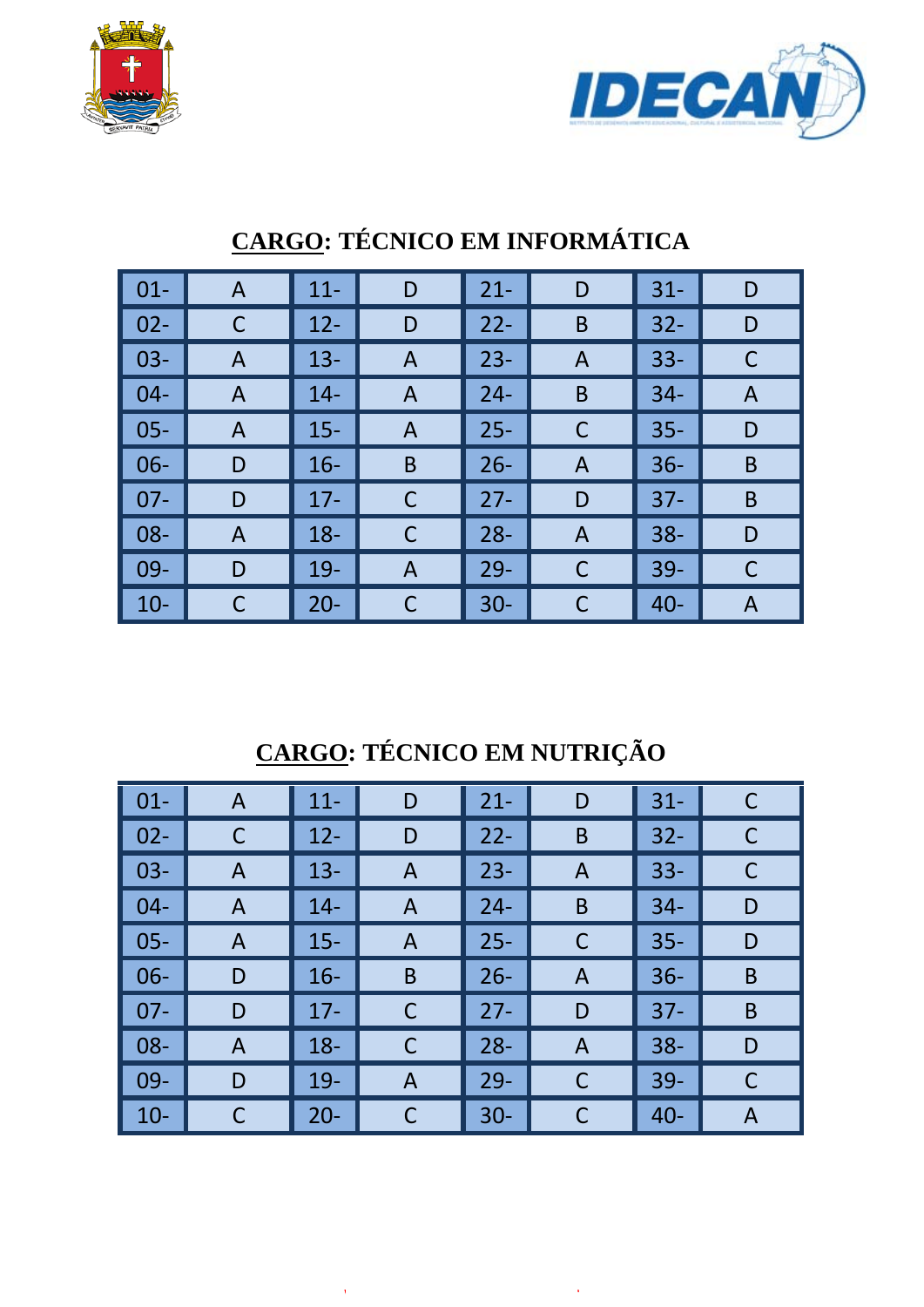



| $01 -$ | A              | $11 -$ | D              | $21 -$ | D              | $31 -$ | D |
|--------|----------------|--------|----------------|--------|----------------|--------|---|
| $02 -$ | C              | $12 -$ | D              | $22 -$ | B              | $32 -$ | B |
| $03 -$ | $\overline{A}$ | $13 -$ | $\overline{A}$ | $23 -$ | $\overline{A}$ | $33 -$ | С |
| $04 -$ | A              | $14 -$ | $\mathsf{A}$   | $24 -$ | B              | $34 -$ | A |
| $05 -$ | A              | $15 -$ | A              | $25 -$ | C              | $35 -$ | B |
| $06 -$ | D              | $16 -$ | B              | $26 -$ | $\overline{A}$ | $36 -$ | B |
| $07 -$ | D              | $17 -$ | С              | $27 -$ | D              | $37 -$ | B |
| 08-    | A              | $18 -$ | C              | $28 -$ | $\overline{A}$ | $38 -$ | D |
| $09 -$ | D              | $19-$  | A              | $29 -$ | C              | $39 -$ | C |
| $10-$  |                | $20 -$ | C              | $30 -$ | C              | $40 -$ | A |

# **CARGO: TÉCNICO EM SEGURANÇA DO TRABALHO**

# **CARGO: TÉCNICO EM TURISMO**

| $\vert$ 01-     | A | $11 -$ | D           | $21 -$ | D            | $31 -$ | B |
|-----------------|---|--------|-------------|--------|--------------|--------|---|
| $\vert$ 02-     | C | $12 -$ | D           | $22 -$ | B            | $32 -$ | B |
| $\vert$ 03-     | A | $13 -$ | A           | $23 -$ | A            | $33 -$ | C |
| $\vert 04 -$    | A | $14 -$ | A           | $24 -$ | B            | $34 -$ | B |
| $\vert$ 05-     | A | $15 -$ | A           | $25 -$ | C            | $35 -$ | D |
| $\vert$ 06-     | D | $16 -$ | B           | $26 -$ | A            | $36 -$ | B |
| $\vert$ 07-     | D | $17 -$ | $\mathsf C$ | $27 -$ | D            | $37 -$ | B |
| $\parallel$ 08- | A | $18 -$ | C           | $28 -$ | $\mathsf{A}$ | $38 -$ | D |
| $\vert$ 09-     | D | $19 -$ | A           | $29 -$ | $\mathsf C$  | $39 -$ | C |
| $\vert$ 10-     |   | $20 -$ | C           | $30 -$ | C            | $40 -$ | A |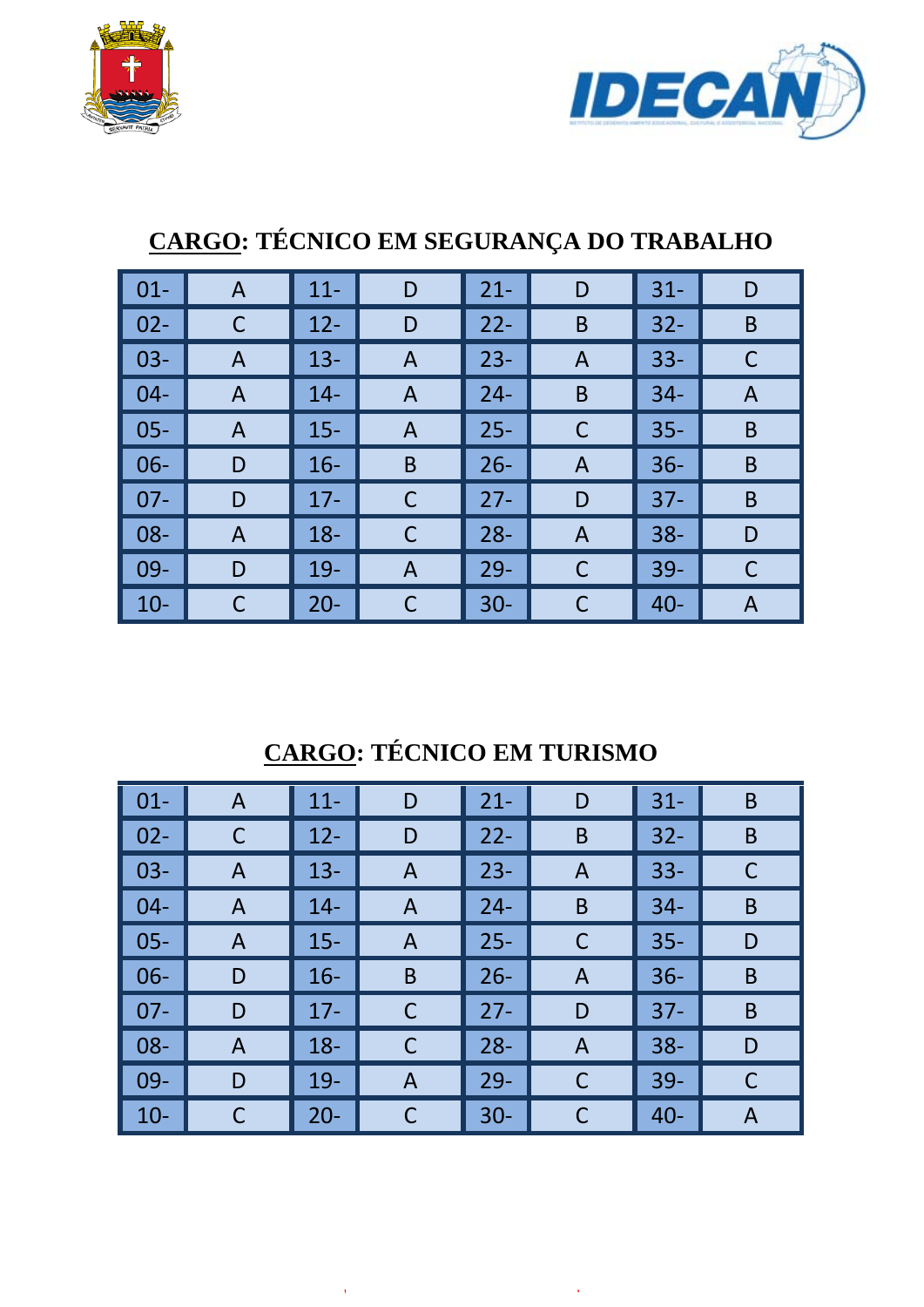



| $01 -$ | A | $11 -$ | D              | $21 -$ | D              | $31 -$ | D |
|--------|---|--------|----------------|--------|----------------|--------|---|
| $02 -$ |   | $12 -$ | D              | $22 -$ | B              | $32 -$ | B |
| $03 -$ | A | $13 -$ | A              | $23 -$ | A              | $33 -$ | A |
| $04 -$ | A | $14 -$ | A              | $24 -$ | B              | $34 -$ | B |
| $05 -$ | A | $15 -$ | A              | $25 -$ | C              | $35 -$ | B |
| $06 -$ | D | $16 -$ | B              | $26 -$ | A              | $36 -$ | B |
| $07 -$ | D | $17 -$ | С              | $27 -$ | D              | $37 -$ | B |
| 08-    | A | $18 -$ | C              | $28 -$ | $\overline{A}$ | $38 -$ | D |
| $09 -$ | D | $19-$  | $\overline{A}$ | $29 -$ | C              | $39 -$ | C |
| $10-$  |   | $20 -$ | С              | $30 -$ | C              | $40 -$ | Α |

# **CARGO: TOPÓGRAFO**

## **CARGO: AGENTE ADMINISTRATIVO**

| $\vert$ 01- | A | $11 -$ | D           | $21 -$ | D | $31 -$ | C |
|-------------|---|--------|-------------|--------|---|--------|---|
| $02 -$      | C | $12 -$ | D           | $22 -$ | B | $32 -$ | D |
| $03-$       | A | $13 -$ | A           | $23 -$ | A | $33 -$ | A |
| $04 -$      | A | $14 -$ | A           | $24 -$ | B | $34 -$ | C |
| $05 -$      | A | $15 -$ | A           | $25 -$ | C | $35 -$ | B |
| $\vert$ 06- | D | $16 -$ | B           | $26 -$ | A | $36 -$ | B |
| $07 -$      | D | $17 -$ | $\mathsf C$ | $27 -$ | D | $37 -$ | B |
| $08 -$      | A | $18 -$ | C           | $28 -$ | A | $38 -$ | D |
| $09-$       | D | $19-$  | A           | $29 -$ | C | $39-$  | C |
| $10-$       |   | $20 -$ | $\mathsf C$ | $30 -$ | С | $40 -$ | A |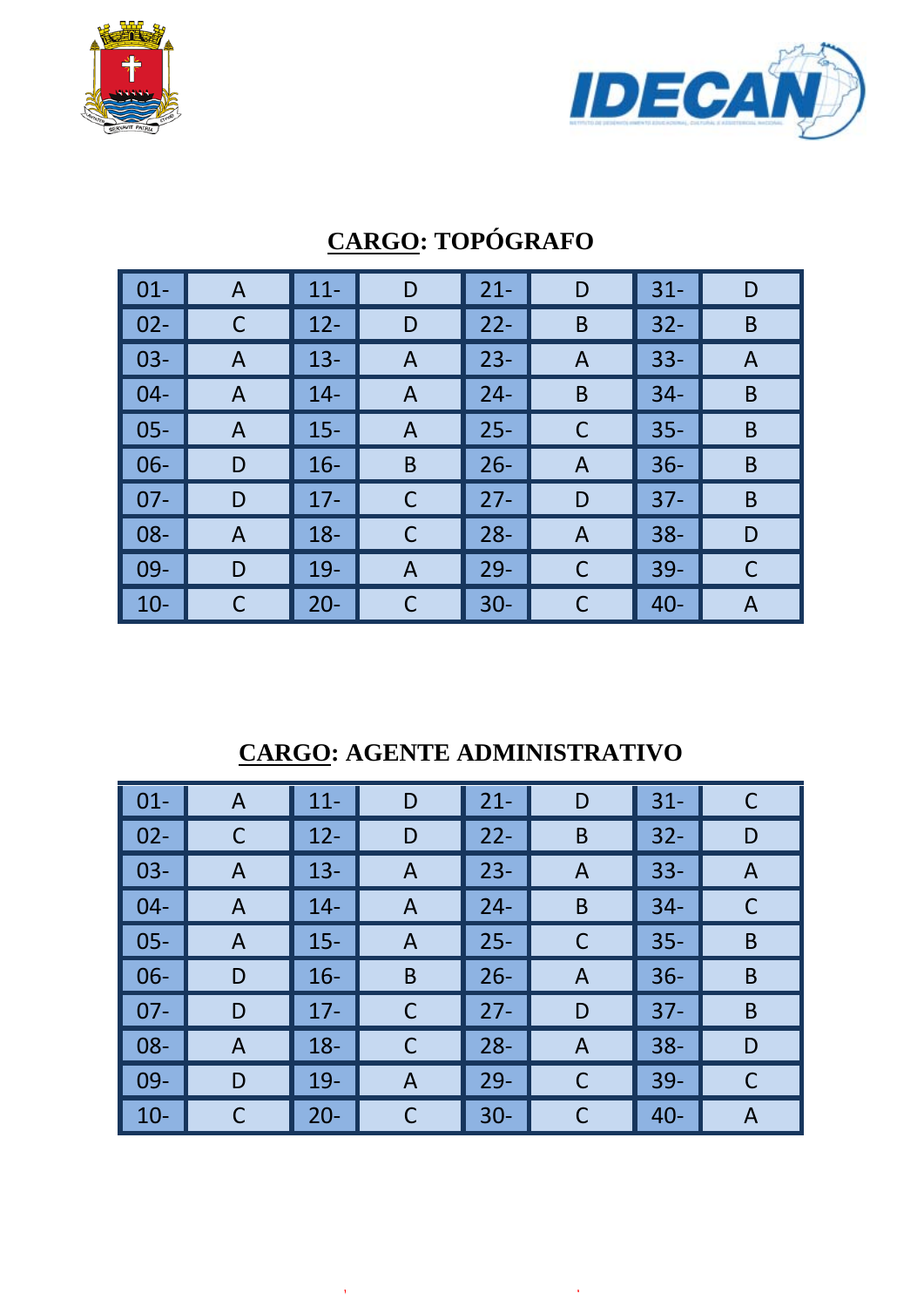



| $\vert$ 01-     | A | $11 -$ | D | $21 -$ | D | $31 -$ |   |
|-----------------|---|--------|---|--------|---|--------|---|
| $\vert$ 02-     | C | $12 -$ | D | $22 -$ | B | $32 -$ | B |
| $\vert$ 03-     | A | $13 -$ | A | $23 -$ | A | $33 -$ | A |
| $\parallel$ 04- | A | $14 -$ | A | $24 -$ | B | $34 -$ | B |
| $\vert$ 05-     | A | $15 -$ | A | $25 -$ | C | $35 -$ | B |
| $\vert$ 06-     | D | $16 -$ | B | $26 -$ | A | $36 -$ | B |
| $\parallel$ 07- | D | $17 -$ | C | $27 -$ | D | $37 -$ | B |
| $\vert$ 08-     | A | $18 -$ | C | $28 -$ | A | $38 -$ | D |
| $\vert$ 09-     | D | $19-$  | A | $29 -$ | C | $39 -$ | C |
| $\vert$ 10-     |   | $20 -$ | С | $30 -$ | C | $40 -$ | A |

### **CARGO: AGENTE ADMINISTRATIVO DO PSF**

## **CARGO: AGENTE DE ATIVIDADE AGROPECUÁRIA**

| $\vert$ 01-     | A | $11 -$ | D | $21 -$ | D           | $31 -$ | D |
|-----------------|---|--------|---|--------|-------------|--------|---|
| $\vert$ 02-     |   | $12 -$ | D | $22 -$ | B           | $32 -$ | B |
| $\vert$ 03-     | A | $13 -$ | A | $23 -$ | A           | $33 -$ | B |
| $\vert$ 04-     | A | $14 -$ | A | $24 -$ | B           | $34 -$ | D |
| $\vert$ 05-     | A | $15 -$ | A | $25 -$ | C           | $35 -$ | C |
| $\vert$ 06-     | D | $16 -$ | B | $26 -$ | A           | $36 -$ | B |
| $\vert$ 07-     | D | $17 -$ | C | $27 -$ | D           | $37 -$ | B |
| $\vert$ 08-     | A | $18 -$ | C | $28 -$ | A           | $38 -$ | D |
| $\parallel$ 09- | D | $19-$  | A | $29 -$ | $\mathsf C$ | $39 -$ | C |
| $\vert$ 10-     |   | $20 -$ | C | $30 -$ | C           | $40 -$ | A |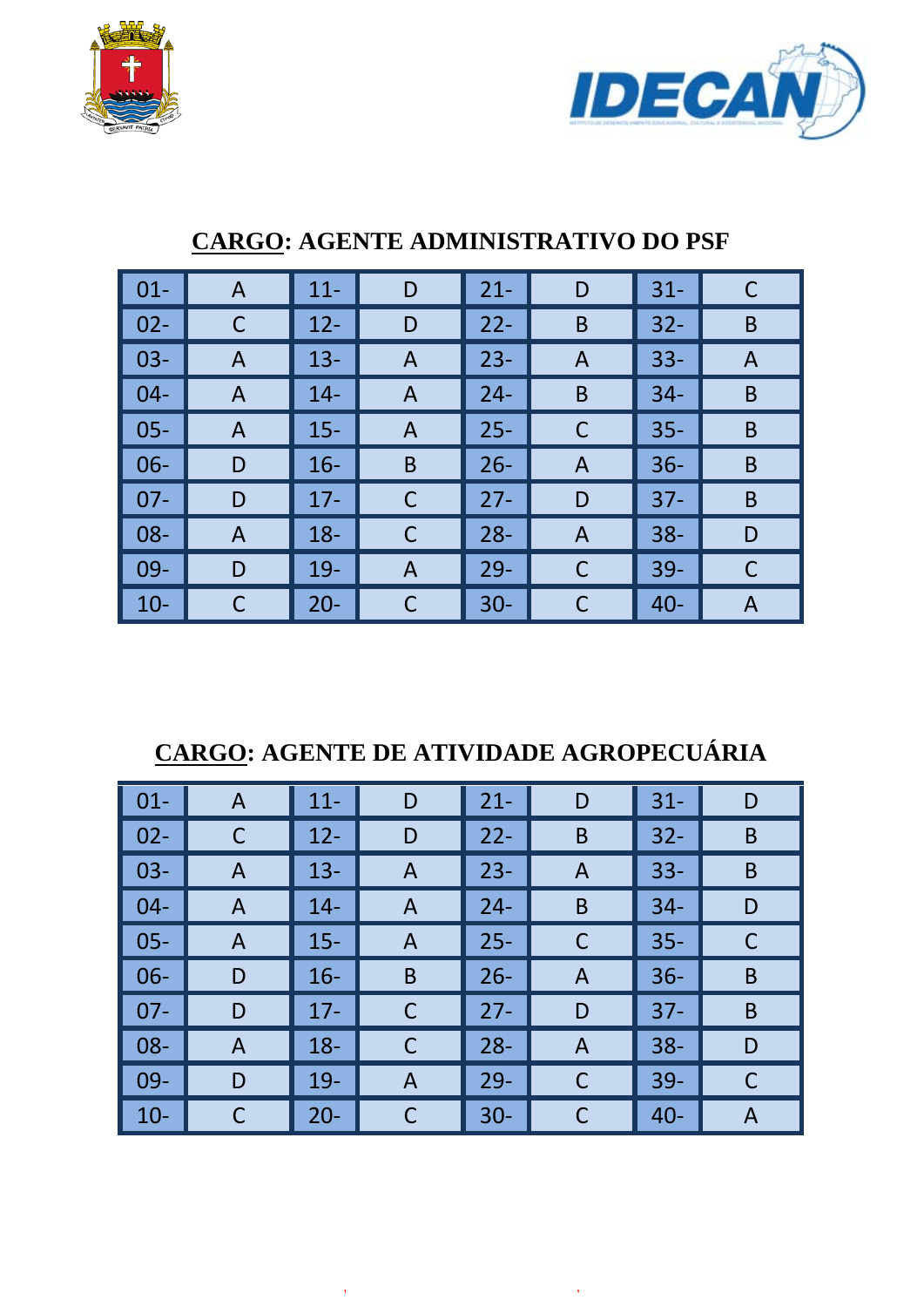



| $\vert$ 01- | $\mathsf{A}$ | $11 -$ | D | $21 -$ | D            | $31 -$ | C |
|-------------|--------------|--------|---|--------|--------------|--------|---|
| $02 -$      | C            | $12 -$ | D | $22 -$ | B            | $32 -$ | D |
| $03 -$      | A            | $13 -$ | A | $23 -$ | A            | $33 -$ | D |
| $04 -$      | A            | $14 -$ | A | $24 -$ | B            | $34 -$ | C |
| $05 -$      | A            | $15 -$ | A | $25 -$ | $\mathsf{C}$ | $35 -$ | A |
| $06 -$      | D            | $16 -$ | B | $26 -$ | A            | $36 -$ | B |
| $07 -$      | D            | $17 -$ | C | $27 -$ | D            | $37 -$ | B |
| $08 -$      | A            | $18 -$ | C | $28 -$ | A            | $38 -$ | D |
| $09 -$      | D            | $19-$  | A | $29 -$ | C            | $39 -$ | С |
| $10-$       | С            | $20 -$ | С | $30 -$ | C            | $40 -$ | A |

# **CARGO: AGENTE DE TRÂNSITO**

**CARGO: AGENTE EDUCACIONAL**

| $\vert$ 01-  | A              | $11 -$ | D           | $21 -$ | D              | $31 -$ | B |
|--------------|----------------|--------|-------------|--------|----------------|--------|---|
| $\vert$ 02-  | C              | $12 -$ | D           | $22 -$ | B              | $32 -$ | D |
| $\vert$ 03-  | $\overline{A}$ | $13 -$ | A           | $23 -$ | $\overline{A}$ | $33 -$ | B |
| $\vert 04 -$ | A              | $14 -$ | A           | $24 -$ | B              | $34 -$ | B |
| $\vert$ 05-  | A              | $15 -$ | A           | $25 -$ | C              | $35 -$ | C |
| $\vert$ 06-  | D              | $16 -$ | B           | $26 -$ | A              | $36 -$ | B |
| $\vert$ 07-  | D              | $17 -$ | C           | $27 -$ | D              | $37 -$ | B |
| $\vert$ 08-  | A              | $18 -$ | $\mathsf C$ | $28 -$ | A              | $38 -$ | D |
| $\vert$ 09-  | D              | $19-$  | A           | $29 -$ | C              | $39-$  | C |
| $\vert$ 10-  |                | $20 -$ | $\mathsf C$ | $30-$  | С              | $40 -$ | A |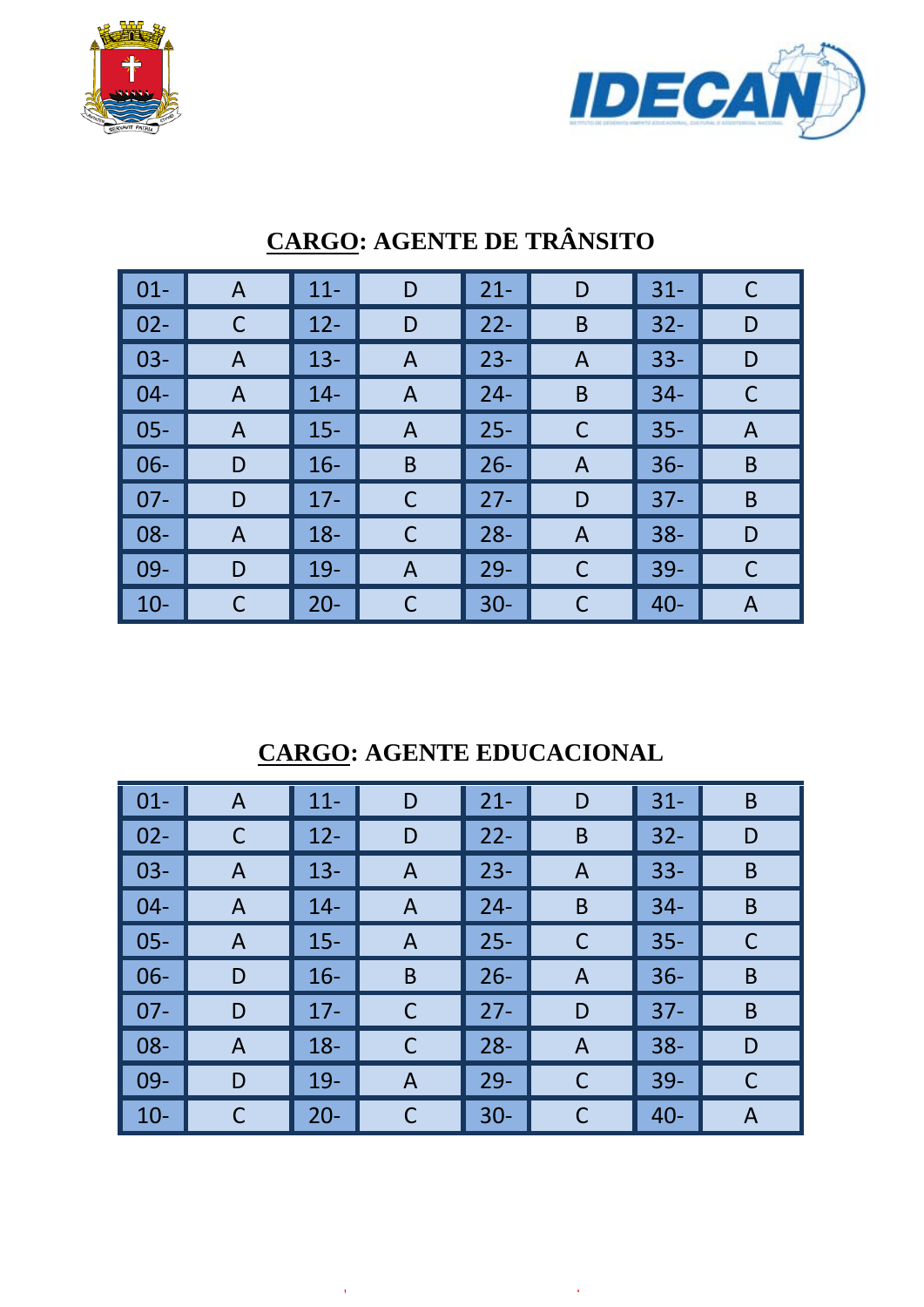



| $\vert$ 01- | A | $11 -$ | D | $21 -$ | D | $31 -$ | A |
|-------------|---|--------|---|--------|---|--------|---|
| $02 -$      | C | $12 -$ | D | $22 -$ | B | $32 -$ | A |
| $03 -$      | A | $13 -$ | A | $23 -$ | Α | $33 -$ | С |
| $04 -$      | A | $14 -$ | A | $24 -$ | B | $34 -$ | B |
| $05 -$      | A | $15 -$ | A | $25 -$ | C | $35 -$ |   |
| $06 -$      | D | $16 -$ | B | $26 -$ | A | $36 -$ | B |
| $07 -$      | D | $17 -$ | C | $27 -$ | D | $37 -$ | B |
| $08 -$      | A | $18 -$ | C | $28 -$ | A | $38 -$ | D |
| $09 -$      | D | $19-$  | A | $29 -$ | C | $39 -$ | C |
| $10-$       | C | $20 -$ | C | $30 -$ | C | $40 -$ | A |

## **CARGO: AGENTE EPIDEMIOLÓGICO**

### **CARGO: AGENTE OPERACIONAL DE DEFESA CIVIL**

| $\vert$ 01- | $\mathsf{A}$ | $11 -$ | D            | $21 -$ | D | $31 -$ | B |
|-------------|--------------|--------|--------------|--------|---|--------|---|
| $\vert$ 02- |              | $12 -$ | D            | $22 -$ | B | $32 -$ | B |
| $\vert$ 03- | $\mathsf{A}$ | $13 -$ | $\mathsf{A}$ | $23 -$ | A | $33 -$ | D |
| $\vert$ 04- | A            | $14 -$ | A            | $24 -$ | B | $34 -$ | C |
| $\vert$ 05- | A            | $15 -$ | A            | $25 -$ | C | $35 -$ | B |
| $\vert$ 06- | D            | $16 -$ | B            | $26 -$ | A | $36 -$ | B |
| $\vert$ 07- | D            | $17 -$ | C            | $27 -$ | D | $37 -$ | B |
| $\vert$ 08- | $\mathsf{A}$ | $18 -$ | $\mathsf C$  | $28 -$ | A | $38 -$ | D |
| $\vert$ 09- | D            | $19-$  | A            | $29 -$ | C | $39 -$ | C |
| $\vert$ 10- |              | $20 -$ | С            | $30 -$ | C | $40 -$ | A |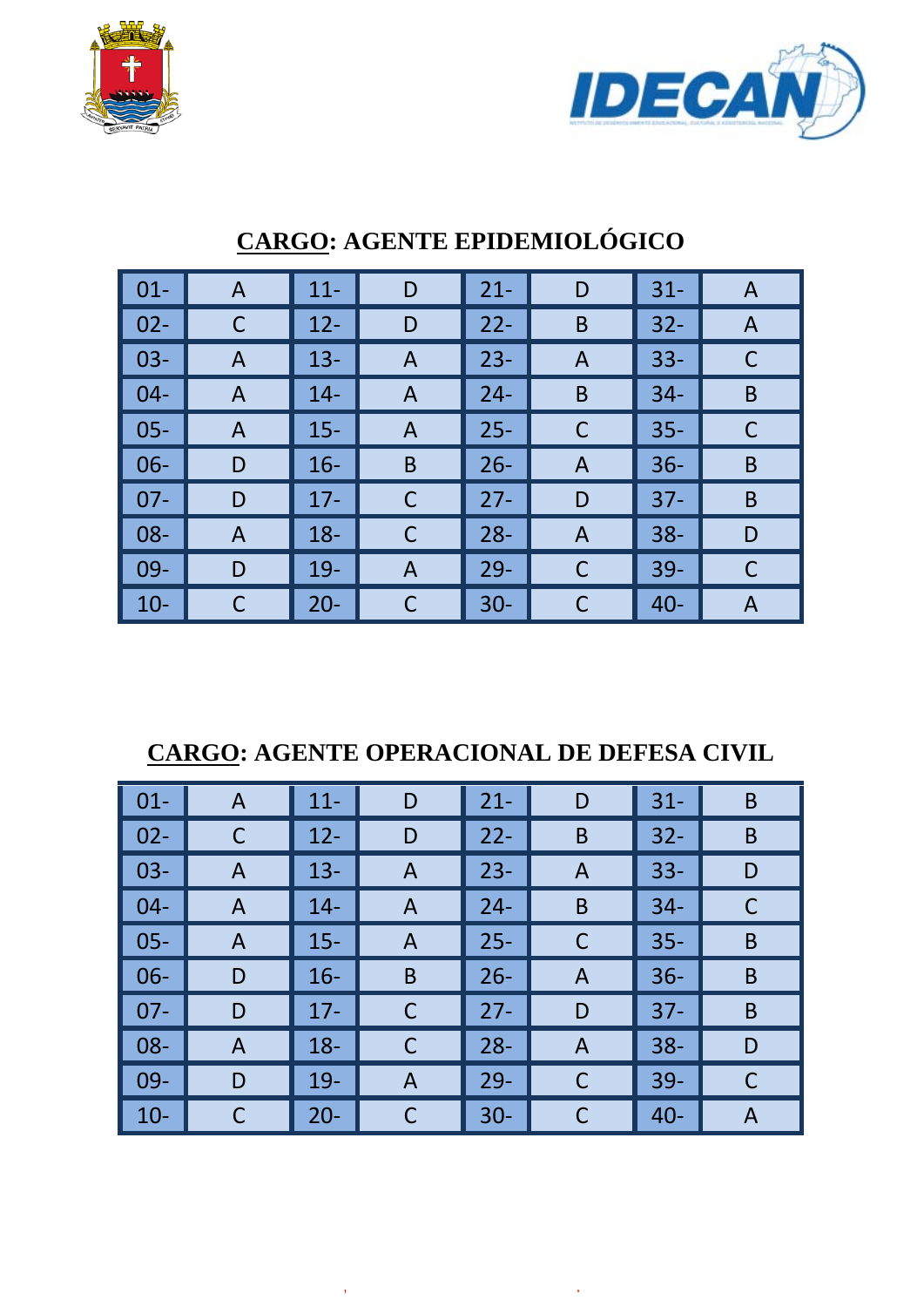



| $\vert$ 01-     | A | $11 -$ | D | $21 -$ | D | $31 -$ | A |
|-----------------|---|--------|---|--------|---|--------|---|
| $\vert$ 02-     |   | $12 -$ | D | $22 -$ | B | $32 -$ | D |
| $\vert$ 03-     | A | $13 -$ | A | $23 -$ | A | $33 -$ | D |
| $\vert$ 04-     | A | $14 -$ | A | $24 -$ | B | $34 -$ | D |
| $\vert$ 05-     | A | $15 -$ | A | $25 -$ | C | $35 -$ | C |
| $\vert$ 06-     | D | $16 -$ | B | $26 -$ | A | $36 -$ | B |
| $\parallel$ 07- | D | $17 -$ | C | $27 -$ | D | $37 -$ | B |
| $\vert$ 08-     | A | $18 -$ | C | $28 -$ | A | $38 -$ | D |
| $\vert$ 09-     | D | $19-$  | A | $29 -$ | C | $39 -$ |   |
| $\vert$ 10-     |   | $20 -$ | С | $30 -$ | C | $40 -$ | A |

### **CARGO: ALMOXARIFE**

## **CARGO: AUXILIAR DE NECROPSIA**

| $\vert$ 01- | A | $11 -$ | D           | $21 -$ | D | $31 -$ | B |
|-------------|---|--------|-------------|--------|---|--------|---|
| $02 -$      | C | $12 -$ | D           | $22 -$ | B | $32 -$ | D |
| $03 -$      | A | $13 -$ | A           | $23 -$ | A | $33 -$ | D |
| $04 -$      | A | $14 -$ | A           | $24 -$ | B | $34 -$ | A |
| $05 -$      | A | $15 -$ | A           | $25 -$ | C | $35 -$ | D |
| $06-$       | D | $16 -$ | B           | $26 -$ | A | $36 -$ | B |
| $07 -$      | D | $17 -$ | $\mathsf C$ | $27 -$ | D | $37 -$ | B |
| $08 -$      | A | $18 -$ | C           | $28 -$ | A | $38 -$ | D |
| $09-$       | D | $19-$  | A           | $29 -$ | C | $39-$  | C |
| $10-$       |   | $20 -$ | $\mathsf C$ | $30 -$ | С | $40 -$ | A |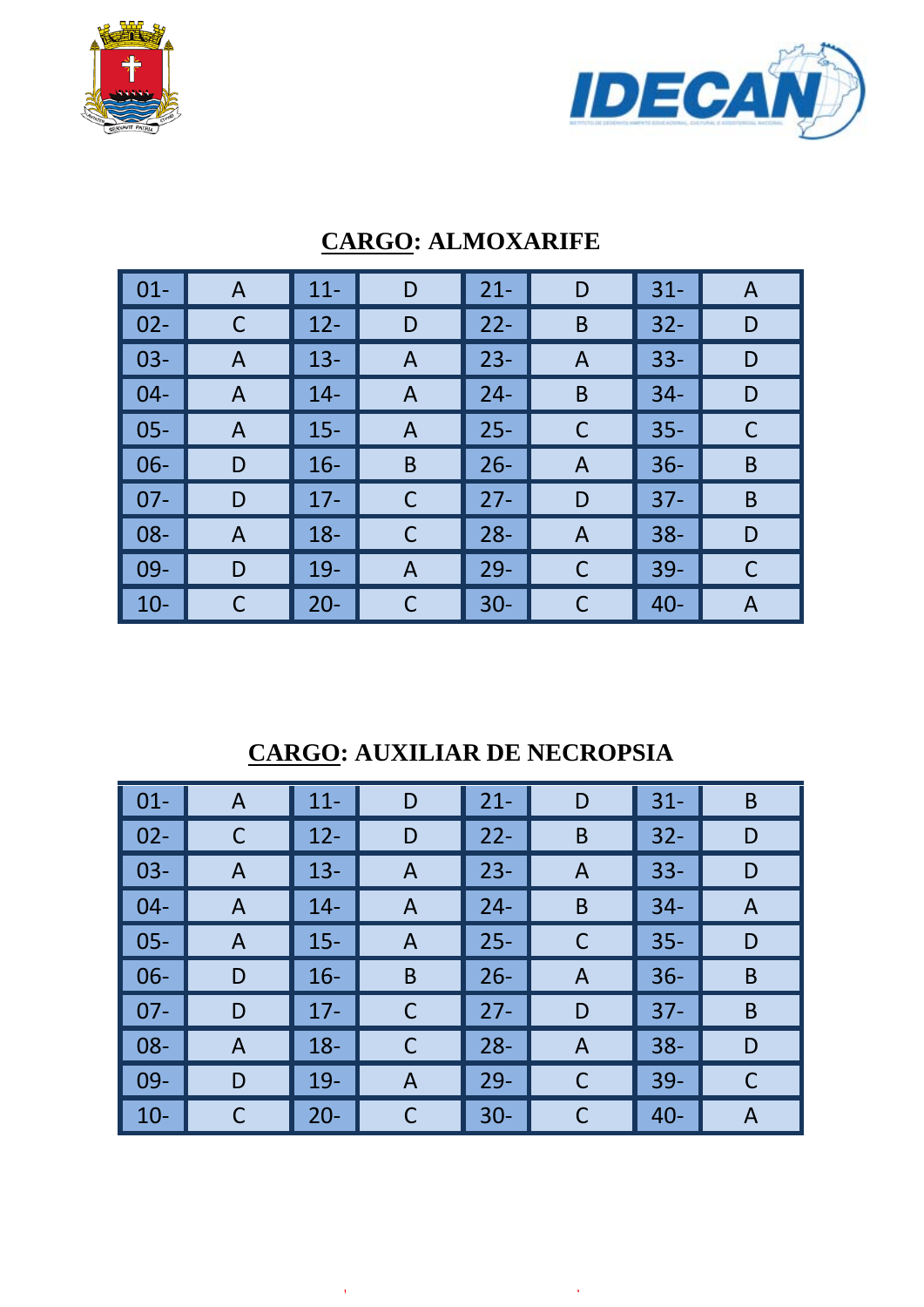



| $\vert$ 01- | A | $11 -$ | D | $21 -$ | D            | $31 -$ | B |
|-------------|---|--------|---|--------|--------------|--------|---|
| $02 -$      | C | $12 -$ | D | $22 -$ | B            | $32 -$ | D |
| $03 -$      | A | $13 -$ | A | $23 -$ | A            | $33 -$ | D |
| $04-$       | A | $14 -$ | A | $24 -$ | B            | $34 -$ | C |
| $05 -$      | A | $15 -$ | A | $25 -$ | $\mathsf{C}$ | $35 -$ | C |
| $06 -$      | D | $16 -$ | B | $26 -$ | A            | $36 -$ | B |
| $07 -$      | D | $17 -$ | C | $27 -$ | D            | $37 -$ | B |
| $08 -$      | A | $18 -$ | С | $28 -$ | A            | $38 -$ | D |
| $09-$       | D | $19-$  | A | $29 -$ | C            | $39 -$ |   |
| $10-$       | С | $20 -$ | С | $30 -$ | C            | $40 -$ | A |

### **CARGO: BOMBEIRO CIVIL**

## **CARGO: COMPRADOR**

| $\vert$ 01- | A | $11 -$ | D            | $21 -$ | D            | $31 -$ | C |
|-------------|---|--------|--------------|--------|--------------|--------|---|
| $02 -$      | C | $12 -$ | D            | $22 -$ | B            | $32 -$ | B |
| $03 -$      | A | $13 -$ | A            | $23 -$ | A            | $33 -$ | A |
| $04 -$      | A | $14 -$ | $\mathsf{A}$ | $24 -$ | B            | $34 -$ | A |
| $05 -$      | A | $15 -$ | A            | $25 -$ | C            | $35 -$ | C |
| $06 -$      | D | $16 -$ | B            | $26 -$ | A            | $36 -$ | B |
| $07 -$      | D | $17 -$ | C            | $27 -$ | D            | $37 -$ | B |
| $08 -$      | A | $18 -$ | C            | $28 -$ | A            | $38 -$ | D |
| $09-$       | D | $19-$  | A            | $29 -$ | $\mathsf{C}$ | $39-$  | C |
| $10-$       | C | $20 -$ | С            | $30 -$ | C            | $40 -$ | A |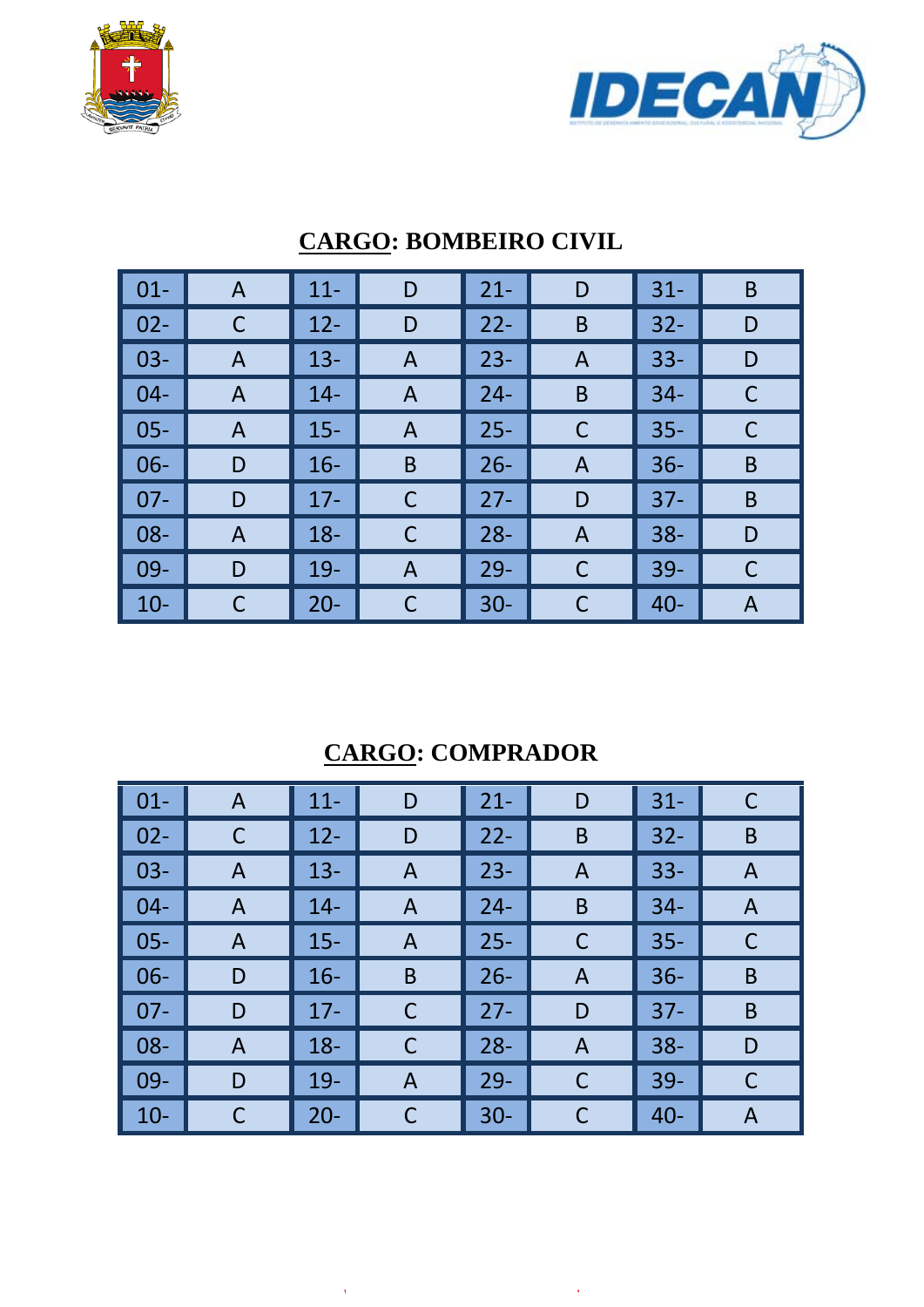



| $01 -$ | A | $11 -$ | D | $21 -$ | D | $31 -$ | A |
|--------|---|--------|---|--------|---|--------|---|
| $02 -$ |   | $12 -$ | D | $22 -$ | B | $32 -$ |   |
| $03 -$ | A | $13 -$ | A | $23 -$ | A | $33 -$ | A |
| $04 -$ | A | $14 -$ | A | $24 -$ | B | $34 -$ | D |
| $05 -$ | A | $15 -$ | A | $25 -$ | C | $35 -$ | C |
| $06 -$ | D | $16 -$ | B | $26 -$ | A | $36 -$ | B |
| $07 -$ | D | $17 -$ | C | $27 -$ | D | $37 -$ | B |
| 08-    | A | $18 -$ | C | $28 -$ | A | $38 -$ | D |
| 09-    | D | $19-$  | A | $29 -$ | C | 39-    | C |
| $10-$  |   | $20 -$ | С | $30 -$ |   | $40 -$ | A |

### **CARGO: DESENHISTA**

### **CARGO: EDUCADOR SOCIAL**

| $\vert$ 01- | A            | $11 -$ | D            | $21 -$ | D              | $31 -$ | A |
|-------------|--------------|--------|--------------|--------|----------------|--------|---|
| $02 -$      | C            | $12 -$ | D            | $22 -$ | B              | $32 -$ | C |
| $03 -$      | $\mathsf{A}$ | $13 -$ | $\mathsf{A}$ | $23 -$ | A              | $33 -$ | D |
| $04 -$      | $\mathsf{A}$ | $14 -$ | A            | $24 -$ | B              | $34 -$ | B |
| $05 -$      | A            | $15 -$ | A            | $25 -$ | $\mathsf C$    | $35 -$ | D |
| $06 -$      | D            | $16 -$ | B            | $26 -$ | A              | $36 -$ | B |
| $07 -$      | D            | $17 -$ | C            | $27 -$ | D              | $37 -$ | B |
| $08 -$      | $\mathsf{A}$ | $18 -$ | $\mathsf C$  | $28 -$ | $\overline{A}$ | $38 -$ | D |
| $09 -$      | D            | $19-$  | A            | $29 -$ | C              | $39-$  | C |
| $10-$       |              | $20 -$ | $\mathsf C$  | $30 -$ | C              | $40 -$ | A |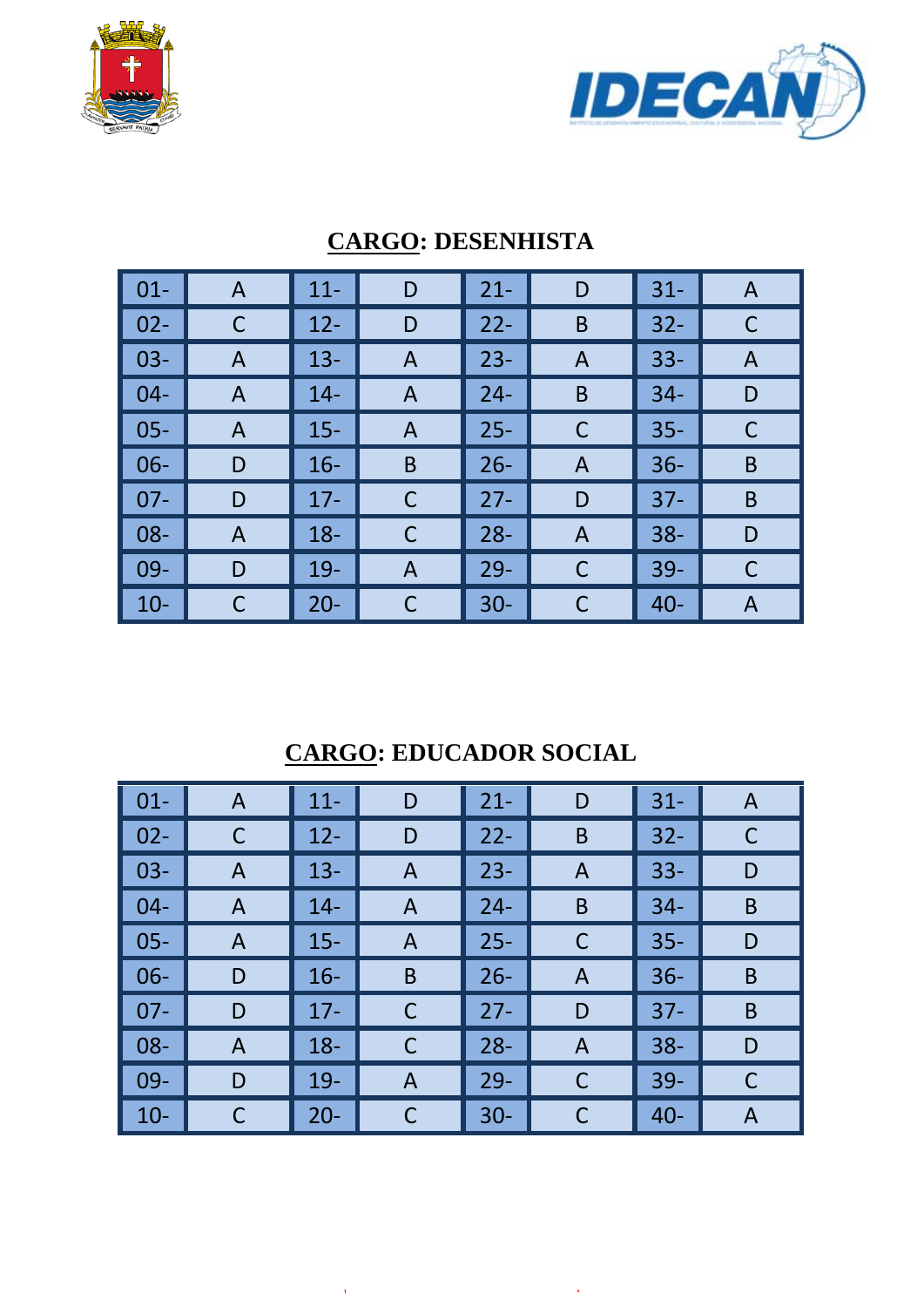



| $\vert 01 -$ | A | $11 -$ | D              | $21 -$ | D            | $31 -$ | B |
|--------------|---|--------|----------------|--------|--------------|--------|---|
| $\vert$ 02-  |   | $12 -$ | D              | $22 -$ | B            | $32 -$ |   |
| $\vert$ 03-  | A | $13 -$ | A              | $23 -$ | A            | $33 -$ | D |
| $\vert$ 04-  | A | $14 -$ | A              | $24 -$ | B            | $34 -$ | D |
| $\vert$ 05-  | A | $15 -$ | A              | $25 -$ | $\mathsf{C}$ | $35 -$ | D |
| $\vert$ 06-  | D | $16 -$ | B              | $26 -$ | A            | $36 -$ | B |
| $\vert$ 07-  | D | $17 -$ | C              | $27 -$ | D            | $37 -$ | B |
| $\vert$ 08-  | A | $18 -$ | C              | $28 -$ | A            | $38 -$ | D |
| $\vert$ 09-  | D | $19 -$ | $\overline{A}$ | $29 -$ | C            | $39 -$ |   |
| $\vert$ 10-  |   | $20 -$ | С              | $30 -$ | C            | $40 -$ | A |

### **CARGO: FISCAL DE OBRAS**

**CARGO: FISCAL DE SAÚDE PÚBLICA**

| $\vert$ 01-  | A              | $11 -$ | D           | $21 -$ | D              | $31 -$ | C |
|--------------|----------------|--------|-------------|--------|----------------|--------|---|
| $\vert$ 02-  | C              | $12 -$ | D           | $22 -$ | B              | $32 -$ | B |
| $\vert$ 03-  | $\overline{A}$ | $13 -$ | A           | $23 -$ | $\overline{A}$ | $33 -$ | C |
| $\vert 04 -$ | A              | $14 -$ | A           | $24 -$ | B              | $34 -$ | D |
| $\vert$ 05-  | A              | $15 -$ | A           | $25 -$ | C              | $35 -$ | С |
| $\vert$ 06-  | D              | $16 -$ | B           | $26 -$ | A              | $36 -$ | B |
| $\vert$ 07-  | D              | $17 -$ | C           | $27 -$ | D              | $37 -$ | B |
| $\vert$ 08-  | A              | $18 -$ | $\mathsf C$ | $28 -$ | A              | $38 -$ | D |
| $\vert$ 09-  | D              | $19-$  | A           | $29 -$ | C              | $39-$  | C |
| $\vert$ 10-  |                | $20 -$ | $\mathsf C$ | $30-$  | С              | $40 -$ | A |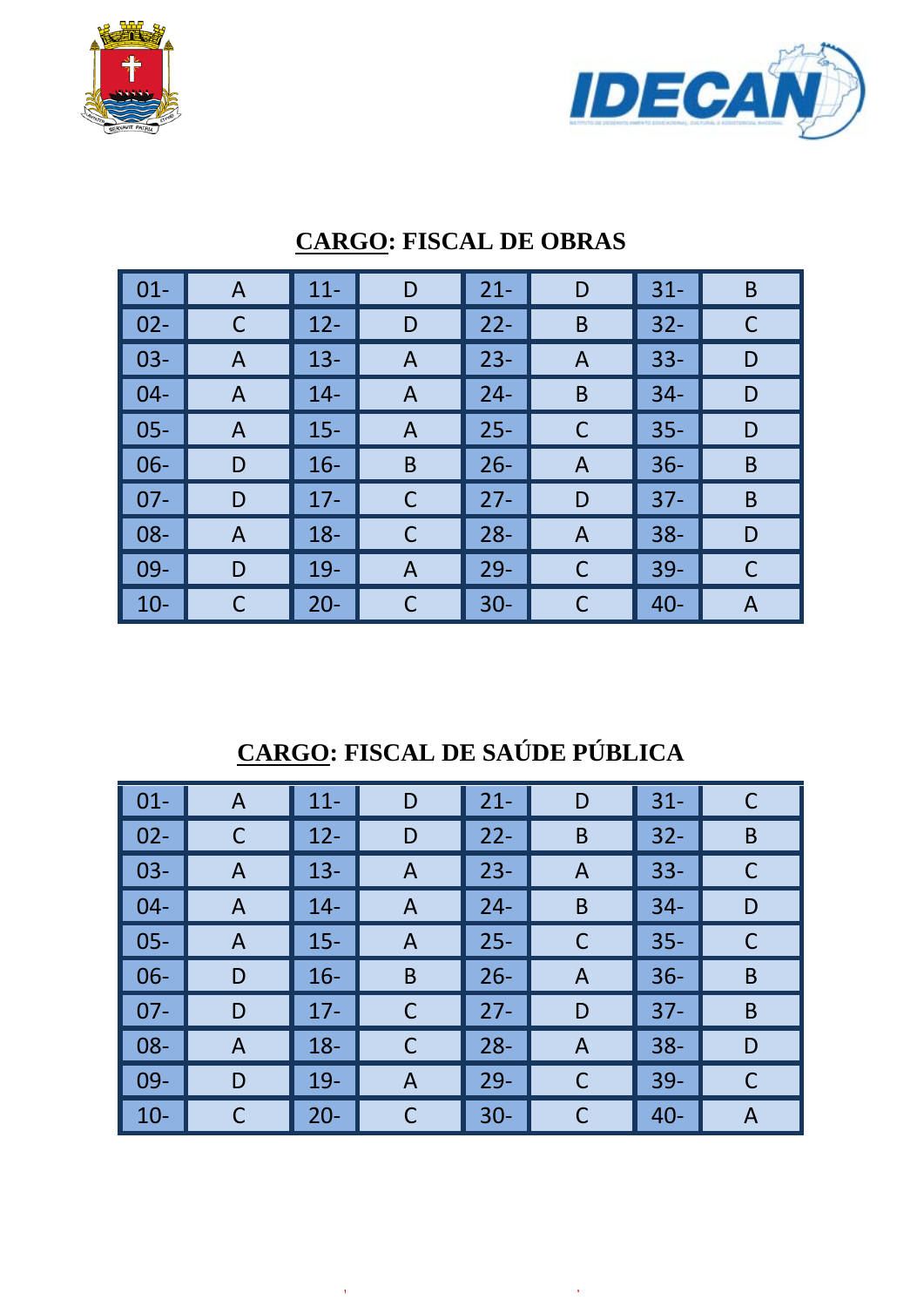



| $\vert$ 01- | $\mathsf{A}$ | $11 -$ | D           | $21 -$ | D | $31 -$ | $\mathsf C$ |
|-------------|--------------|--------|-------------|--------|---|--------|-------------|
| $02 -$      | C            | $12 -$ | D           | $22 -$ | B | $32 -$ | A           |
| $03 -$      | A            | $13 -$ | A           | $23 -$ | A | $33 -$ | A           |
| $04-$       | $\mathsf{A}$ | $14 -$ | A           | $24 -$ | B | $34 -$ | A           |
| $05 -$      | A            | $15 -$ | A           | $25 -$ | C | $35 -$ | C           |
| $06 -$      | D            | $16 -$ | B           | $26 -$ | A | $36 -$ | B           |
| $07 -$      | D            | $17 -$ | $\mathsf C$ | $27 -$ | D | $37 -$ | B           |
| $08 -$      | $\mathsf{A}$ | $18 -$ | $\mathsf C$ | $28 -$ | A | $38 -$ | D           |
| $09-$       | D            | $19 -$ | A           | $29 -$ | C | $39 -$ | C           |
| $10 -$      | C            | $20 -$ | C           | $30 -$ | C | $40 -$ | Α           |

# **CARGO: INTÉRPRETE DE LIBRAS**

## **CARGO: MESTRE DE OBRAS**

| $\vert$ 01-     | A            | $11 -$ | D           | $21 -$ | D              | $31 -$ | C |
|-----------------|--------------|--------|-------------|--------|----------------|--------|---|
| $\vert$ 02-     | C            | $12 -$ | D           | $22 -$ | B              | $32 -$ | B |
| $\vert$ 03-     | A            | $13 -$ | A           | $23 -$ | $\overline{A}$ | $33 -$ | A |
| $\vert$ 04-     | $\mathsf{A}$ | $14-$  | A           | $24 -$ | B              | $34 -$ | A |
| $\vert$ 05-     | A            | $15 -$ | A           | $25 -$ | C              | $35 -$ | C |
| $\vert$ 06-     | D            | $16 -$ | B           | $26 -$ | A              | $36 -$ | B |
| $\vert$ 07-     | D            | $17 -$ | $\mathsf C$ | $27 -$ | D              | $37 -$ | B |
| $\parallel$ 08- | A            | $18 -$ | C           | $28 -$ | A              | $38 -$ | D |
| $\vert$ 09-     | D            | $19 -$ | A           | $29 -$ | C              | $39 -$ | C |
| $\vert$ 10-     |              | $20 -$ | C           | $30 -$ | С              | $40 -$ | A |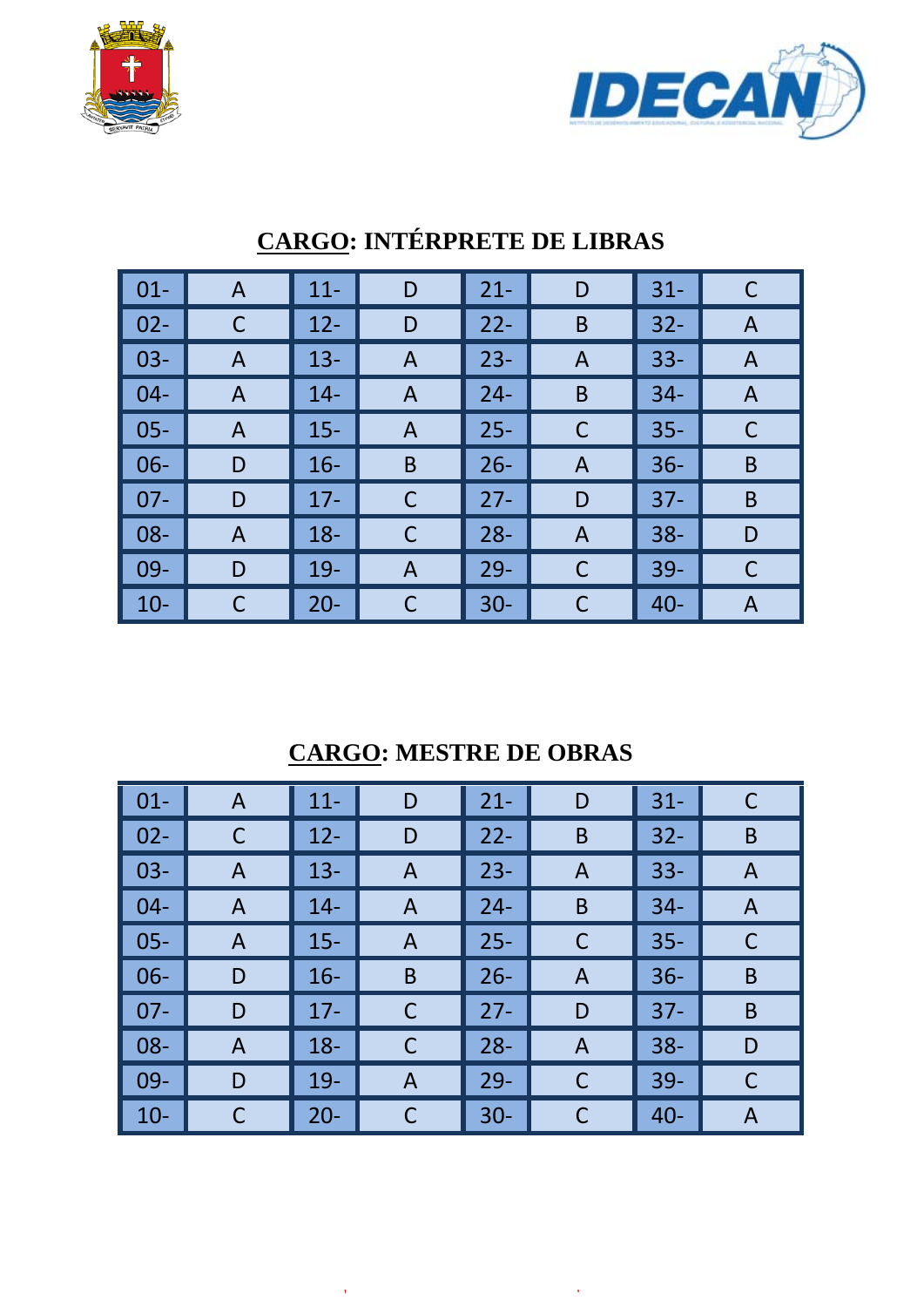



| $\vert$ 01-     | A | $11 -$ | D | $21 -$ | D | $31 -$ | B |
|-----------------|---|--------|---|--------|---|--------|---|
| $\vert$ 02-     |   | $12 -$ | D | $22 -$ | B | $32 -$ | D |
| $\vert$ 03-     | A | $13 -$ | A | $23 -$ | A | $33 -$ | D |
| $\vert$ 04-     | A | $14 -$ | A | $24 -$ | B | $34 -$ | С |
| $\vert$ 05-     | A | $15 -$ | A | $25 -$ | C | $35 -$ | D |
| $\vert$ 06-     | D | $16 -$ | B | $26 -$ | A | $36 -$ | B |
| $\parallel$ 07- | D | $17 -$ | С | $27 -$ | D | $37 -$ | B |
| $\vert$ 08-     | A | $18 -$ | C | $28 -$ | A | $38 -$ | D |
| $\vert$ 09-     | D | $19-$  | A | $29 -$ | C | $39-$  | C |
| $\vert$ 10-     |   | $20 -$ | С | $30 -$ | C | $40 -$ | A |

### **CARGO: MOTORISTA**

# **CARGO: OPERADOR DE MÁQUINAS**

| $\vert$ 01- | A | $11 -$ | D | $21 -$ | D | $31 -$ | B |
|-------------|---|--------|---|--------|---|--------|---|
| $\vert$ 02- | C | $12 -$ | D | $22 -$ | B | $32 -$ | A |
| $\vert$ 03- | A | $13 -$ | A | $23 -$ | A | $33 -$ | D |
| $\vert$ 04- | A | $14 -$ | A | $24 -$ | B | $34 -$ | A |
| $\vert$ 05- | A | $15 -$ | A | $25 -$ | C | $35 -$ | D |
| $\vert$ 06- | D | $16 -$ | B | $26 -$ | A | $36 -$ | B |
| $\vert$ 07- | D | $17 -$ | C | $27 -$ | D | $37 -$ | B |
| $\vert$ 08- | A | $18 -$ | C | $28 -$ | A | $38 -$ | D |
| $\vert$ 09- | D | $19-$  | A | $29 -$ | C | $39 -$ | C |
| $\vert$ 10- |   | $20 -$ | C | $30 -$ | С | $40 -$ | A |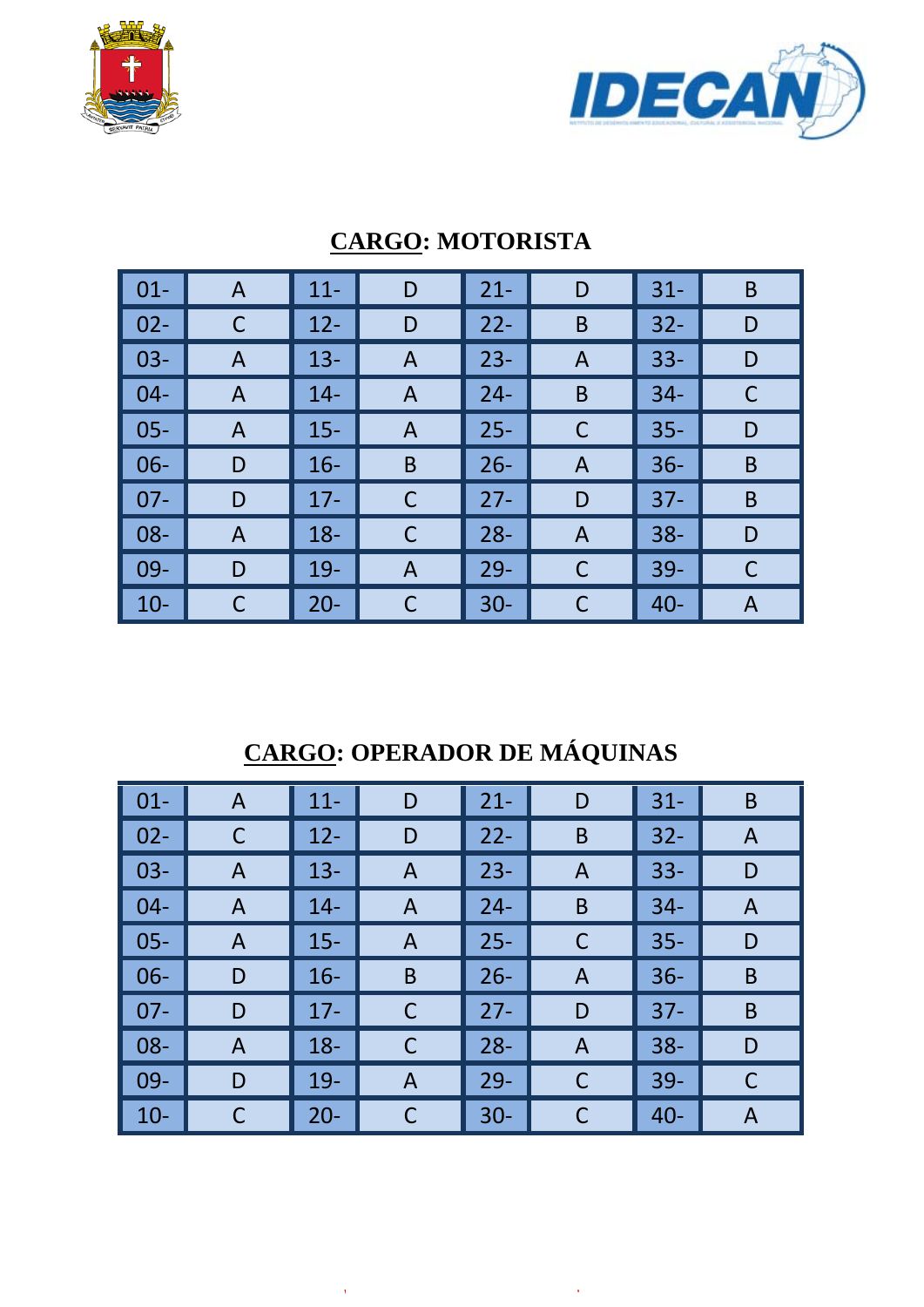



| $\vert$ 01-     | $\mathsf{A}$ | $11 -$ | D            | $21 -$ | D            | $31 -$ | B |
|-----------------|--------------|--------|--------------|--------|--------------|--------|---|
| $\vert$ 02-     |              | $12 -$ | D            | $22 -$ | B            | $32 -$ | A |
| $\vert$ 03-     | $\mathsf{A}$ | $13 -$ | $\mathsf{A}$ | $23 -$ | A            | $33 -$ | D |
| $\vert$ 04-     | A            | $14 -$ | A            | $24 -$ | B            | $34 -$ | A |
| $\vert$ 05-     | A            | $15 -$ | A            | $25 -$ | $\mathsf{C}$ | $35 -$ | D |
| $\vert$ 06-     | D            | $16 -$ | B            | $26 -$ | A            | $36 -$ | B |
| $\parallel$ 07- | D            | $17 -$ | С            | $27 -$ | D            | $37 -$ | B |
| $\vert$ 08-     | A            | $18 -$ | C            | $28 -$ | A            | $38 -$ | D |
| $\vert$ 09-     | D            | 19-    | A            | $29 -$ | C            | $39-$  | C |
| $\vert$ 10-     |              | $20 -$ | С            | $30 -$ |              | $40 -$ | A |

# **CARGO: OPERADOR DE TRATOR AGRÍCOLA**

### **CARGO: PINTOR LETRISTA**

| $\vert$ 01- | $\mathsf{A}$ | $11 -$ | D           | $21 -$ | D | $31 -$ | $\mathsf{A}$ |
|-------------|--------------|--------|-------------|--------|---|--------|--------------|
| $02 -$      | $\mathsf C$  | $12 -$ | D           | $22 -$ | B | $32 -$ | B            |
| $03-$       | $\mathsf{A}$ | $13 -$ | A           | $23 -$ | A | $33 -$ | A            |
| $04 -$      | $\mathsf{A}$ | $14-$  | A           | $24 -$ | B | $34 -$ | $\mathsf C$  |
| $05 -$      | A            | $15 -$ | A           | $25 -$ | C | $35 -$ | C            |
| $06 -$      | D            | $16 -$ | B           | $26 -$ | A | $36 -$ | B            |
| $07 -$      | D            | $17 -$ | $\mathsf C$ | $27 -$ | D | $37 -$ | B            |
| $08 -$      | A            | $18 -$ | C           | $28 -$ | A | $38 -$ | D            |
| $09-$       | D            | $19-$  | A           | $29 -$ | C | $39 -$ | C            |
| $10-$       | C            | $20 -$ | C           | $30 -$ | C | $40 -$ | A            |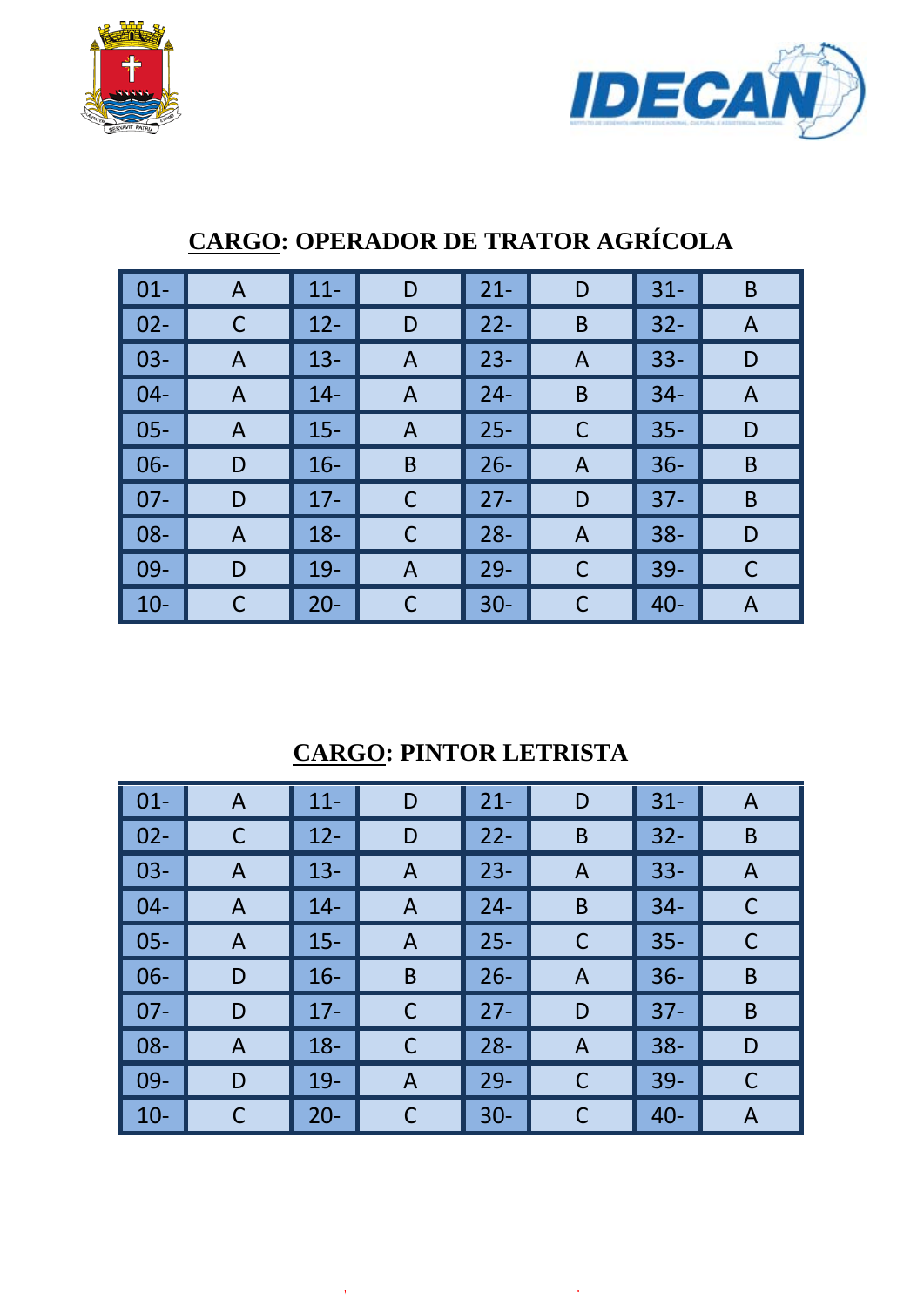



| $\vert$ 01-     | A | $11 -$ | D              | $21 -$ | D              | $31 -$ | C |
|-----------------|---|--------|----------------|--------|----------------|--------|---|
| $\vert$ 02-     |   | $12 -$ | D              | $22 -$ | B              | $32 -$ | A |
| $\vert$ 03-     | A | $13 -$ | A              | $23 -$ | A              | $33 -$ | B |
| $\vert$ 04-     | A | $14 -$ | A              | $24 -$ | B              | $34 -$ | B |
| $\vert$ 05-     | A | $15 -$ | A              | $25 -$ | C              | $35 -$ | D |
| $\vert$ 06-     | D | $16 -$ | B              | $26 -$ | A              | $36 -$ | B |
| $\parallel$ 07- | D | $17 -$ | С              | $27 -$ | D              | $37 -$ | B |
| $\vert$ 08-     | A | $18 -$ | С              | $28 -$ | $\overline{A}$ | $38 -$ | D |
| $\vert$ 09-     | D | $19 -$ | $\overline{A}$ | $29 -$ | C              | $39 -$ | C |
| $\vert$ 10-     |   | $20 -$ | С              | $30 -$ | C              | $40 -$ | A |

### **CARGO: TESOUREIRO**

## **CARGO: AGENTE COMUNITÁRIO DE SAÚDE**

| $\vert$ 01- | $\mathsf{A}$ | $11 -$ | B | $21 -$ | A | $31 -$ | B |
|-------------|--------------|--------|---|--------|---|--------|---|
| $\vert$ 02- | A            | $12 -$ | D | $22 -$ | D | $32 -$ | B |
| $\vert$ 03- | B            | $13 -$ | C | $23 -$ | D | $33 -$ | D |
| $\vert$ 04- | D            | $14 -$ | B | $24 -$ | C | $34 -$ | С |
| $\vert$ 05- |              | $15 -$ | D | $25 -$ | B | $35 -$ | C |
| $\vert$ 06- | D            | $16 -$ | D | $26 -$ | D | $36 -$ | D |
| $\vert$ 07- |              | $17 -$ | D | $27 -$ | C | $37 -$ | A |
| $\vert$ 08- | B            | $18 -$ | B | $28 -$ | D | $38 -$ | C |
| $\vert$ 09- | B            | $19-$  | D | $29 -$ | D | $39 -$ | B |
| $\vert$ 10- |              | $20 -$ | D | $30 -$ | C | $40 -$ | A |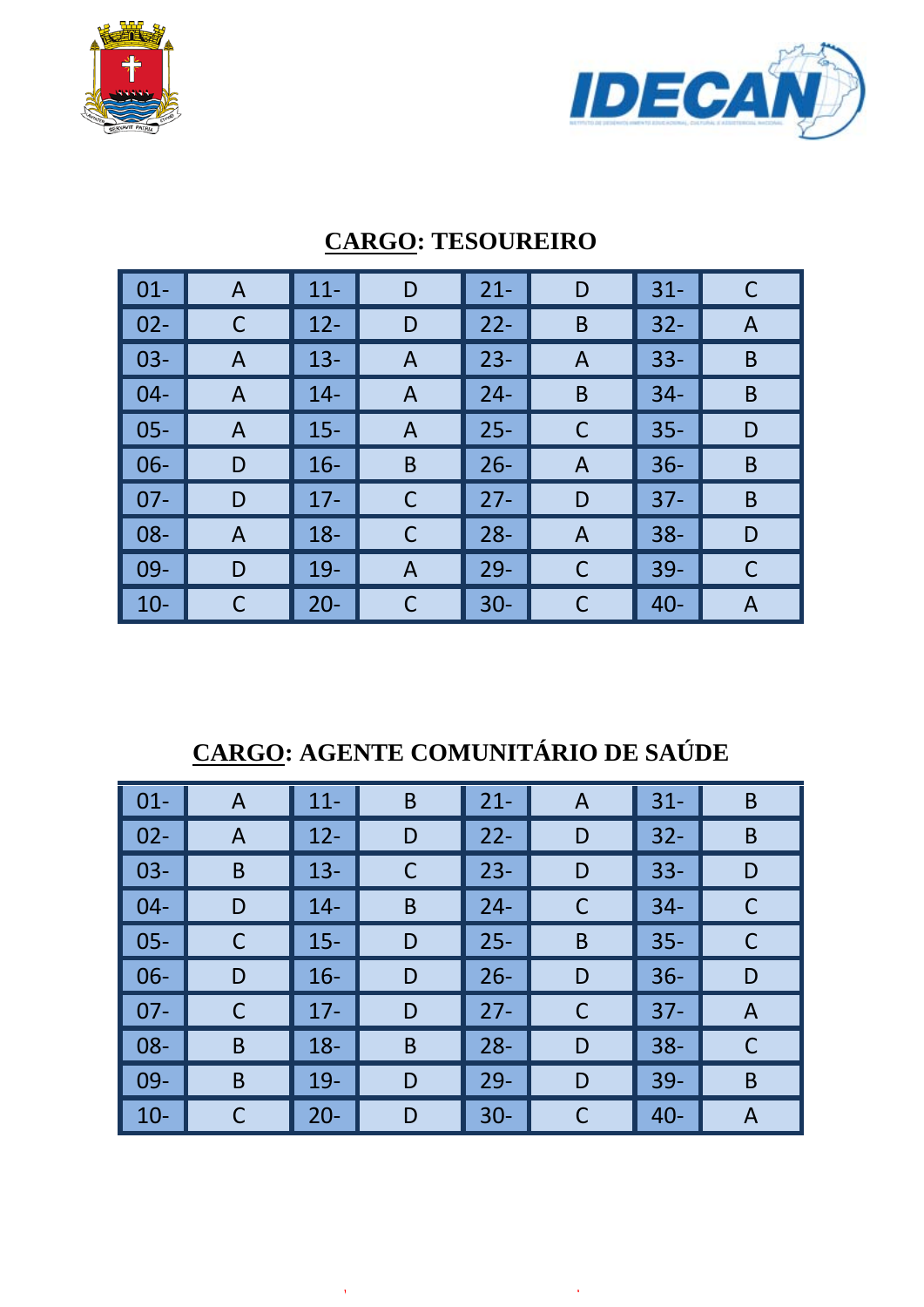



| $01 -$ | A | $11 -$ | B | $21 -$ | A | $31 -$ | C |
|--------|---|--------|---|--------|---|--------|---|
| $02 -$ | A | $12 -$ | D | $22 -$ | D | $32 -$ | D |
| $03 -$ | B | $13 -$ | C | $23 -$ | D | $33 -$ | A |
| $04 -$ | D | $14 -$ | B | $24 -$ | C | $34-$  | D |
| $05 -$ | C | $15 -$ | D | $25 -$ | B | $35 -$ | D |
| $06 -$ | D | $16 -$ | D | $26 -$ | D | $36 -$ | D |
| $07 -$ | С | $17 -$ | D | $27 -$ | C | $37 -$ | A |
| 08-    | B | $18 -$ | B | $28 -$ | D | $38 -$ | C |
| 09-    | B | $19-$  | D | $29 -$ | D | 39-    | B |
| $10 -$ |   | $20 -$ | D | $30 -$ | С | $40 -$ | A |

### **CARGO: AGENTE DE CONTROLE DE ENDEMIAS**

# **CARGO: AJUDANTE DE MANUTENÇÃO**

| $01 -$ | A | $11 -$ | D | $21 -$ | D            |
|--------|---|--------|---|--------|--------------|
| $02 -$ | A | $12 -$ | D | $22 -$ | A            |
| $03 -$ | B | $13 -$ | Β | $23 -$ | С            |
| $04 -$ | D | $14 -$ | D | $24 -$ | B            |
| $05 -$ | С | $15 -$ | D | $25 -$ | $\mathsf{A}$ |
| $06 -$ | D | $16 -$ | A | $26 -$ | С            |
| $07-$  | C | $17-$  | D | $27 -$ | С            |
| $08 -$ | B | $18 -$ | D | $28 -$ | C            |
| 09-    | B | 19-    | C | $29 -$ | A            |
| $10 -$ | С | $20 -$ | B | $30 -$ | А            |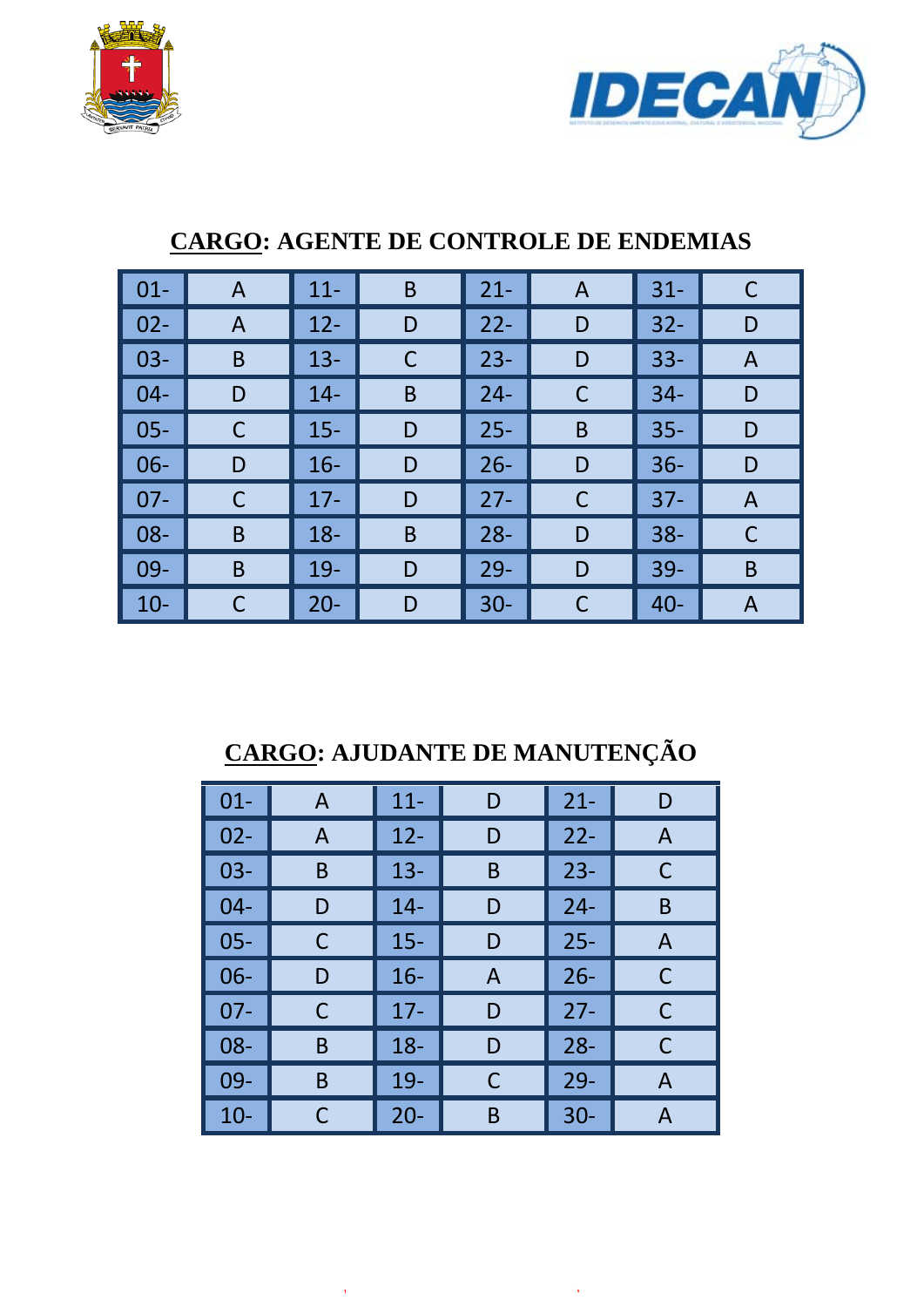



| $01 -$ | A | $11 -$ | D | $21 -$ | D |
|--------|---|--------|---|--------|---|
| $02 -$ | A | $12 -$ | D | $22 -$ | A |
| $03-$  | B | $13 -$ | B | $23 -$ | С |
| 04-    | D | $14 -$ | D | $24 -$ | B |
| $05 -$ | C | $15 -$ | D | $25 -$ | A |
| $06-$  | D | $16 -$ | A | $26 -$ | C |
| $07 -$ | C | $17 -$ | D | $27 -$ | C |
| 08-    | B | $18 -$ | D | $28 -$ | C |
| 09-    | Β | $19-$  | C | $29 -$ | A |
| $10 -$ | С | $20 -$ | B | $30 -$ | А |

## **CARGO: AUXILIAR DE TOPOGRAFIA**

## **CARGO: CARPINTEIRO**

| $01 -$ | A | $11 -$ | D | $21 -$ | D |
|--------|---|--------|---|--------|---|
| $02 -$ | A | $12 -$ | D | $22 -$ | A |
| $03 -$ | B | $13 -$ | B | $23 -$ | C |
| $04 -$ | D | $14 -$ | D | $24 -$ | B |
| $05 -$ | С | $15 -$ | D | $25 -$ | A |
| $06 -$ | D | $16 -$ | A | $26 -$ | С |
| $07 -$ | С | $17 -$ | D | $27 -$ | C |
| 08-    | B | $18 -$ | D | $28 -$ | C |
| 09-    | B | 19-    | C | $29 -$ | A |
| $10 -$ | С | $20 -$ | B | $30 -$ | А |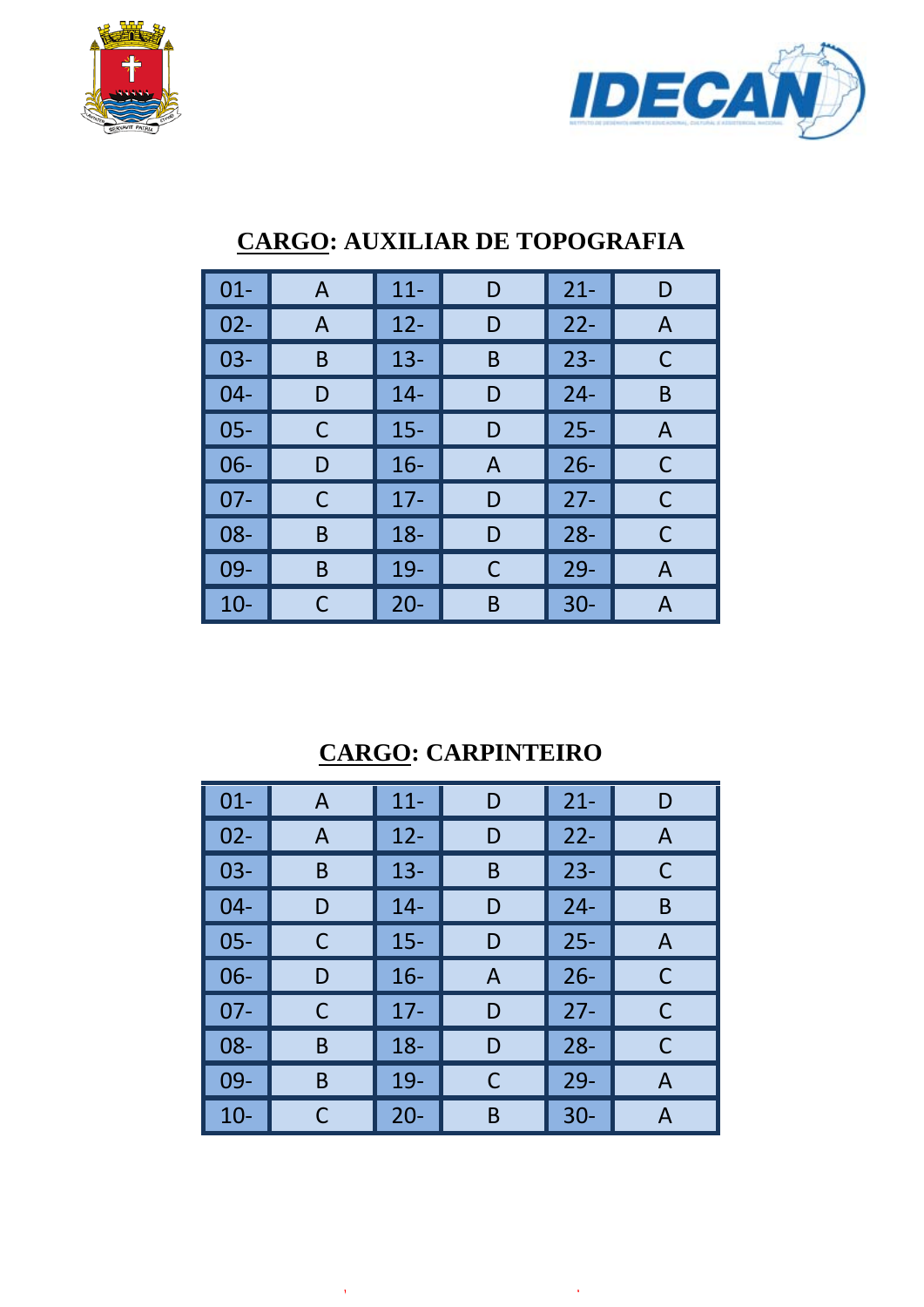



| $01 -$ | A | $11 -$ | D | $21 -$ | D |
|--------|---|--------|---|--------|---|
| $02 -$ | A | $12 -$ | D | $22 -$ | A |
| $03-$  | B | $13 -$ | B | $23 -$ | C |
| $04 -$ | D | $14 -$ | D | $24 -$ | B |
| $05 -$ | С | $15 -$ | D | $25 -$ | A |
| $06 -$ | D | $16 -$ | A | $26 -$ | C |
| $07 -$ | C | $17 -$ | D | $27 -$ | C |
| 08-    | B | $18 -$ | D | $28 -$ | С |
| 09-    | B | 19-    | C | $29 -$ | A |
| $10 -$ | С | $20 -$ | Β | $30 -$ | А |

### **CARGO: ELETRICISTA**

## **CARGO: ENCANADOR**

| $01 -$ | A | $11 -$ | D | $21 -$ | D |
|--------|---|--------|---|--------|---|
| $02 -$ | A | $12 -$ | D | $22 -$ | A |
| $03 -$ | B | $13 -$ | B | $23 -$ | С |
| $04 -$ | D | $14 -$ | D | $24 -$ | B |
| $05 -$ | С | $15 -$ | D | $25 -$ | A |
| $06 -$ | D | $16 -$ | A | $26 -$ | С |
| $07 -$ | C | $17 -$ | D | $27 -$ | C |
| $08 -$ | B | $18 -$ | D | $28 -$ | C |
| 09-    | Β | 19-    | C | $29-$  | A |
| $10 -$ | С | $20 -$ | B | $30 -$ | A |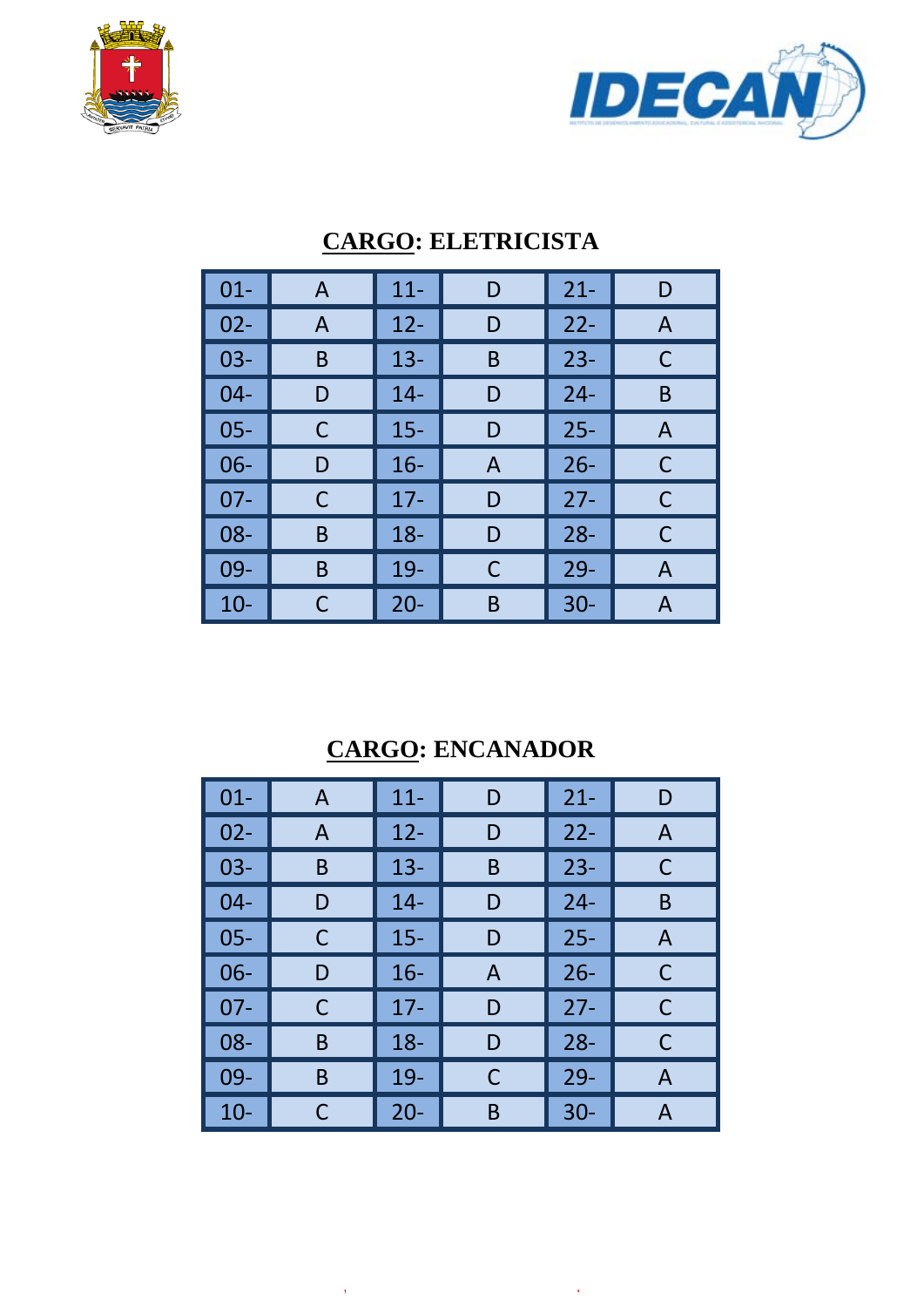



| $01 -$ | A | $11 -$ | D | $21 -$ | D |
|--------|---|--------|---|--------|---|
| $02 -$ | A | $12 -$ | D | $22 -$ | A |
| $03 -$ | B | $13 -$ | B | $23 -$ | C |
| $04 -$ | D | $14 -$ | D | $24 -$ | B |
| $05 -$ | С | $15 -$ | D | $25 -$ | A |
| $06-$  | D | $16 -$ | A | $26 -$ | C |
| $07 -$ | C | $17 -$ | D | $27 -$ | C |
| $08 -$ | B | $18 -$ | D | $28 -$ | C |
| 09-    | B | 19-    | C | $29 -$ | A |
| $10 -$ | С | $20 -$ | B | $30 -$ | А |

### **CARGO: MARCENEIRO**

### **CARGO: PEDREIRO**

| $01 -$ | A | $11 -$ | D | $21 -$ | D |
|--------|---|--------|---|--------|---|
| $02 -$ | A | $12 -$ | D | $22 -$ | A |
| $03 -$ | B | $13 -$ | B | $23 -$ | C |
| $04 -$ | D | $14 -$ | D | $24 -$ | B |
| $05 -$ | С | $15 -$ | D | $25 -$ | A |
| $06 -$ | D | $16 -$ | A | $26 -$ | С |
| $07 -$ | С | $17 -$ | D | $27 -$ | C |
| 08-    | B | $18 -$ | D | $28 -$ | C |
| 09-    | B | 19-    | C | $29-$  | A |
| $10 -$ | С | $20 -$ | B | $30 -$ | A |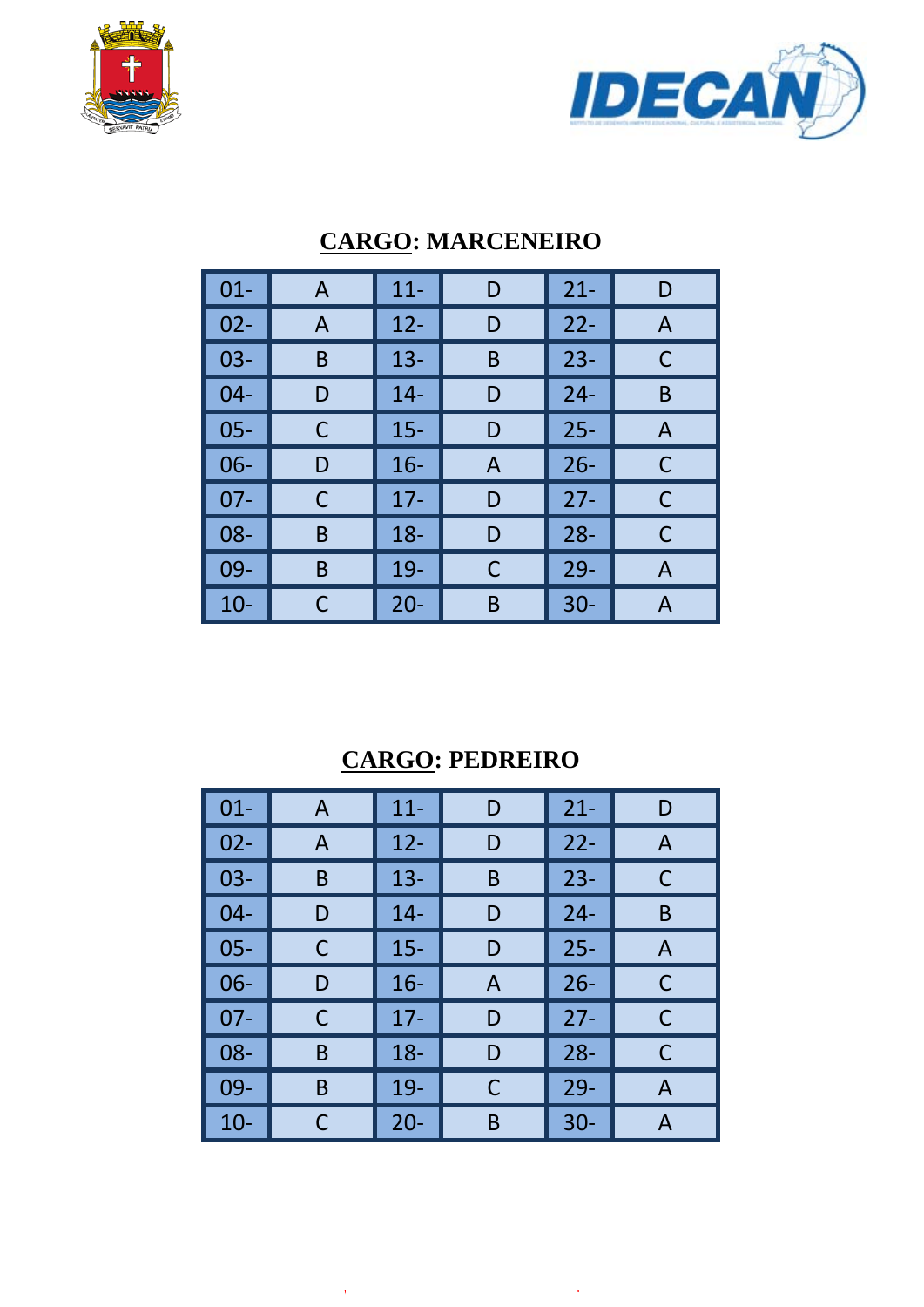



| $01 -$ | A | $11 -$ | D | $21 -$ | D            |
|--------|---|--------|---|--------|--------------|
| $02 -$ | A | $12 -$ | D | $22 -$ | $\mathsf{A}$ |
| $03-$  | B | $13 -$ | B | $23 -$ | C            |
| $04 -$ | D | $14 -$ | D | $24 -$ | B            |
| $05 -$ | С | $15 -$ | D | $25 -$ | A            |
| $06 -$ | D | $16 -$ | A | $26 -$ | C            |
| $07 -$ | С | $17 -$ | D | $27 -$ | C            |
| 08-    | B | $18 -$ | D | $28 -$ | C            |
| 09-    | B | $19-$  | С | $29 -$ | A            |
| $10 -$ | С | $20 -$ | Β | $30 -$ | А            |

### **CARGO: PINTOR**

## **CARGO: OPERADOR DE BALANÇA**

| $01 -$ | A | $11 -$ | D | $21 -$ | D |
|--------|---|--------|---|--------|---|
| $02 -$ | A | $12 -$ | D | $22 -$ | A |
| $03 -$ | B | $13 -$ | B | $23 -$ | C |
| $04 -$ | D | $14 -$ | D | $24 -$ | B |
| $05 -$ | С | $15 -$ | D | $25 -$ | A |
| $06 -$ | D | $16 -$ | A | $26 -$ | C |
| $07 -$ | С | $17 -$ | D | $27 -$ | С |
| $08 -$ | B | $18 -$ | D | $28 -$ | C |
| 09-    | B | 19-    | C | $29 -$ | A |
| $10 -$ | С | $20 -$ | B | $30 -$ | А |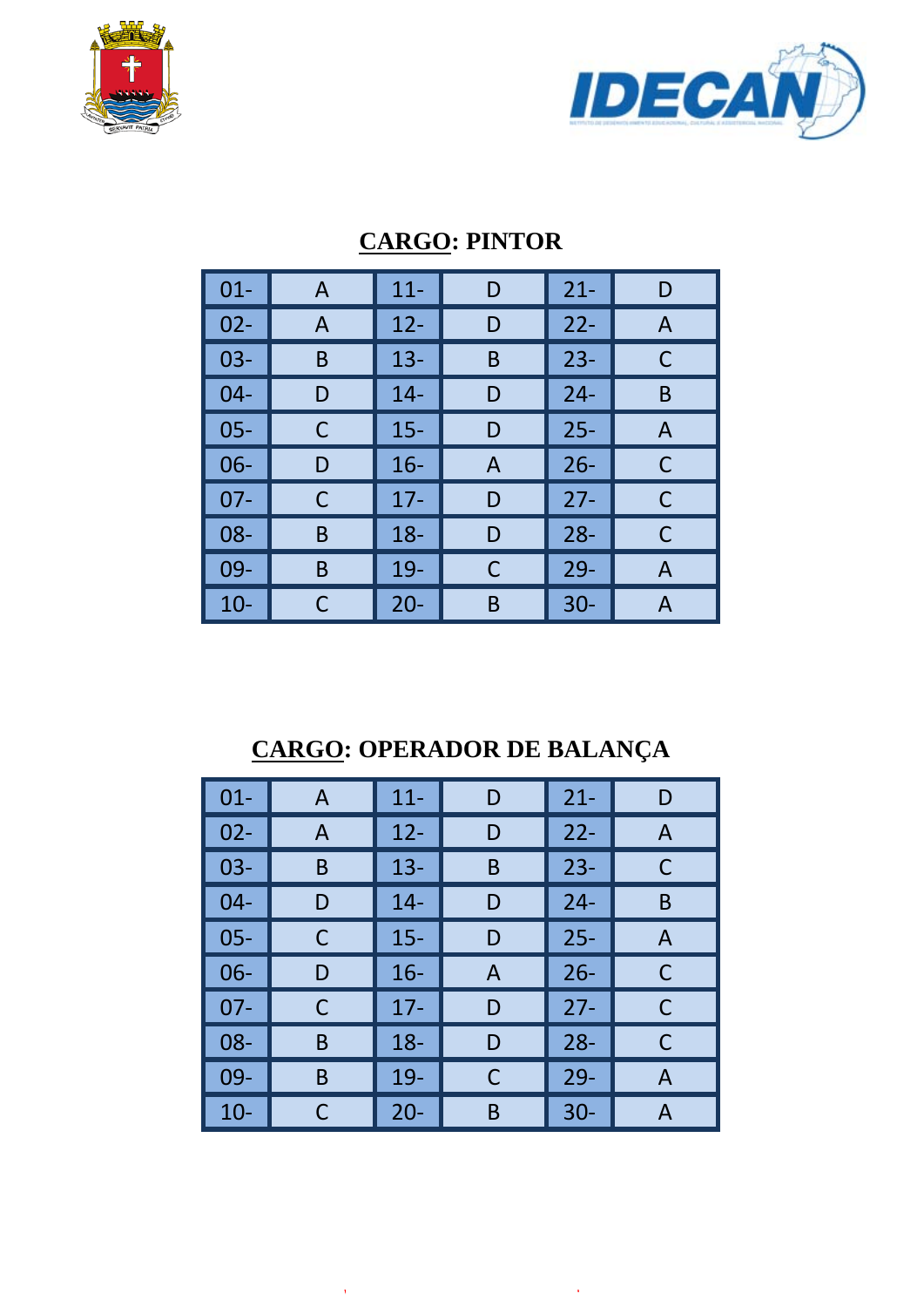



| $01 -$ | A | $11 -$ | D | $21 -$ | D |
|--------|---|--------|---|--------|---|
| $02 -$ | A | $12 -$ | D | $22 -$ | A |
| $03 -$ | B | $13 -$ | B | $23 -$ | C |
| $04 -$ | D | $14 -$ | D | $24 -$ | B |
| $05 -$ | C | $15 -$ | D | $25 -$ | A |
| $06-$  | D | $16 -$ | A | $26 -$ | C |
| $07 -$ | C | $17 -$ | D | $27 -$ | C |
| $08 -$ | B | $18 -$ | D | $28 -$ | C |
| 09-    | B | $19-$  | С | $29 -$ | A |
| $10 -$ | С | $20 -$ | Β | $30 -$ | А |

### **CARGO: OPERADOR DE MOTOSSERRA**

## **CARGO: VIGIA**

| $01 -$ | A | $11 -$ | D | $21 -$ | D |
|--------|---|--------|---|--------|---|
| $02 -$ | A | $12 -$ | D | $22 -$ | A |
| $03 -$ | B | $13 -$ | B | $23 -$ | С |
| $04 -$ | D | $14 -$ | D | $24 -$ | B |
| $05 -$ | С | $15 -$ | D | $25 -$ | A |
| $06 -$ | D | $16 -$ | A | $26 -$ | C |
| $07 -$ | С | $17 -$ | D | $27 -$ | C |
| $08 -$ | B | $18 -$ | D | $28 -$ | C |
| 09-    | B | 19-    | С | $29 -$ | A |
| $10 -$ | С | $20 -$ | B | $30 -$ | А |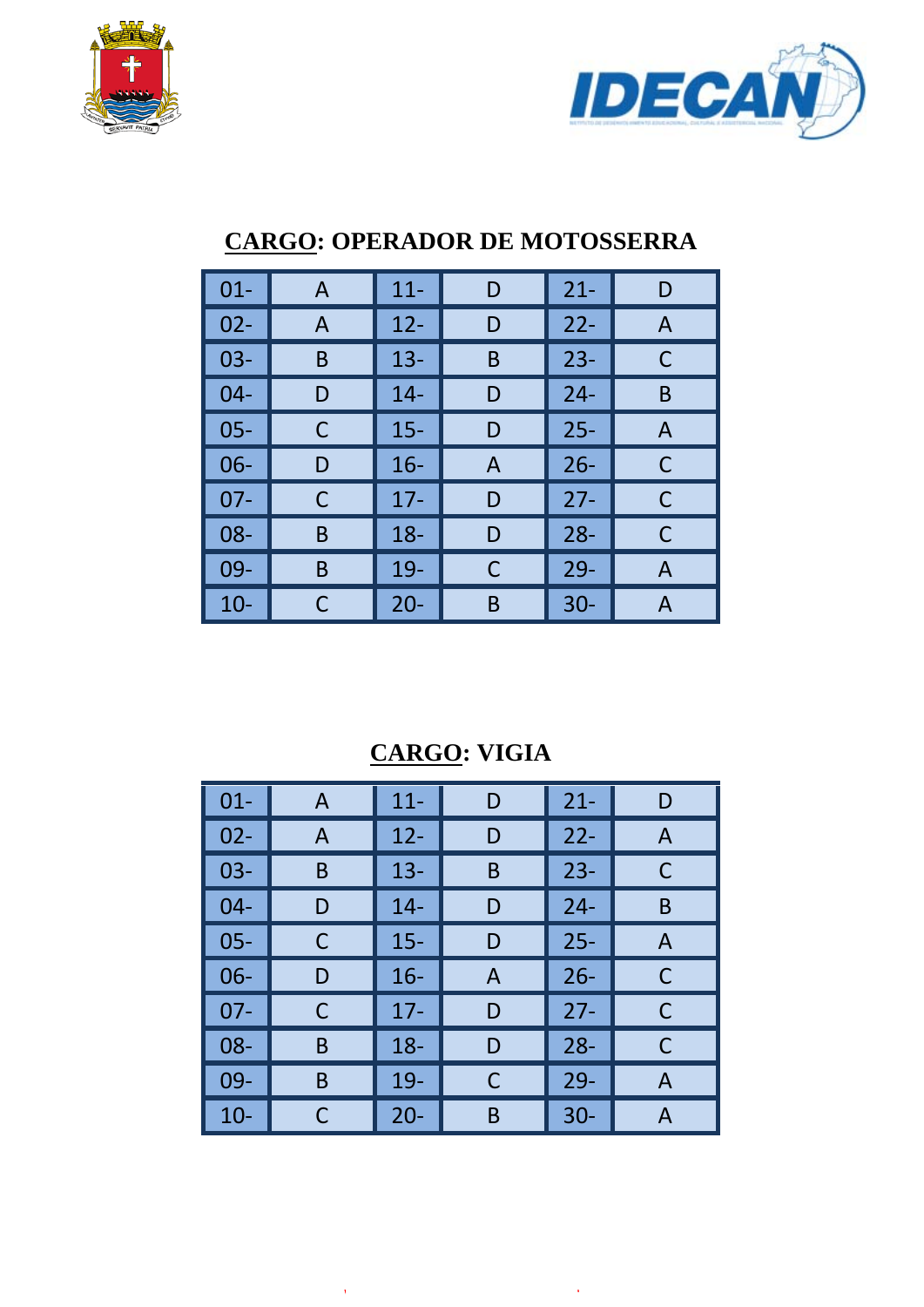



| $01 -$ | B | $11 -$ | B | $21 -$ | C |
|--------|---|--------|---|--------|---|
| $02 -$ | A | $12 -$ | C | $22 -$ | C |
| $03 -$ | С | $13 -$ | B | $23 -$ | C |
| $04 -$ | С | $14 -$ | B | $24 -$ | A |
| $05 -$ | D | $15 -$ | B | $25 -$ | A |
| $06 -$ | A | $16 -$ | C | $26 -$ | C |
| $07 -$ | С | $17 -$ | B | $27 -$ | A |
| 08-    | D | $18 -$ | A | $28 -$ | B |
| 09-    | D | 19-    | A | $29 -$ | B |
| $10 -$ | А | $20 -$ | B | $30 -$ | D |

## **CARGO: AJUDANTE DE OBRAS**

## **CARGO: AJUDANTE GERAL**

| $01 -$ | B | $11 -$ | Β | $21 -$ | C |
|--------|---|--------|---|--------|---|
| $02 -$ | A | $12 -$ | С | $22 -$ | C |
| $03 -$ | С | $13 -$ | Β | $23 -$ | С |
| $04 -$ | С | $14 -$ | Β | $24 -$ | A |
| $05 -$ | D | $15 -$ | B | $25 -$ | A |
| $06 -$ | A | $16 -$ | С | $26 -$ | С |
| $07 -$ | С | $17 -$ | B | $27 -$ | Α |
| 08-    | D | $18 -$ | A | $28 -$ | B |
| 09-    | D | 19-    | A | $29-$  | B |
| $10 -$ | A | $20 -$ | B | $30 -$ | D |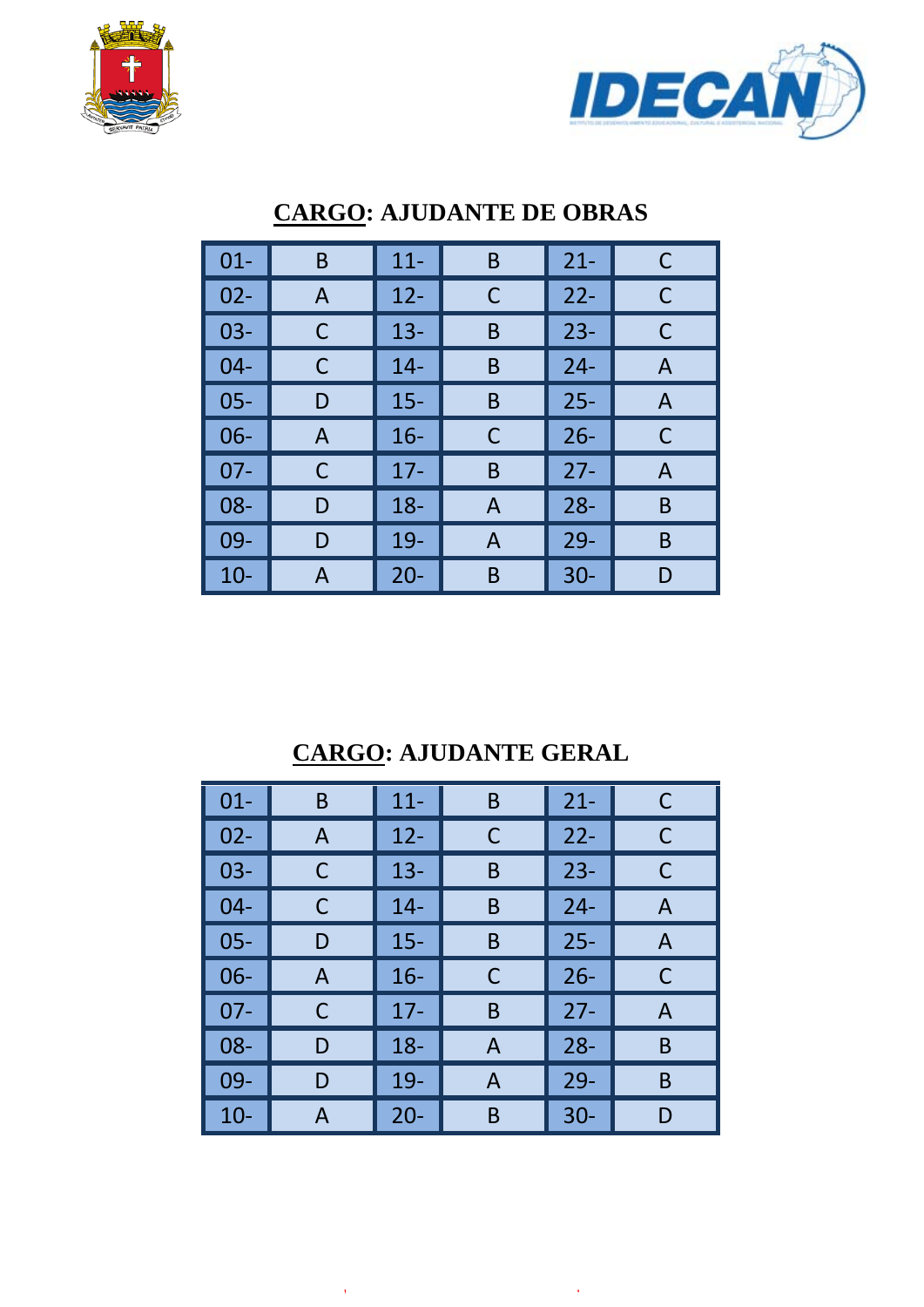



| $01 -$ | B | $11 -$ | B | $21 -$ | C |
|--------|---|--------|---|--------|---|
| $02 -$ | A | $12 -$ | C | $22 -$ | C |
| $03 -$ | C | $13 -$ | B | $23 -$ | C |
| $04 -$ | С | $14 -$ | B | $24 -$ | A |
| $05 -$ | D | $15 -$ | B | $25 -$ | A |
| $06 -$ | A | $16 -$ | C | $26 -$ | С |
| $07 -$ | C | $17-$  | B | $27 -$ | A |
| $08 -$ | D | $18 -$ | A | $28 -$ | B |
| 09-    | D | 19-    | A | $29 -$ | B |
| $10-$  | A | $20 -$ | B | $30 -$ | D |

## **CARGO: AUXILIAR DE SERVIÇO DE CAMPO**

## **CARGO: AUXILIAR DE SERVIÇOS GERAIS**

| $01 -$ | Β | $11 -$ | B | $21 -$ | C |
|--------|---|--------|---|--------|---|
| $02 -$ | A | $12 -$ | С | $22 -$ | С |
| $03 -$ | С | $13 -$ | B | $23 -$ | С |
| $04 -$ | C | $14 -$ | B | $24 -$ | A |
| $05 -$ | D | $15 -$ | B | $25 -$ | A |
| $06 -$ | A | $16 -$ | С | $26 -$ | С |
| $07 -$ | C | $17-$  | B | $27 -$ | A |
| 08-    | D | $18 -$ | A | $28 -$ | B |
| $09 -$ | D | 19-    | A | $29 -$ | B |
| $10-$  | A | $20 -$ | B | $30 -$ | D |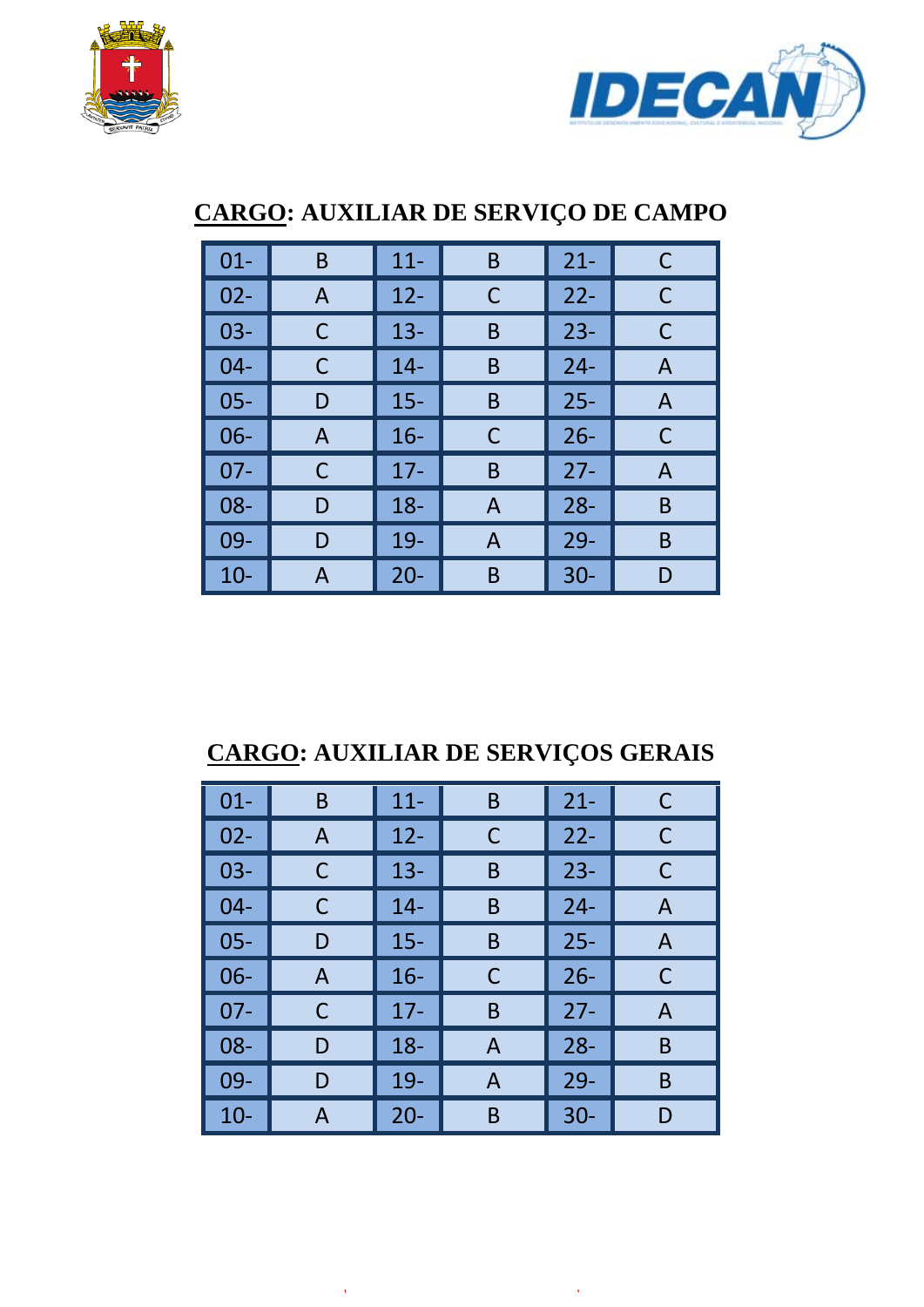



| $01 -$ | B | $11 -$ | B | $21 -$ | C |
|--------|---|--------|---|--------|---|
| $02 -$ | A | $12 -$ | С | $22 -$ | C |
| $03 -$ | C | $13 -$ | Β | $23 -$ | C |
| $04 -$ | C | $14 -$ | Β | $24 -$ | A |
| $05 -$ | D | $15 -$ | B | $25 -$ | A |
| $06 -$ | A | $16 -$ | C | $26 -$ | С |
| $07 -$ | C | $17 -$ | B | $27 -$ | A |
| 08-    | D | $18 -$ | Α | $28 -$ | B |
| 09-    | D | 19-    | A | $29 -$ | B |
| $10 -$ | А | $20 -$ | Β | $30 -$ | D |

## **CARGO: CALCETEIRO**

#### **CARGO: CORTADOR DE PEDRAS**

| $01 -$ | B | $11 -$ | B | $21 -$ | C |
|--------|---|--------|---|--------|---|
| $02 -$ | A | $12 -$ | C | $22 -$ | C |
| $03 -$ | С | $13 -$ | B | $23 -$ | C |
| $04 -$ | С | $14 -$ | B | $24 -$ | A |
| $05 -$ | D | $15 -$ | Β | $25 -$ | A |
| $06 -$ | A | $16 -$ | C | $26 -$ | С |
| $07 -$ | С | $17 -$ | B | $27 -$ | Α |
| 08-    | D | $18 -$ | A | $28 -$ | B |
| 09-    | D | 19-    | A | $29-$  | B |
| $10-$  | А | $20 -$ | Β | $30-$  | D |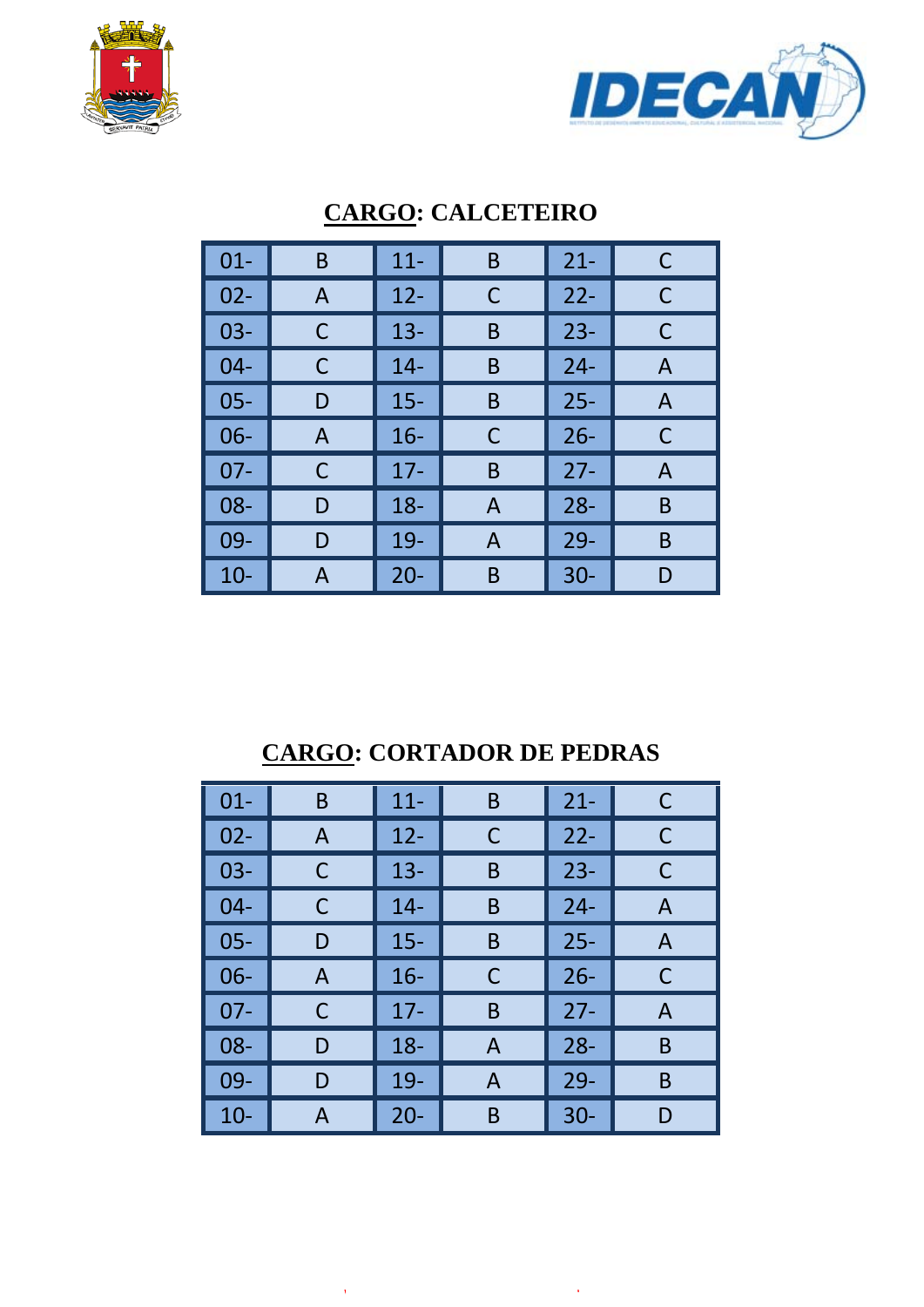



| $01 -$ | B | $11 -$ | B | $21 -$ | C |
|--------|---|--------|---|--------|---|
| $02 -$ | A | $12 -$ | C | $22 -$ | C |
| $03 -$ | С | $13 -$ | B | $23 -$ | C |
| $04 -$ | C | $14 -$ | B | $24 -$ | Α |
| $05 -$ | D | $15 -$ | B | $25 -$ | A |
| $06 -$ | A | $16 -$ | C | $26 -$ | C |
| $07 -$ | C | $17 -$ | B | $27 -$ | A |
| 08-    | D | $18 -$ | A | $28 -$ | B |
| 09-    | D | $19-$  | A | $29 -$ | B |
| $10 -$ | А | $20 -$ | B | $30 -$ | D |

## **CARGO: COVEIRO**

## **CARGO: GARI**

| $01 -$ | B | $11 -$ | B | $21 -$ | C |
|--------|---|--------|---|--------|---|
| $02 -$ | A | $12 -$ | С | $22 -$ | C |
| $03 -$ | С | $13 -$ | B | $23 -$ | С |
| $04 -$ | С | $14 -$ | B | $24 -$ | A |
| $05 -$ | D | $15 -$ | B | $25 -$ | A |
| 06-    | A | $16 -$ | С | $26 -$ | С |
| $07 -$ | С | $17 -$ | B | $27 -$ | A |
| $08 -$ | D | $18 -$ | Α | $28 -$ | B |
| 09-    | D | 19-    | A | $29 -$ | B |
| $10-$  | A | $20 -$ | B | $30 -$ | D |